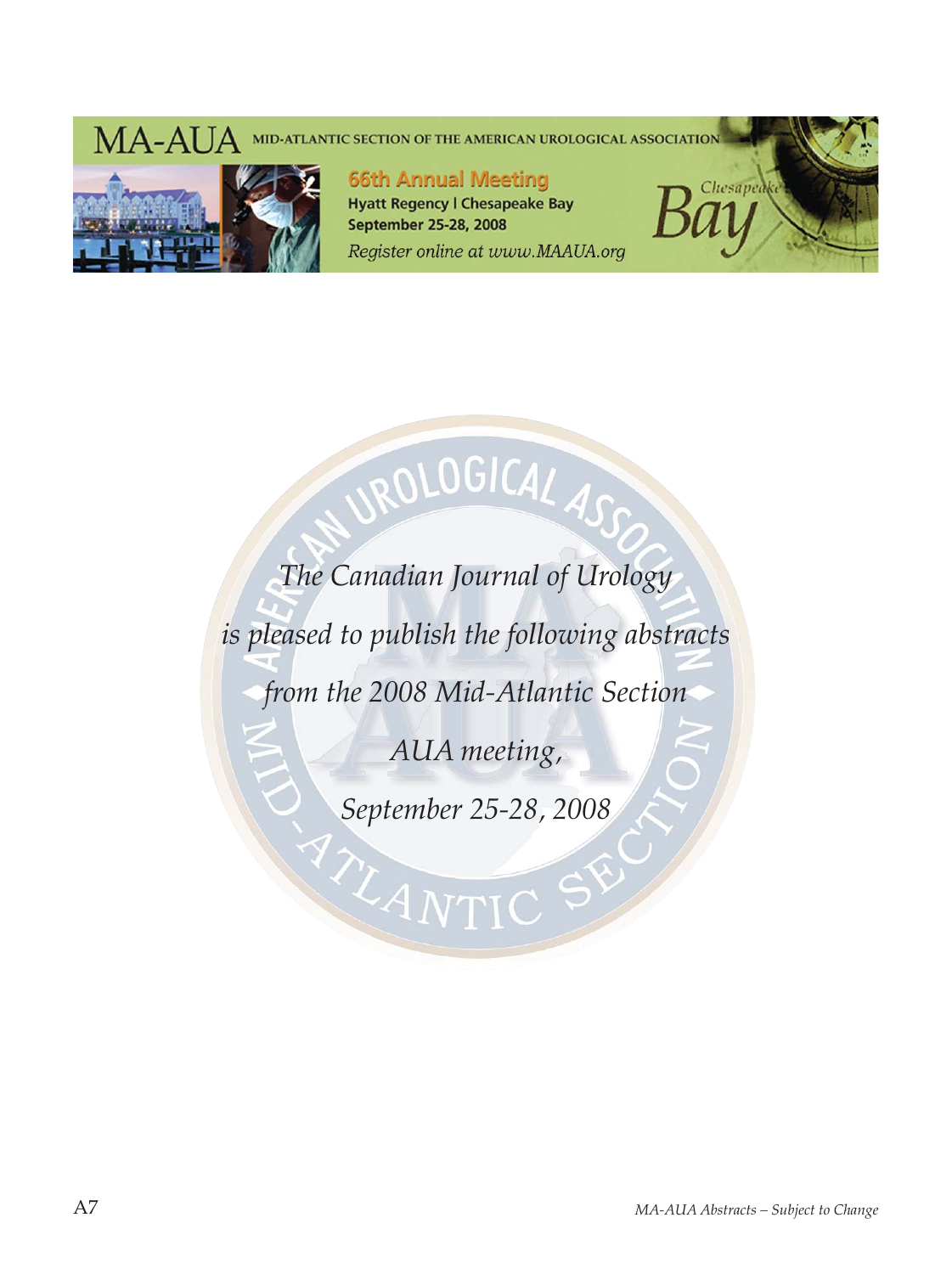# MODERATED POSTER SESSION I

| <b>P1</b>                                                                                                                                                                                                                                                                                                                                                                                                                                                                                                                                                                                                                                                                                                                                                                                                                                                                                                                                                                                                                         | P <sub>3</sub>         |
|-----------------------------------------------------------------------------------------------------------------------------------------------------------------------------------------------------------------------------------------------------------------------------------------------------------------------------------------------------------------------------------------------------------------------------------------------------------------------------------------------------------------------------------------------------------------------------------------------------------------------------------------------------------------------------------------------------------------------------------------------------------------------------------------------------------------------------------------------------------------------------------------------------------------------------------------------------------------------------------------------------------------------------------|------------------------|
| T-Cell Coregulatory Molecule Expression in Urothelial Cell Carcinoma:<br>Clinicopathological Correlations and Association with Survival<br>Stephen A. Boorjian* <sup>1</sup> , Yuri Sheinin* <sup>2</sup> , Paul L. Crispen* <sup>2</sup> , Sara A. Farmer <sup>*2</sup> , Christine M.<br>Lohse <sup>*2</sup> , Susan M. Kuntz <sup>*2</sup> , Bradley C. Leibovich <sup>*2</sup> , Eugene D. Kwon <sup>*2</sup> , Igor Frank <sup>*2</sup><br><sup>1</sup> Fox Chase Cancer Center, Philadelphia, PA; 2Mayo Clinic, Rochester, MN                                                                                                                                                                                                                                                                                                                                                                                                                                                                                               | Abstract not available |
| <b>Introduction:</b> Aberrant expression of T-cell coregulatory molecules has been<br>investigated as a mechanism by which certain cancers may evade host immune<br>surveillance. We evaluated expression of the T-cell coregulators B7-H1, B7-H3, and<br>PD-1 in urothelial cell carcinoma (UCC) of the bladder.                                                                                                                                                                                                                                                                                                                                                                                                                                                                                                                                                                                                                                                                                                                 |                        |
| Methods: Immunohistochemistry for B7-H1, B7-H3, and PD-1 was performed<br>on paraffin-embedded sections from 318 consecutive patients with UCC who<br>underwent radical cystectomy. Expression was correlated with clinicopathological<br>outcomes and postoperative survival.                                                                                                                                                                                                                                                                                                                                                                                                                                                                                                                                                                                                                                                                                                                                                    |                        |
| Results: B7-H3 was widely expressed in UCC, as 222/314 (70.7%) tumors<br>demonstrated positive staining. Expression in UCC was significantly increased<br>compared to adjacent, non-tumor urothelium, as a median of 70% of tumor cells<br>expressed B7-H3, compared to $20\%$ of cells in non-tumor specimens ( $p<0.001$ ). The<br>increase in B7-H3 expression was independent of tumor stage $(p=0.13)$ . Expression<br>of B7-H1 by UCC tumors $(p<0.001)$ and PD-1 by tumor-infiltrating lymphocytes<br>$(p=0.012)$ were significantly associated with increased pathological stage. Patients<br>who had received intravesical bacillus Calmette-Guerin prior to cystectomy tended<br>to demonstrate increased expression of B7-H3 ( $p=0.023$ ) and PD-1 ( $p=0.071$ ), but<br>were less likely to express B7-H1 ( $p=0.027$ ). Among the subset of patients with<br>organ-confined disease (n=167), moreover, B7-H1 expression predicted all-cause<br>mortality following cystectomy (HR 2.18; 95% CI 1.26-3.77; p=0.005). |                        |
| Conclusions: B7-H3 is highly expressed in UCC across tumor stages, while B7-<br>H1 and PD-1 expression are associated with advanced disease. B7-H1 expression<br>predicts mortality following cystectomy for patients with organ-confined tumors.<br>These molecules may represent novel diagnostic or prognostic markers, as well as<br>therapeutic targets, for patients with UCC.                                                                                                                                                                                                                                                                                                                                                                                                                                                                                                                                                                                                                                              |                        |
| P <sub>2</sub>                                                                                                                                                                                                                                                                                                                                                                                                                                                                                                                                                                                                                                                                                                                                                                                                                                                                                                                                                                                                                    | <b>P4</b>              |
| The Impact of Temporal Presentation on Clinical and Pathological Outcomes for<br>Patients with Sporadic Bilateral Renal Masses<br>Stephen A. Boorjian*1, Paul L. Crispen*2, Christine M. Lohse*2, Bradley C. Leibovich*2,<br>Michael L. Blute* <sup>2</sup><br><sup>1</sup> Fox Chase Cancer Center, Philadelphia, PA; <sup>2</sup> Mayo Clinic, Rochester, MN                                                                                                                                                                                                                                                                                                                                                                                                                                                                                                                                                                                                                                                                    | Abstract not available |
| Introduction: The origin of bilateral renal masses has not been definitively<br>established to date. Here, we evaluated the impact of synchronous versus<br>metachronous presentation on clinicopathological outcomes of patients with<br>bilateral renal masses.                                                                                                                                                                                                                                                                                                                                                                                                                                                                                                                                                                                                                                                                                                                                                                 |                        |
| Methods: We identified 310 patients who underwent surgical resection of sporadic<br>bilateral renal tumors between 1970-2003, including 148 (47.7%) with synchronous                                                                                                                                                                                                                                                                                                                                                                                                                                                                                                                                                                                                                                                                                                                                                                                                                                                              |                        |
| tumors and 162 (52.3%) with metachronous lesions. Clinicopathological features<br>of synchronous and metachronous tumors were compared. Survival rates for<br>patients with synchronous $(n=92)$ and metachronous $(n=100)$ renal cell carcinoma<br>(RCC) were estimated using the Kaplan-Meier method and compared with the<br>log rank test.                                                                                                                                                                                                                                                                                                                                                                                                                                                                                                                                                                                                                                                                                    |                        |
| <b>Results:</b> Metachronous tumors had a greater degree of pathological concordance<br>than synchronous lesions, with 87.7% of metachronous tumors representing<br>bilateral RCC, compared to $69.2\%$ of synchronous masses ( $p=0.002$ ). Patients with<br>synchronous RCC tended to have an increased incidence of papillary RCC compared<br>to patients with metachronous RCC, who were more likely to have bilateral clear<br>cell RCC ( $p=0.076$ ). A longer interval between tumors was inversely associated<br>with the risk of cancer death for patients with metachronous RCC (HR 0.90, 95% CI)<br>$0.81$ -0.99, p=0.039). Compared to patients with metachronous RCC, patients with<br>synchronous bilateral RCC had similar 10-year CSS $(70.5\%$ versus 69.4 $\%$ , p=0.51)<br>and OS (47.5% versus 51.2%, p=0.58).                                                                                                                                                                                                |                        |
| <b>Conclusions:</b> Metachronous bilateral solid renal masses have a greater degree of<br>pathological concordance and were more likely to represent malignancy. Surgical<br>resection may provide durable cancer control for patients with bilateral RCC, with<br>no difference in survival noted between synchronous and metachronous cancers.                                                                                                                                                                                                                                                                                                                                                                                                                                                                                                                                                                                                                                                                                  |                        |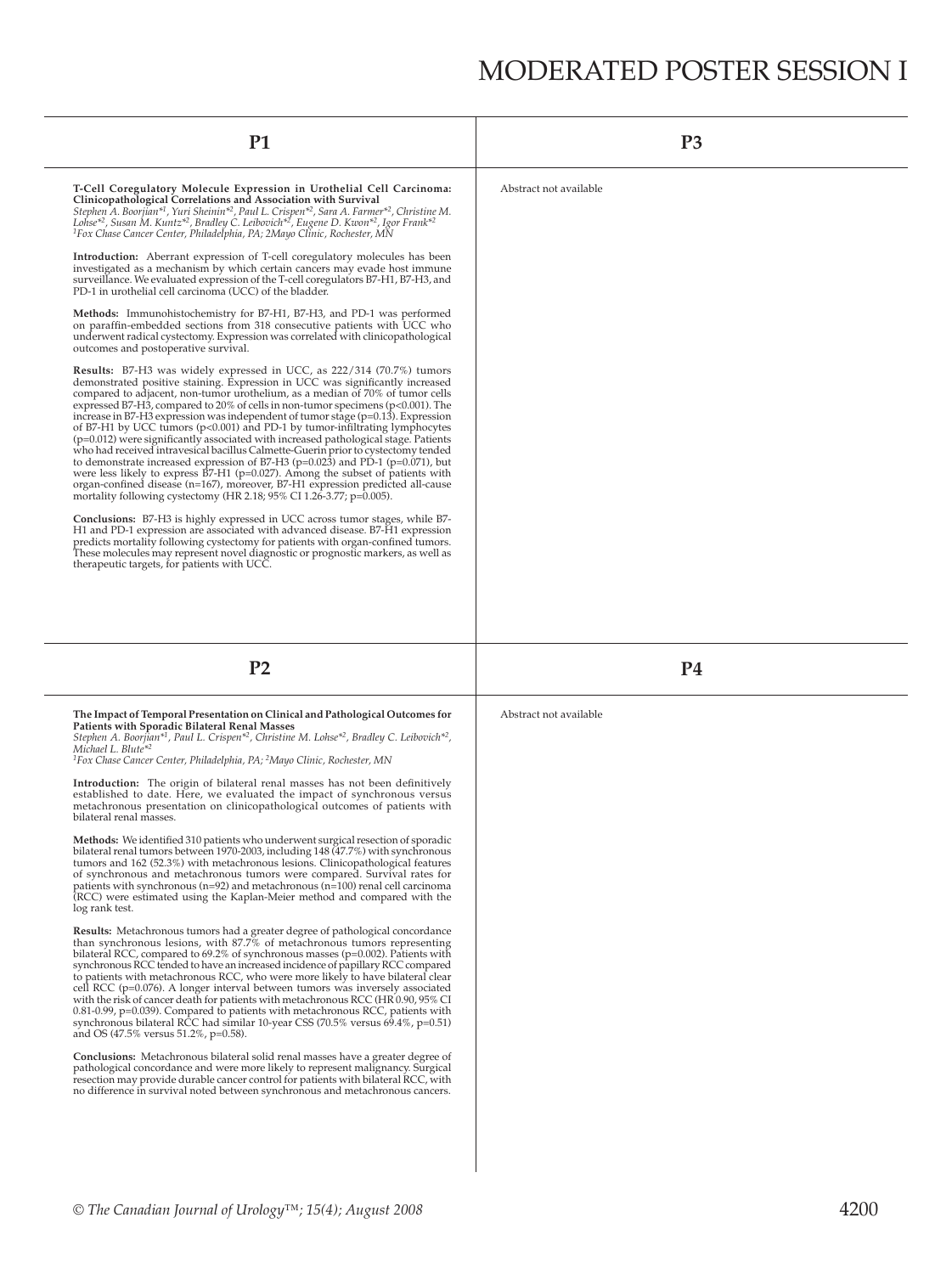# MODERATED POSTER SESSION I

**Percutaneous Cystolithopaxy in Reconstructed Bladders: The Role of CT-guided Access** *Michelle Jo Semins, Brian R. Matlaga* 

*Johns Hopkins University School of Medicine, Baltimore, MD*

**Introduction:** Patients who have undergone augmentation cystoplasty or continent urinary diversion are at increased risk for the development of bladder calculi.<br>Although minimally invasive treatments, such as percutaneous cystolithotomy,<br>may be less morbid than an open approach, in many cases percutane standard techniques would be unsafe due to the proximity of adjacent structures. Herein, we review our experience with CT-guided access for percutaneous cystolithopaxy in this group of patients.

**Methods:** Between July 2006 through March 2008, 9 patients with calculi in urinary diversions or augmented bladders underwent percutaneous cystolithopaxy. The mean stone size was 5.2 cm (range 1.2-8.1 cm); 5 patients had multiple stones, and 4 patients had solitary stones. In all cases, percutaneous access was achieved with CT-guidance. A standard balloon dilator was used to place a 30 French sheath, and cystolithopaxy was performed with an offset nephroscope and ultrasonic or ballistic lithotripsy.

**Results:** In all cases percutaneous access was achieved without complication. Mean<br>operative time was 78 minutes; there were no intraoperative complications. Mean<br>length of hospitalization was 2.3 days. Post-operatively, UTI that was managed with antibiotic therapy.

**Conclusions:** CT-guided access for the percutaneous treatment of calculi in augmented bladders or urinary diversions is an effective approach for this complex<br>group of patients. The benefit of axial imaging is its ability to define a safe pathway<br>from the skin to the stone, an important considerat all undergone multiple prior abdominal surgeries.

**P5 P7**

Identification of Novel Mechanisms Involved in Pro-apoptotic, Neuroprotective,<br>and Anti-metastatic Effects of Cryo-shock Conditioned Media on Prostate **Cancer Cells**

*Mini Varghese, Seema Gupta\*, Mohammed M. Shareef\*, Daniel B. Rukstalis, Mansoor M. Ahmed\** 

*Geisinger Health System, Danville, PA*

**Introduction:** Cryotherapy is an accepted modality for prostate cancer treatment. In this study, we designed experiments to identify factors induced in response to cryo-shock temperatures that may have potential direct and bystander effects.

**Methods:** PC-3 cell cultures were subjected to temperatures of 4°C, 0°C, -5°C, -10°C, and -20°C. Cryo Shock Conditioned Media (CSCM) was collected after<br>treatment and underwent (1) protein precipitation and sodium dodecyl sulfate<br>polyacrylamide gel electrophoresis (SDS-PAGE) coupled with Matrix Assis Laser Desorption/Ionization-Time Of Flight (MALDI-TOF) sequencing; and (2)<br>TransSignal Human Cytokine Antibody Array analysis. RNA was isolated for<br>Real-Timea Polymerase Chain Reaction Apoptotic SuperArray gene analysis. T bystander effect of CSCM was assessed in growing PC-3 cells using Real-Time Cell Electronic Sensing system.

Results: SDS-PAGE analysis revealed a unique band at the 18 kilodalton range<br>in CSCM from -20ºC cells. MALDI-TOF sequencing of this band revealed the<br>presence of CypA (cyclophilin A) and NM23 (nonmetastatic protein 23). Si induction of interleukin-1Éø (IL-1Éø) was shown in Cytokine Antibody Array analysis. Apoptotic SuperArray gene analysis revealed significant up-regulation<br>of NOD1. 80% reduction in cell growth was observed in PC-3 cells exposed to CSCM from -10°C cells.

**Conclusions:** CypA has been shown to facilitate neuroprotective mechanisms. IL-1Eø has been reported in animal models to cause tumor regression. NM23 may<br>suppress metastatic deposits. NOD-1 has been linked to caspase induced cell death.<br>This study reveals the presence of multiple factors in CSCM t and suppression of metastasis.

## **P6 P8**

**Zinc Chelation Induces Rapid Depletion of the X-linked Inhibitor of Apoptosis Protein (XIAP) and Sensitizes Prostate Cancer Cells to TRIAL-mediated Apoptosis**

Benjamin J. Scoll, Peter Makhov\*, Konstantin Golovine\*, Vladimir M. Kolenko,<br>Jason Rothman, Paul L. Crispen, Tavis Shaw, Robert G. Uzzo<br>Fox Chase Cancer Center, Philadelphia, PA

**Introduction:** X-linked inhibitor of apoptosis (XIAP), the most potent member of the inhibitor of apoptosis protein (IAP) family of endogenous caspase inhibitors, blocks the initiation and execution phases of the apoptotic cascade. As such, XIAP<br>represents an attractive target in treating apoptosis-resistant forms of cancer.<br>We evaluate the effect of treating a prostate cancer cell Permanents.<br>(TPEN).

**Methods:** Various cancer cell lines, including PC-3 prostate cancer cells, were incubated with 8 µM TPEN. Cell lysates were evaluated with Western blotting. XIAP mRNA levels were detected by RT-PCR. Inhibition was tested with inhibitors of proteasomes (MG-132), caspases (Z-VAD-FMK), and cathepsin (ALLM and<br>CA-074), lysosomal proteases (chloroquine), cysteine proteases (E64d), aspartic<br>proteases (pepstatin A), and serine proteases (Pefabloc). Caspase-3 act measured using the flurometric tetrapeptide substrate DEVD-AMC.

**Results:** Treatment of PC-3 cells with TPEN induced rapid depletion of XIAP. The depletion of XIAP was selective, as TPEN had no effect on the expression of other<br>zinc-binding members of the IAP family including cIAP1, cIAP2 and survivin.<br>The down-regulation of XIAP in TPEN-treated cells occured via pr caspase-independent mechanisms and was completely prevented by the serine<br>protease inhibitor, Pefabloc. In addition, administration of TPEN sensitized PC-3<br>cells to caspase-dependent apoptosis in response to treatment with CD95/Fas, TNF-Éø or tumor necrosis factor-related apoptosis inducing ligand  $(TRAII.)$ 

**Conclusions:** Zinc-chelating agents may be used to sensitize malignant cells to established cytotoxic agents via down-regulation of XIAP.

**In Patients Eligible for Active Surveillance Treated with Radical Prostatectomy, Does Race Impact Postoperative Outcomes?**

Matthew J. Resnick<sup>1</sup>, Daniel Canter<sup>1</sup>, Benjamin M. Brucker<sup>1</sup>, Thomas Guzzo<sup>2</sup>,<br>Meredith R.Bergey<sup>s1</sup>, Seema Sonnat<sup>al</sup>, Alan J. Wein<sup>1</sup>, S. Bruce Malkowicz<sup>1</sup><br><sup>1</sup>University of Pennsylvania School of Medicine, Philadelph *of Medicine, Baltimore, MD*

**Introduction:** Active surveillance has become a reasonable option for patients with low grade, low stage tumors. While early data suggests that there is little risk in delaying definitive treatment, there is little data to reconcile racial disparities<br>surrounding prostate cancer outcomes in candidates for active surveillance.

**Methods:** We reviewed our database of 2407 patients who underwent radical<br>prostatectomy and isolated 648 White and 91 African-American patients who,<br>preoperatively, fulfilled eligibility criteria for active surveillance. pre- and postoperative parameters to discern any racial differences in this group of patients.

**Results:** In patients eligible for active surveillance, all-cause mortality was found<br>to be 4.9% and 7.7% in Whites and African-Americans respectively (p=0.271) and<br>the risk of biochemical failure determined to be 5.9% an African-American patients manifested no significant differences in surrogate<br>markers of disease control including risk of extraprostatic extension, risk of<br>seminal vesicle invasion, the risk of positive surgical margins, o Upgrading at pathology was common, occurring in 27.5% of patients eligible for<br>active surveillance, however, there was no significant difference in the risk of upgrading between Whites and African-Americans.

**Conclusions:** In patients eligible for active surveillance who undergo radical prostatectomy, there are no significant differences in either surrogate measures of disease control, risk of upgrading, estimated tumor volume patients enrolling in active surveillance protocols.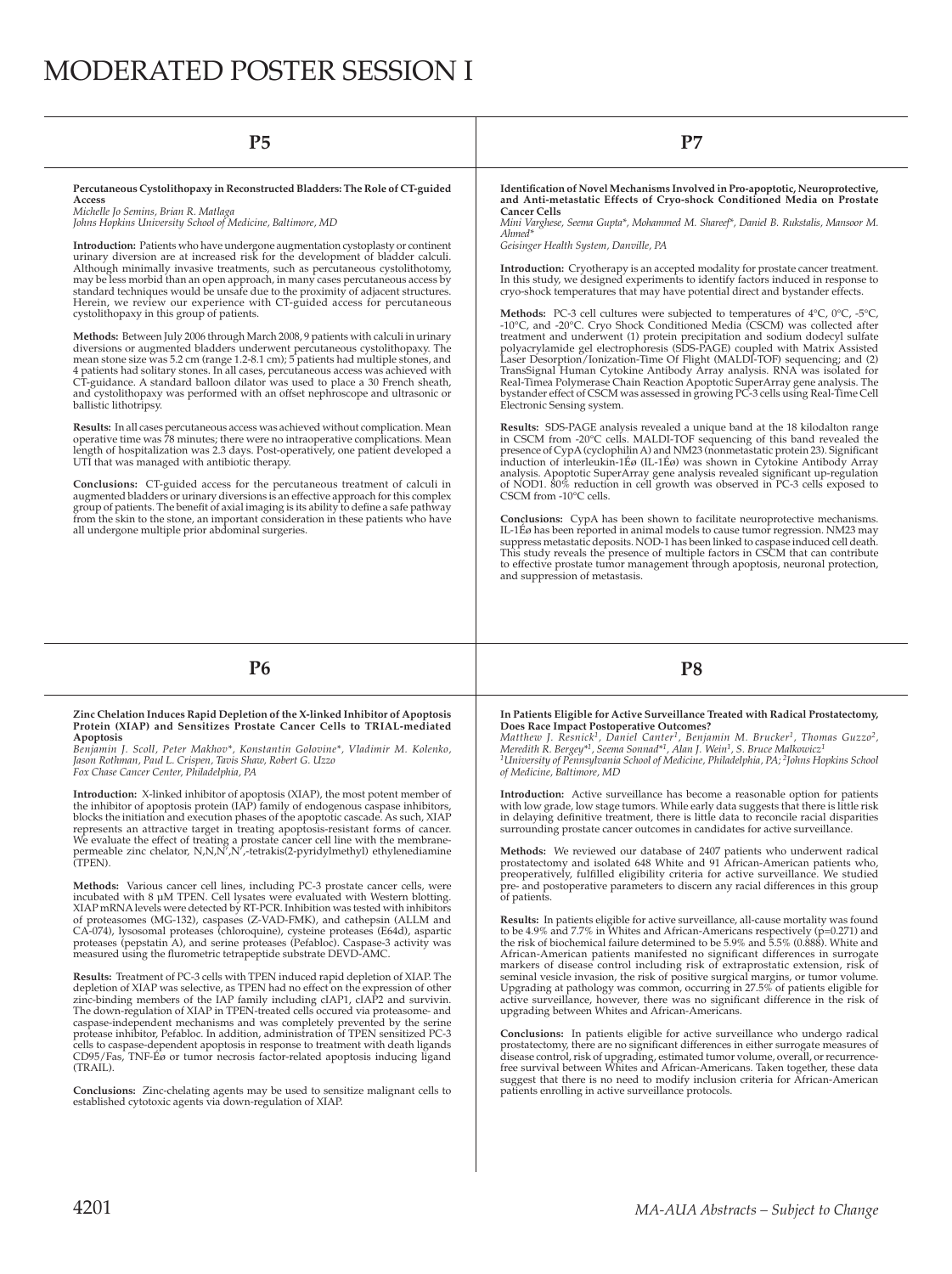**A Novel Method for Accurate Shock Wave Lithotripsy of Moving Kidney Stones; In Vitro Evaluation** 

Yousry Faragalla\*<sup>1</sup>, Botros Edward Semon\*<sup>1</sup>, Anton Al Komos Abdel Maseeh\*<sup>1</sup>, Eman Sawires\*<sup>1</sup>,<br>Ramez Andrawis<sup>2</sup>, Thomas W. Jarrett<sup>2</sup><br><sup>1</sup>PO Box 1500, Lorton, VA; <sup>2</sup>The George Washington University, Washington, DC

**Introduction:** Shock Wave Lithotripsy (SWL), a standard treatment for kidney stones, targets the stones most effectively when they are positioned at the shock wave's focal point. However, kidney stones are moving targets due to respiration and thus do not remain constantly at this optimal location. Current SWL systems<br>generate shock waves indiscriminately, with only a small fraction of the waves<br>actually contacting the stone while it is at a wave's focal poi

To address this problem, we developed the FTS (patent pending) software that, when used with SWL, controls the shock waves that are generated only when the kidney stones appear at the said focal point.

**Methods:** We placed a gypsum stone in a net basket, then positioned the basket inside a custom-designed water container. We attached the stone to a small motor simulating respiratory motion, used a TWINHEADS TH-103 lithotripter and ultrasound imaging for stone localization. As a control, we used a comparable stone treated by SWL without FTS software.

**Results:** The FTS software accurately identified the focal point of the shock waves<br>as well as the stone was positioned movement. The software successfully limited the generation of shock waves to only those time intervals when the stone was positioned at the said focal point. Treatment using SWL and FTS software completely disintegrated the stone at 560 shocks, compared to 1,780 shocks with SWL alone.

**Conclusions:** FTS software increases the accuracy of SWL in vitro. Further studies are needed to confirm this finding in clinical setting.

## **P9 P11**

**Chromosome 17q12 Genetic Variants, Diabetes, and Prostate Cancer Aggressiveness**

*Stacy Loeb1, Brian T. Helfand2, Donghui Kan\*2, William J. Catalona2 1Johns Hopkins Medical Institutions, Baltimore, MD; 2Northwestern University, Chicago, IL*

**Introduction:** Epidemiological studies have suggested an inverse relationship between diabetes and prostate cancer (CaP) risk. A newly discovered CaP susceptibility locus on chromosome 17q12 (SNP rs4430796) is located within the TCF2 gene. This locus also confers protection against type 2 diabetes, potentially explaining some of the observed link between these conditions. Less is known about the effect of diabetes mellitus (DM) on CaP features among carriers and non-carriers of these 17q12 risk alleles.

**Methods:** From a radical prostatectomy series, we identified 593 genotyped men<br>with information on DM. We evaluated the relationship between rs4430796 carrier status, DM, and treatment outcomes.

**Results:** Approximately 7% of the study population had DM. Although BMI was higher in diabetic patients, pathological tumor features were similar regardless of<br>DM status. 17q12 carriers were significantly more likely to have a prostatectomy<br>Gleason score ≥7. DM did not affect the likelihood of ad carriers or noncarriers of the 17q12 susceptibility alleles.

**Conclusions:** DM was not related to treatment outcomes in this cohort. However, there were relatively few men with diabetes in our prostatectomy database, particularly compared with the prevalence of diabetes in up to 21% of the U.S.<br>population over age 60. This may reflect selection bias, genetic protection from CaP among diabetic patients, or both. Despite these limitations, our data suggest that diabetes status alone does not appear to correlate with disease-specific outcomes<br>among carriers and non-carriers of the 17q12 susceptibility genes with clinically localized CaP.

| <b>P10</b>             | P <sub>12</sub>                                                                                                                                                                                                                                                                                                                                                                                                                                                                                                                                                                                      |
|------------------------|------------------------------------------------------------------------------------------------------------------------------------------------------------------------------------------------------------------------------------------------------------------------------------------------------------------------------------------------------------------------------------------------------------------------------------------------------------------------------------------------------------------------------------------------------------------------------------------------------|
| Abstract not available | A Survey of Ethically Challenging Issues in Urologic Practice<br>Aaron B. Stike, Jacob E. Boone*, Ashley B. King*, Laurel J. Lyckholm*, Luke Wolfe*,<br>Harry P. Koo, Adam P. Klausner<br>Virginia Commonwealth University Health System, Richmond, VA                                                                                                                                                                                                                                                                                                                                               |
|                        | <b>Introduction:</b> The purpose of this study was to survey opinions regarding ethically<br>challenging cases in urologic practice.                                                                                                                                                                                                                                                                                                                                                                                                                                                                 |
|                        | <b>Methods:</b> An ethics survey asked 3 demographic questions: type of practice<br>(Q1: academic urologist, private practice urologist, medical student), age range (Q2: <45, 45-60, >60), and location of practice (Q3: urban, suburban, rural) and<br>presented 10 ethical scenarios (Q4-13) (Table 1, Ethics Survey). Email surveys were<br>sent out to academic urologists ( $N = 249$ ), private practice urologists ( $N = 258$ ) and<br>medical students $(N=360)$ selected at random from published lists. Answers were<br>compared between demographic groups using Fischer's Exact tests. |
|                        | Results: Responses were received from 86 (35%) academic urologists, 62 (24%)<br>private practice urologists, and 116 (32%) medical students. Lack of consistent<br>opinion was common with <50% agreeing on a single answer choice for 4/10 ethical<br>questions. Responses to $Q5$ differed based on type of practice and age ( $p<0.05$ ).<br>Responses to Q7 differed based on age and location of practice. Responses to Q13<br>differed based on type and location of practice (p<0.05).                                                                                                        |
|                        | <b>Conclusions:</b> This is the first study to survey opinions regarding ethically<br>challenging questions in urologic practice. Responses were widely distributed and<br>differed based on type of practice, age, and practice location. This study represents<br>a first step toward the establishment of evidence-based consensus guidelines for<br>ethically challenging issues in urologic practice.                                                                                                                                                                                           |
|                        |                                                                                                                                                                                                                                                                                                                                                                                                                                                                                                                                                                                                      |
|                        |                                                                                                                                                                                                                                                                                                                                                                                                                                                                                                                                                                                                      |
|                        |                                                                                                                                                                                                                                                                                                                                                                                                                                                                                                                                                                                                      |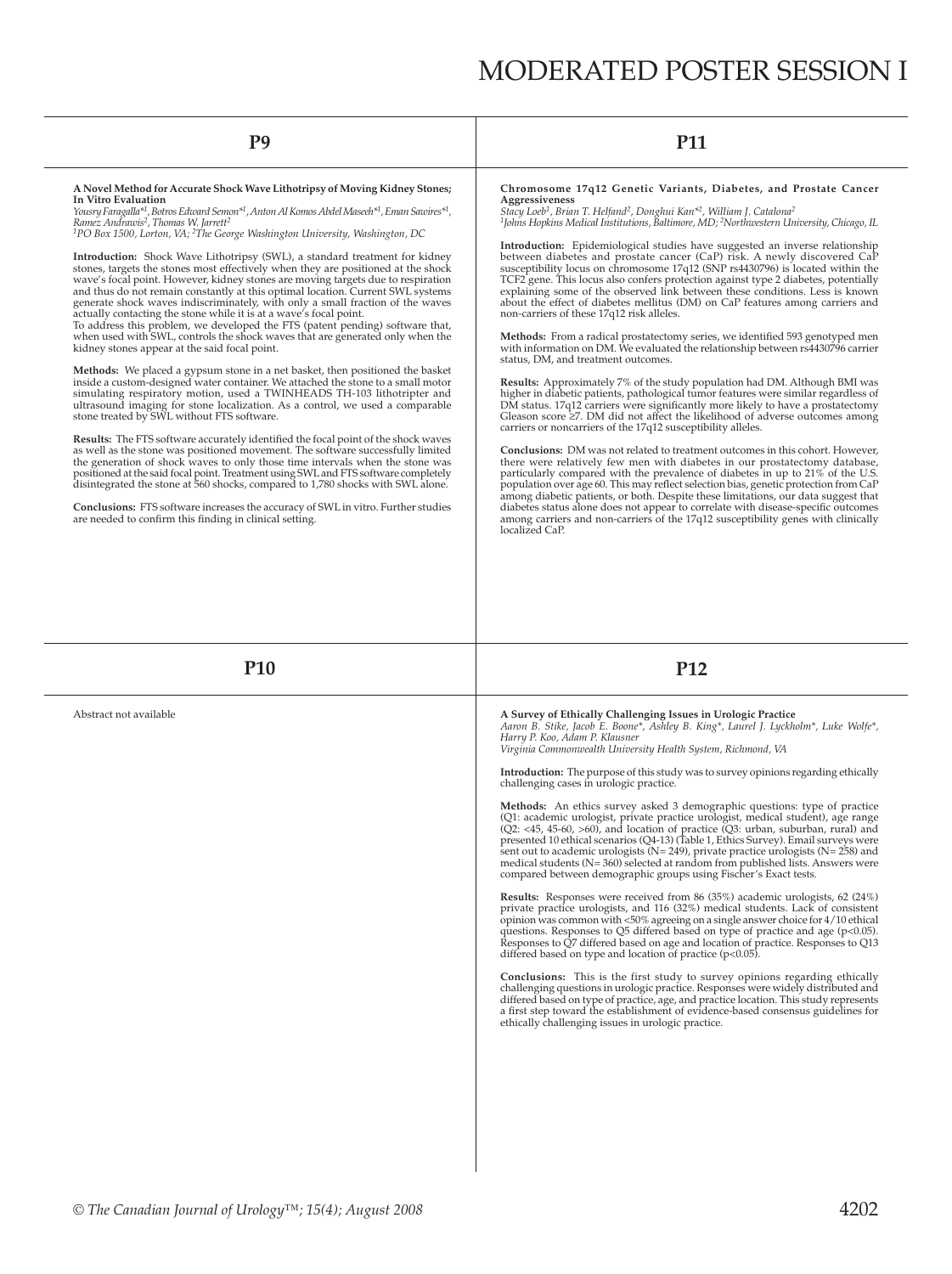# MODERATED POSTER SESSION II

**Chronic UTI in Children is not Associated with Bladder Wall Bacterial Pods** *Craig A. Peters, Owen Hendley\*, Theresa A. Schlager\* University of Virginia, Charlottesville, VA*

**Introduction:** Recurrent UTI in various patient populations is a major clinical<br>challenge whose pathophysiology remains incompletely defined. Recent evidence demonstrating the presence of bacterial pods in the mucosa of the bladder in animals would explain some recurrence and suggest alternative therapeutic approaches.<br>A new method of tissue fixation (Carnoy's fixative) that preserves the mucosa and mucus layer should demonstrate bacteria in children with recurrent UTIs.

Methods: 13 patients with neuropathic bladder (9), reflux (3), or dysfunctional voiding (1) had open or endoscopic biopsies at the time of open bladder surgery, or<br>at cystoscopy for recurrent UTI refractory to extended antibiotic regimens. Tissue<br>was studied using Carnoy's fixative and the presence of (fluorescent in situ hybridization) to a universal bacterial antigen. 10 patients had<br>a history of recurrent UTI and 5 had active infection at the time of biopsy. Human<br>tonsil specimens were used as the positive control fo

**Results:** No bacteria were detected in any of the bladder specimens. Cystitis cystica was present grossly in 4 patients with histologic evidence of lymphoid infiltrate. Hypervascularity and submucosal inflammatory infiltrates were noted in most patients.

Conclusions: Despite experimental evidence of bacterial pods in bladder biofilms, we could not identify any comparable pattern in humans with recurrent UTIs<br>even in the presence of active UTI and cystitis cystica. The clinical significance of this finding remains to be defined. Alternative theories for recurrent UTIs need to be developed.

## **P13 P15**

**AdVance Male Sling in Patients with Moderate to Severe Stress Urinary Incontinence** *Jennifer L. Bepple\*, Timothy O. Davies\*, Kurt A. McCammon* 

*Eastern Virginia Medical School, Norfolk, VA*

Introduction: Although the artificial urinary sphincter (AUS) is the gold standard for the treatment SUI in men, many refuse or are not candidates. For these patients<br>treatment options are few, either pelvic therapy, injectables or a sling procedure. We<br>present our experience in men with moderate to seve to have an AdVance trans-obturator sling.

**Methods:** Data was collected on 27 patients with moderate to severe incontinence that elected to undergo an AdVance sling. Preoperatively, all patients underwent urodynamics and cystoscopy. Baseline and post-operative pad usage as well as quality of life (QOL) questionnaires were collected.

**Results:** The etiology of the SUI was prostatectomy in 24 pts., cryotherapy, photo-vaporization and TURP in 1 pt each. Follow-up ranged from 4 to 19 months with a mean of 11.6 months. Mean pre-operative pad usage was 6.3 pads, ranging<br>from 5 to 12. 16 patients were wearing < 1PPD post-operatively. The average<br>number of pads used post-operative is 1.5 (2 tailed T-Test, p < 0.0001). QOL questionnaires show a significant improvement. There were no erosions, infections or patients in long term retention.

**Conclusions:** In men with moderate to severe SUI who refuse or are not candidates<br>for an AUS, the AdVance sling can be performed with excellent results in 90% of<br>patients. The durability of the AdVance sling needs to be c

## **P14 P16**

### **Patient Perceptions Regarding Post-Prostatectomy Incontinence (PPI) and its Treatment** *Kurt A. McCammon*

*Eastern Virginia Medical School, Norfolk, VA*

**Introduction:** Incontinence rates vary widely in the literature following radical prostatectomy, secondary to differing definitions of incontinence; patient or<br>physician reported rates, and whether subjective or objective measurement tools are used. What are not known are the patients concerns and perceptions of PPI as well as their knowledge of the current treatment options. An online questionnaire was administered to evaluate patients who have undergone a prostatectomy.

**Methods:** The survey was conducted in November 2007 in conjunction with<br>Us TOO. Invitations were sent to 10,497 email addresses in the Us TOO Prostate<br>Cancer NEWS You Can Use newsletter. 940 respondents agreed to particip these 271 had urinary incontinence and continued. No incentive was given to the patients to participate.

**Results:** 77% of patients were between 56 and 75. 80% of patients had their<br>prostatectomy > 1 year ago. 22% of men did not know SUI was a complication of<br>surgery and 65% still had PPI. 39% of patients state that PPI has a quality of life, 34% state it affected their relationships and 50% state they would<br>do anything to cure it. 74% of patients have discussed their condition with a MD,<br>70% of these were urologist but only 29% of the time the conversation. 25% were familiar with the AUS and 19% viewed it favorably.

**Conclusions:** PPI continues to be a significant problem for patients, this survey shows that we need to communicate better with our patients about PPI and its treatment.

### **Prostate Cancer Localization with 3 Tesla Endorectal T2-Weighted Magnetic Resonance Imaging: Correlation with Whole-Mount Histopathological Specimens**

*Kiranpreet K. Khurana, Kevin B. Blumenthal, H. Brooks Hooper, Compton J. Blumenthal, Nick Liu, Baris Turkbey, Haresh Mani, Maria Merino, Peter Choyke, Peter Pinto Urologic Oncology Branch, National Cancer Institute, National Institutes of Health, Bethesda, MD*

**Introduction:** The sensitivity and specificity of magnetic resonance imaging (MRI) for the detection of prostate cancer vary widely in the literature. It is crucial that the<br>accuracy of MRI be determined in order to appropriately use MRI for diagnosis,<br>planning and treatment of prostate cancer. We correl 3 Tesla endorectal MRI (3T erMRI) findings with postoperative whole-mount<br>step-section histopathology to verify the diagnostic abilities of MR imaging in localizing prostate cancer.

**Methods:** We performed pelvic 3T erMRI on 22 patients with biopsy-proven prostate cancer who subsequently underwent radical prostatectomy. MR images were jointly reviewed by two radiologists, and prostatectomy specimens were<br>jointly reviewed by two pathologists to determine the presence and location of<br>prostate cancer. Correlation of the T2 weighted axial MR images to mount pathologic specimens was then determined by side-by-side comparison.<br>The correlation was based on division of the prostate into 5 levels from apex to<br>base, and 6 sectors per level based on zonal anatomy. Each sector for the presence and volume of prostate cancer. All lesions > 0.5 cc were included in analysis.

**Results:** The sensitivity and specificity of T2-weighted erMRI for the detection of prostate cancer lesions greater than 0.5 cc was 85.7% and 78.4% respectively.

**Conclusions:** Based on a rigorous review of MRI and whole-mount prostatectomy specimens, we have demonstrated that the high degree of sensitivity and specificity<br>of 3T erMRI may permit use of this imaging modality for prostate cancer diagnosis, staging, and treatment.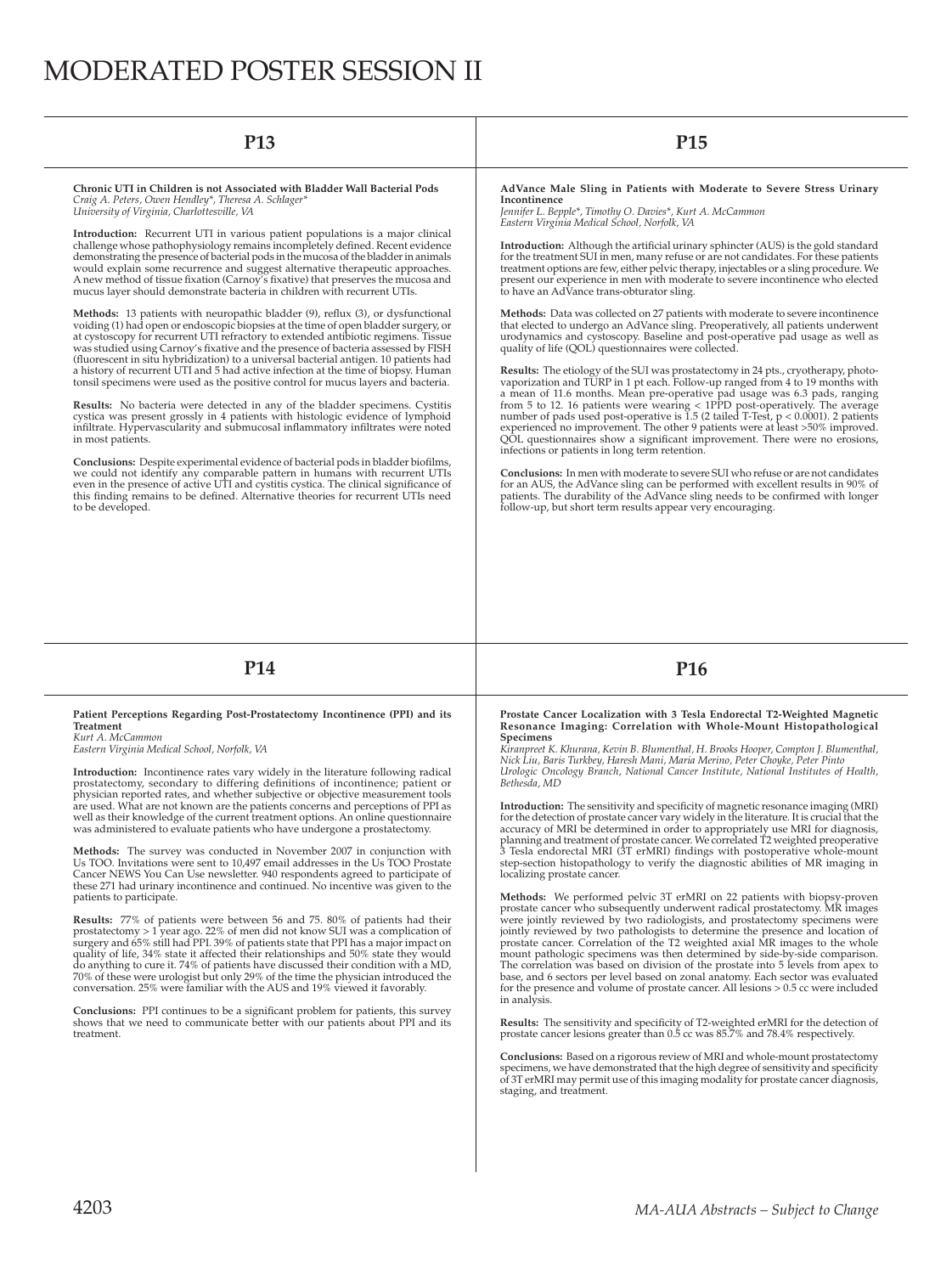# MODERATED POSTER SESSION II

## **P17 P19**

### Fesoterodine Significantly Improves Treatment Response Rates in Subjects With<br>Overactive Bladder as Early as 2 Weeks: Subpopulation Analyses of 2 Phase III **Trials**

*David Staskin1, Victor Nitti2, Tamara Bavendam\*3, Joseph T. Wang\*3, Jeffrey Trocio\*3 1New York Presbyterian Hospital, New York, NY; 2New York University Medical Center, New York, NY; 3Pfi zer Inc, New York, NY*

**Introduction:** This was a post hoc subanalysis of pooled data from 2 double-blind, placebo (PBO)-controlled trials in subjects with overactive bladder.

**Materials and Methods:** Eligible subjects were randomized to PBO, fesoterodine (FESO) 4 mg, or FESO 8 mg for 12 weeks. Patient-reported Treatment Response rates, defined as responses of "improved" or "greatly improved" on the 4-point Treatment<br>Benefit Scale, were analyzed using asymptotic normal approximation methodology.

**Results:** Treatment Response rates were significantly higher in all subgroups treated<br>with FESO 4 (n=532) or 8 mg (n=543) compared with PBO (n=545) at weeks 2 and 12,<br>except for men receiving FESO 4 mg at week 2 (Table). more effective than FESO 4 mg among incontinent subjects and all subjects combined at weeks 2 and 12 and among women and subjects aged ≥65 years at week 12.

**Conclusions:** The percentage of subjects reporting a positive Treatment Response<br>was significantly higher in the FESO 4 and 8 mg groups vs PBO at 2 weeks and<br>sustained through the end of treatment. In several subgroups, T rates were significantly higher among subjects who received FESO 8 mg compared with those who received FESO 4 mg

| Population      | <b>PRO</b> | FESO 4 mg       | <b>FESO 8 mg</b>  |
|-----------------|------------|-----------------|-------------------|
| 2 Weeks         |            |                 |                   |
| All subjects    | 45         | 61              | $67$ <sup>7</sup> |
| Men             | 43         | 51              | 61                |
| Women:          | b6         | 64              | 69                |
| Age $-65y$      | 47         | 61              | $67$ <sup>*</sup> |
| Apr $265$ v     | 40         | 61              | 68                |
| Continent       | 38         | 56              | 61                |
| Incontinent     | 47         | 62              | $69 -$            |
| 12 Weeks        |            |                 |                   |
| All subjects    | 49         | 69              | 77"               |
| Men             | 49         | 66              | $75^{\circ}$      |
| Women.          | 49         | 70              | 77"               |
| Арг ≤65 у       | 53         | 74              | 79                |
| Age $\geq 65$ y | 42         | 50 <sup>o</sup> | $71$ <sup>*</sup> |
| Continent       | 47         | 64              | $62^{7}$          |
| Incontinent     | 50         | 71              | 80 <sup>7</sup>   |

## **P18 P20**

mRNA Analysis of Inflammatory Cytokines in Normal Prostate Epithelial Cells,<br>Benign Prostatic Hyperplasia Cells, and Human BPH Tissue Samples<br>*Alyssa Park\*, Myra Wilkerson, Seema Gupta, Mansoor Ahmed, Daniel B. Rukstalis Geisinger Medical Center, Danville, PA*

**Introduction:** The histologic finding of benign prostatic hyperplasia associated<br>with chronic inflammation occurs in up to 80% of men, suggesting a role for<br>inflammation in BPH. We investigated the expression levels of 84 cytokines in a BPH cell line and in BPH patient samples, as compared to those in a normal prostate epithelial cell line.

**Methods:** Total RNA was isolated from the BPH-1 cell line, the PReC cell line, and the paraffin-embedded tissue specimens from 6 BPH patients obtained from<br>transurethral resections of the prostate. First strand cDNA synthesis was performed<br>with real-time PCR using the SuperArray inflammatory cytokine array contained 84 disease-focused genes and several controls. Data was analyzed according to the ɢɢCt method (Ct=threshold cycle). Expression in PReC cells was compared with expression in BPH-1 cells and human BPH samples.

**Results:** The BPH-1 cells demonstrated 380-fold increased expression of monocyte chemotactic protein (MCP-1), followed by IL-8-RB (95-fold) and IL-10-RA (100-fold), when compared to PrEC cells. Sufficient RNA was obtained from 4 of the human<br>samples, which also revealed an average of 9000-fold increased expression of MCP-1<br>in 2 cases, when compared to PrEC cells.

**Conclusions:** The overexpression of MCP-1 in BPH cells and clinical samples<br>suggests a link between inflammatory cytokine overexpression and BPH cell proliferation. Subsequent investigations will examine the cause of overexpression and the effect of anti-inflammatory agents on cellular proliferation.

**Dutasteride in the Treatment of Hematospermia Refractory to Antibiotic Therapy** *Yury Bak\*, Sean A. Castellucci, Phillip C. Ginsberg, Michael .J Metro, Richard C. Harkaway Albert Einstein Medical Center, Philadelphia, PA*

Introduction: Hematospermia is often a benign but bothersome finding in men of all age groups. Antibiotic therapy has been the standard first-line treatment given its association with infectious etiologies. No other standard of care for refractory<br>hematospermia has been designed. Our study evaluated the effectiveness of<br>dutasteride, a dual 5-alpha-reductase inhibitor, to treat hemat to antibiotic therapy.

**Methods:** 65 men between the ages of 40 and 72 presented over a two year period with hematospermia of 1 to 26 weeks duration. Eleven of them were found to have elevated PSAs and were excluded from the study. The remaining 54 patients were<br>given a 6-week course of flouroquinolone antibiotics. Patients who complained of persistent hematospermia were further evaluated with transrectal ultrasonography and given a 3-month trial of dutasteride 0.5 mg.

Results: 30 of the original 54 patients had complete resolution of their<br>hematospermia with antibiotics alone. Of the 22 patients with persistent<br>hematospermia and nonmalignant lesions on ultrasound, 16/22 men (66.7%) had resolution of their hematospermia on dutasteride therapy.

**Conclusions:** Initial treatment of hematospermia frequently and appropriately includes fluoroquinolone therapy. If the antibiotic therapy fails to resolve the hematospermia, and further workup does not reveal a definitive and treatable<br>cause, dutasteride seems to be a reasonable second-line treatment independent of patient age or PSA.

**Single Stage Urethral Reconstruction Following UroLume® Failure** *Edward R. Houser, II, Lydia T. Labocetta\*, Jeffrey D. Brady, Kurt A. McCammon, Steven M. Schlossberg, Gerald H. Jordan EVMS, Norfolk, VA*

**Introduction:** Recurrent urethral stricture disease after UroLume® insertion is a common occurrence. Management options include endoscopic resection, additional stent placement and open reconstruction. We describe our experience with post-UroLume® single stage urethral reconstruction.

**Methods:** A retrospective review was performed on 13 patients with recurrent stricture following placement of UroLume® endoprosthesis. Of the patients, 10<br>had anterior strictures and 3 had Urolume® placed for pelvic fracture urethral<br>distraction defect. Reconstruction had been attempted in 6 patien included excision and primary anastomosis (2), augmented anastomosis buccal<br>mucosal graft (BMG) onlay (4), BMG onlay (2), circular penile skin island on dartos<br>fascial flap (3), combined tissue transfer with scrotal skin i a perineal urethrostomy (1).

**Results:** Mean age at time of reconstruction was 42 years (range 15-60). Median office follow-up was 31 months (range 6-158). In 11 patients  $(85\%)$  the urethra is patent without further instrumentation. Two patients are on chronic home dilation. There were no complications related to positioning or donor site morbidity.

**Conclusions:** Single stage repair following UroLume® failure is a reasonable option in patients with a variety of stricture locations and etiologies. Overall clinical success in this series is 85% (11/13). Chronic self-dilation has been a successful salvage measure.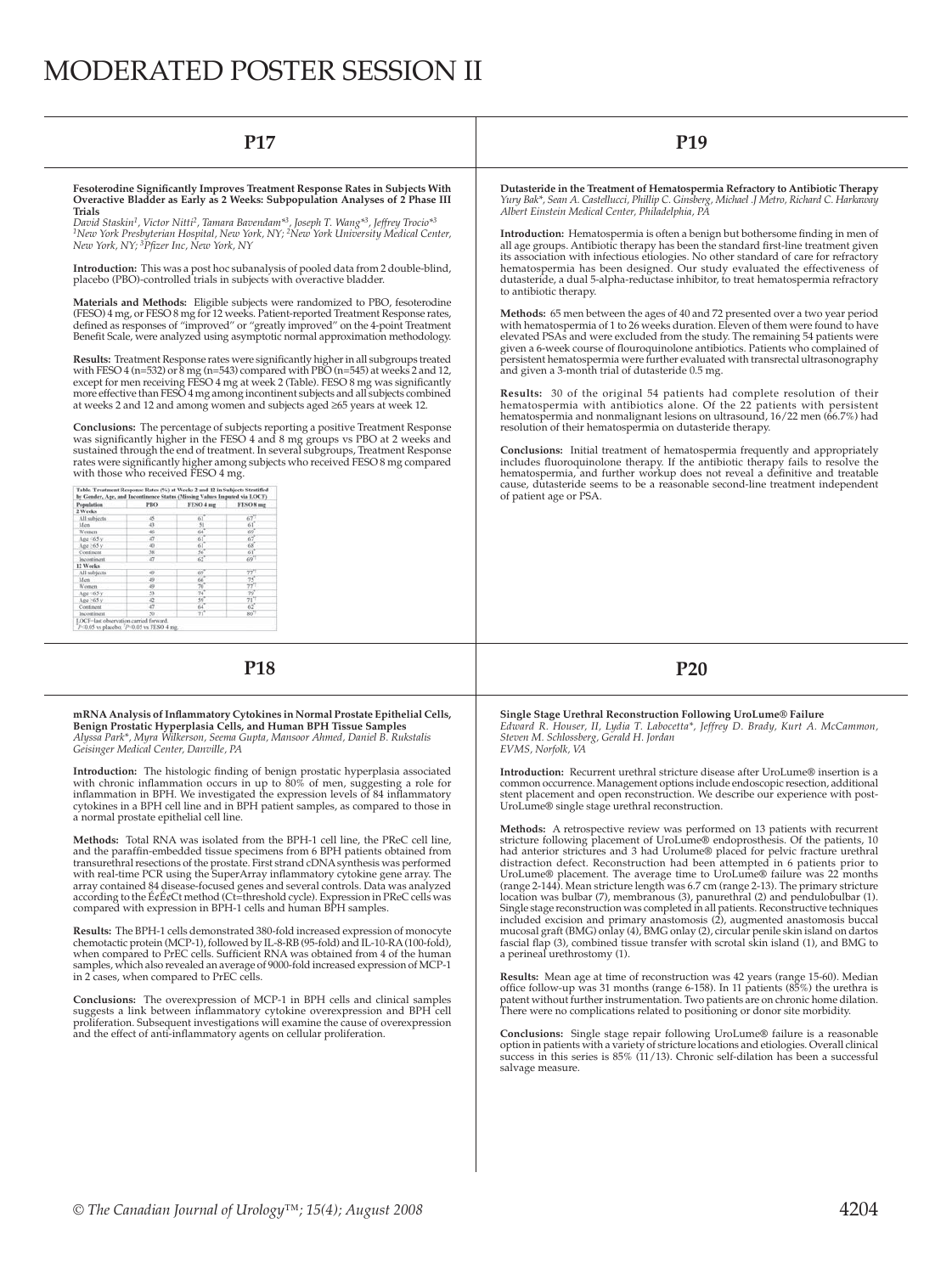# MODERATED POSTER SESSION II

| P <sub>21</sub>                                                                                                                                                                                                                                                                                                                                                                                                                                                                                                                                                                                                                                                   | P <sub>23</sub>                                                                                                                                                                                                                                                                                                                                      |
|-------------------------------------------------------------------------------------------------------------------------------------------------------------------------------------------------------------------------------------------------------------------------------------------------------------------------------------------------------------------------------------------------------------------------------------------------------------------------------------------------------------------------------------------------------------------------------------------------------------------------------------------------------------------|------------------------------------------------------------------------------------------------------------------------------------------------------------------------------------------------------------------------------------------------------------------------------------------------------------------------------------------------------|
| The Significance of Ureteral Abnormalities at the Time of Radical Cystectomy<br>Andrew Harris <sup>1</sup> , William Huang <sup>2</sup> , Daniel Canter <sup>1</sup> , Thomas Guzzo <sup>1</sup> , Meredith Bergey <sup>*1</sup> ,<br>Seema Somad <sup>1</sup> , John Tomaszewski <sup>1</sup> , Keith Van Arsdalen <sup>1</sup> , Bruce Malkcowicz <sup>1</sup><br><sup>1</sup> Hospital of the University of Pennsylvania, Philadelphia, PA; <sup>2</sup> Lahey Clinic, Burlington<br>Clinic, MD                                                                                                                                                                | Abstract not available                                                                                                                                                                                                                                                                                                                               |
| Introduction: Frozen sections of ureteral margins (UM) are routinely obtained<br>at the time of radical cystectomy (RC) to attempt a cancer free ureto-intestinal<br>anastomosis, evidence suggests this may not affect survival. Our goal was to<br>determine the incidence of ureteral abnormalities at RC and assess its impact on<br>clinical outcomes.                                                                                                                                                                                                                                                                                                       |                                                                                                                                                                                                                                                                                                                                                      |
| <b>Methods:</b> We retrospectively reviewed a prospectively maintained RC database<br>from our institution. Patients with ureteral abnormalities ranging from atypia to<br>carcinoma in-situ (CIS) were identified by frozen section analysis. Univariate cox<br>regression analysis and Kaplan-Meier survival curves were constructed to evaluate<br>the effect of abnormal ureteral frozen sections on patient survival.                                                                                                                                                                                                                                        |                                                                                                                                                                                                                                                                                                                                                      |
| <b>Results:</b> Forty-seven out of 284 (16.5%) patients were identified having ureteral<br>abnormalities: 18 CIS, 18 dysplasia, and 11 TCC. There was no significant difference<br>in 5 and 10-year overall survival (OS) and disease specific survival (DSS) between<br>patients with abnormal UMs and normal UMs (p=0.66, p=0.71).<br>Nine of the $284$ (3.1%) patients in our analysis developed upper urinary tract<br>recurrences (UUTRs). Two had CIS at the time of frozen section analysis, 2 dysplasia,<br>and 5 normal margins. Four of the 47 (8.5%) patients with abnormal UMs had<br>UUTRs compared to 5 of the 237 (2.1%) patients with normal UMs. |                                                                                                                                                                                                                                                                                                                                                      |
| <b>Conclusions:</b> Abnormal UMs at time of RC does not appear to effect survival.<br>The incidence of UUTRs was higher in patients with abnormal UMs. This suggests<br>patients with abnormal UMs at the time of RC need closer upper urinary tract<br>follow-up than patients with normal UMs.                                                                                                                                                                                                                                                                                                                                                                  |                                                                                                                                                                                                                                                                                                                                                      |
|                                                                                                                                                                                                                                                                                                                                                                                                                                                                                                                                                                                                                                                                   |                                                                                                                                                                                                                                                                                                                                                      |
|                                                                                                                                                                                                                                                                                                                                                                                                                                                                                                                                                                                                                                                                   |                                                                                                                                                                                                                                                                                                                                                      |
| P22                                                                                                                                                                                                                                                                                                                                                                                                                                                                                                                                                                                                                                                               | P <sub>24</sub>                                                                                                                                                                                                                                                                                                                                      |
| The Impact of Surgical Delay on Renal Mass Interval Growth Based on Preoperative<br>Imaging and Final Pathologic Specimen<br>James Johannes, Raymond Pak, Deborah Glassman, Edouard Trabulsi, Dolores Shupp-Byrne,<br>Leonard Gomella<br>Thomas Jefferson University, Philadelphia, PA                                                                                                                                                                                                                                                                                                                                                                            | Measurement of Force Feedback in Laparoscopy: A Step Toward Safer<br>Surgery?<br>Brant R. Fulmer <sup>1</sup> , Donna Ebenstein <sup>*2</sup> , Alexis Paskert <sup>*2</sup> , Sandra Deitch <sup>*1</sup> , Joseph Tranquillo <sup>*2</sup><br><sup>1</sup> Geisinger Medical Center, Danville, PA; <sup>2</sup> Bucknell University, Lewisburg, PA |
|                                                                                                                                                                                                                                                                                                                                                                                                                                                                                                                                                                                                                                                                   | Introduction: Tracare are used universally in laparoscopy to insert instrumentation                                                                                                                                                                                                                                                                  |

**Introduction:** Growth rates have been defined for renal masses. We examined renal mass sizes based on preoperative imaging and final pathologic specimen to define<br>the impact of treatment delay on lesion size and pathological stage.

**Methods:** Patients with RCC treated laparoscopically at our institution since 1999 with CT or MRI imaging reports were included. Pre-operative imaging and pathologic sizes were compared. Time intervals between diagnosis and surgery were determined.

**Results:** 132 patients met inclusion criteria. Mean pre-operative tumor size and pathologic specimen were 5.1cm. Average delay from diagnosis to surgery was 14.3 weeks. By size 40% of lesions were larger, 53% smaller, and 7% unchanged. Pathologic stage was unchanged in 80% of patients (106/132). However, 10% (13/132) of patients were up-staged from a T1a to T1b or a T1b to T2. 10% of patients (13/132)<br>were downstaged. Difference in treatment delay was significant between tumors<br>that were upstaged (18.4 weeks) versus those downstaged ( The average growth rates for tumors that enlarged (n=53) was 1.67 mm/week and 2.1 mm/week for upstaged tumors (n=13).

**Conclusions:** Delay in treatment impacts candidates for partial nephrectomy as<br>many patients crossed among pT1A, pT1B and pT2 disease. Higher growth rates in<br>our series may reflect imaging underestimation or selection bia treatment delay beyond 14 weeks may increase the risk of tumor upstaging.

| Renal Mass Changes From Imaging To Pathologic Specimen |              |            |           |           |  |  |  |  |
|--------------------------------------------------------|--------------|------------|-----------|-----------|--|--|--|--|
|                                                        | Radiographic | Pathologic | Growth    | Treatment |  |  |  |  |
|                                                        | Size (cm)    | Size (cm)  | (mm/week) | Delay     |  |  |  |  |
|                                                        |              |            |           | (weeks)   |  |  |  |  |
| Size $(n=132)$ (mean)                                  | 5.1          | 5.1        | N/A       | 14.3      |  |  |  |  |
| Size-no change $(n=9)$                                 | 5.0          | 5.0        | N/A       | 16.8      |  |  |  |  |
| Size-increase (n=53)                                   | 4.4          | 5.8        | 1.67      | 20.3      |  |  |  |  |
| Size-decrease (n=70)                                   | 5.5          | 4.6        | N/A       | 9.4       |  |  |  |  |
| TNM-no change (n=106)                                  | 5.0          | 5.0        | $\Omega$  | 14.6      |  |  |  |  |
| TNM-upstage total $(n=13)$                             | 5.3          | 5.3        | 2.1       | 18.4      |  |  |  |  |
| TNM-upstage T1a to $T1b(n=9)$                          | 3.2          | 5.1        | 1.2       | 22.1      |  |  |  |  |
| TNM-upstage T1b to T2 $(n=4)$                          | 5.8          | 9.9        | 4.0       | 10.0      |  |  |  |  |
| TNM-downstage total                                    | 6.2          | 4.2        | N/A       | 7.6       |  |  |  |  |

**Introduction:** Trocars are used universally in laparoscopy to insert instrumentation<br>through the body wall. Direct and fulcrum forces are applied to the trocar and<br>thus to the tissues. Despite widespread use of trocars, l these forces are transferred to patients. Robotic systems with minimal haptic feedback further disconnect the surgeon from the patient. The goal of this project was to design a system for force feedback and study force translation through laparoscopic trocars.

**Methods:** This project was a unique collaboration between a student design team, biomedical engineer, and urology mentor. Problem identification, solution design, and prototype production were performed. Proof of concept was achieved as well as development of a working prototype.

**Results:** Using a plastic trocar, strain gauges were fixed in four quadrants around<br>the base. Strain gauges measure the force deformation of the trocar and can be<br>calibrated to known forces. Measured force was then compar for tissue damage. Feedback utilizing a LED indicator was given when measured<br>force exceeded critical force. The critical force can be changed according to clinical<br>circumstances. Force history recordings for each individu interesting data for further study.

**Conclusions:** The development of "smart" instrumentation that maintains treatment efficacy and improves patient safety is a desirable evolution in surgery.<br>As a first step, we present a novel system to measure force from laparoscopic trocars<br>that provides surgeon feedback. Further study is nee information can be utilized to improve patient outcomes.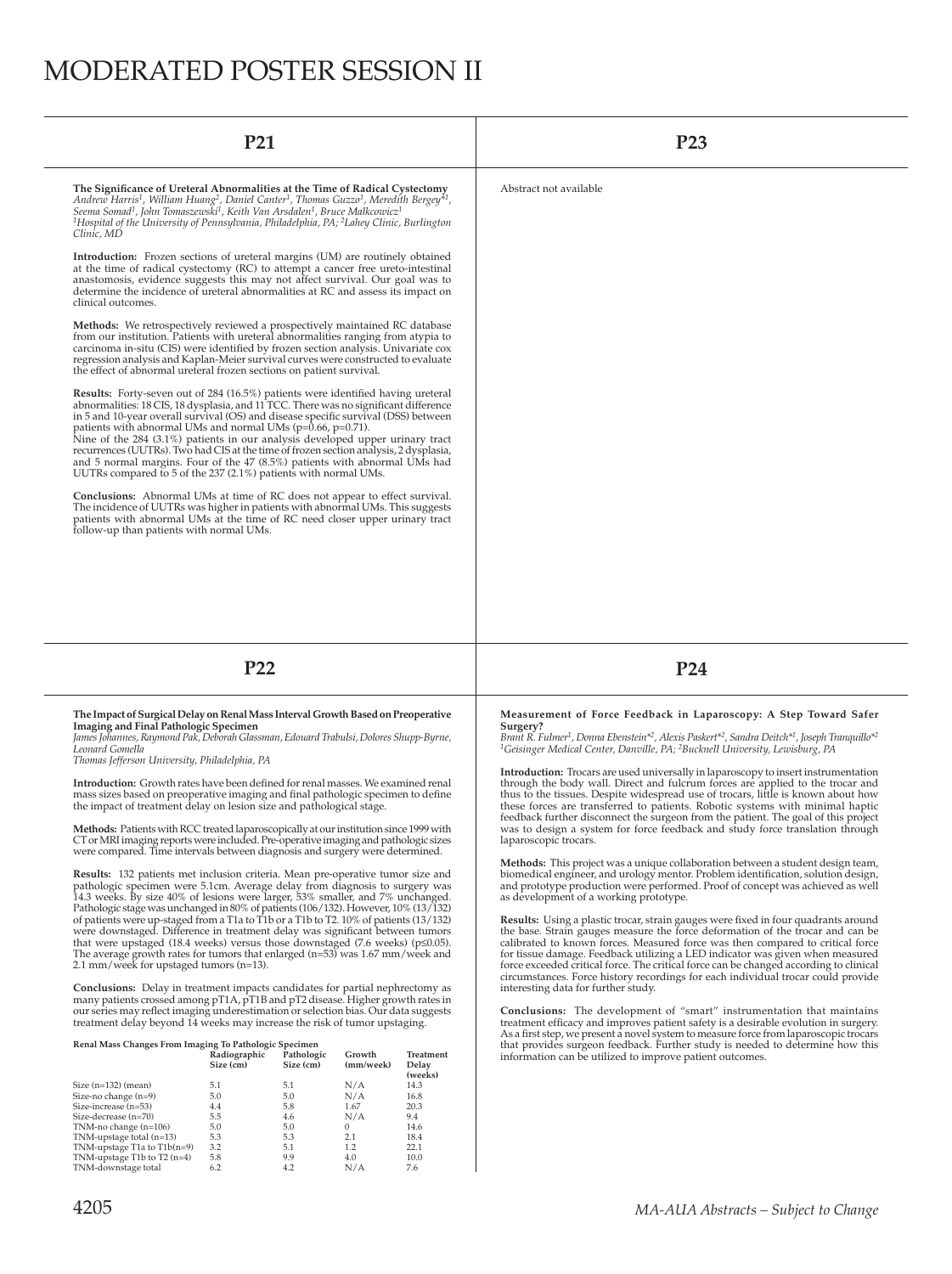| P <sub>25</sub>                                                                                                                                                                                                                                                                                                                                                                                                                                                                                                                                                                                                                                                                                                                                                                                                                                                                                                                                                                                                                                                                                                                                                                                                                                                                                                                                                                                                                                                                                                                                                                                                                                                                                                                                                                                                                                                                                                                                                                                                                           | P27                                                                                                                                                                                                                                                                                                                                                                                                                                                                                                                                                                                                                                                                                                                                                                                                                                                                                                                                                                                                                                                                                                                                                                                                                                                                                                                                                                                                                                                                                                                                                                                                                                                                                                                                                                                                                                                                                                                                                                                                                                                                                                                                                                                   |  |  |  |  |
|-------------------------------------------------------------------------------------------------------------------------------------------------------------------------------------------------------------------------------------------------------------------------------------------------------------------------------------------------------------------------------------------------------------------------------------------------------------------------------------------------------------------------------------------------------------------------------------------------------------------------------------------------------------------------------------------------------------------------------------------------------------------------------------------------------------------------------------------------------------------------------------------------------------------------------------------------------------------------------------------------------------------------------------------------------------------------------------------------------------------------------------------------------------------------------------------------------------------------------------------------------------------------------------------------------------------------------------------------------------------------------------------------------------------------------------------------------------------------------------------------------------------------------------------------------------------------------------------------------------------------------------------------------------------------------------------------------------------------------------------------------------------------------------------------------------------------------------------------------------------------------------------------------------------------------------------------------------------------------------------------------------------------------------------|---------------------------------------------------------------------------------------------------------------------------------------------------------------------------------------------------------------------------------------------------------------------------------------------------------------------------------------------------------------------------------------------------------------------------------------------------------------------------------------------------------------------------------------------------------------------------------------------------------------------------------------------------------------------------------------------------------------------------------------------------------------------------------------------------------------------------------------------------------------------------------------------------------------------------------------------------------------------------------------------------------------------------------------------------------------------------------------------------------------------------------------------------------------------------------------------------------------------------------------------------------------------------------------------------------------------------------------------------------------------------------------------------------------------------------------------------------------------------------------------------------------------------------------------------------------------------------------------------------------------------------------------------------------------------------------------------------------------------------------------------------------------------------------------------------------------------------------------------------------------------------------------------------------------------------------------------------------------------------------------------------------------------------------------------------------------------------------------------------------------------------------------------------------------------------------|--|--|--|--|
| Laparoscopic Repair of Iatrogenic Bladder Injury<br>Sean A. Castellucci, Phillip C. Ginsberg, Richard C. Harkaway, Michael J. Metro, Lawrence<br>H. Belkoff, Justin D. Harmon, Jamison S. Jaffe<br>Hahnemann University Hospital, Philadelphia, PA<br><b>Introduction:</b> To evaluate the technique and results of laparoscopic cystorrhaphy<br>after a laparoscopic iatrogenic bladder injury at a single institution.<br><b>Methods:</b> From our patient database, we identified six patients that had iatrogenic<br>bladder injuries during laparoscopic gynecologic procedures from January 2007<br>through April 2007. All of these patients underwent a laparoscopic cystorrhaphy<br>by one surgeon. The procedure was performed using a two layer closure with 2-O<br>vicryl, for a water-tight closure. A 20 French foley catheter was placed and the<br>bladder was filled after the repair using 300ml of saline to test the integrity of the<br>repair. All demographic data, surgical details, anatomic location of bladder injuries,<br>and outcome results were reviewed.<br><b>Results:</b> Patient ages ranged from 35 to 50 for a mean patient age of $44\pm6$ years.<br>None of the patients had a visualized leak after repair intraoperatively, and all<br>repairs were done through the already existing ports. A cystogram at one week<br>follow up did not reveal any contrast extravasation. The foley catheter was removed<br>on the same day of the cystogram in all patients. Mean follow up ranged from<br>7 to 10 months for a mean of 8.5 months. None of the patients have developed<br>complications from the repair such as a fistula, urinary incontinence, bleeding,<br>wound infection, bladder calculi or urinary tract infections. All patients have<br>remained catheter free.<br><b>Conclusions:</b> Patients undergoing laparoscopic surgery with an iatrogenic bladder<br>injury identified at the time of surgery can be safely and effectively managed with<br>a laparoscopic cystorrhaphy. | during Extracorporeal Shock Wave Lithotripsy: Is There a Benefit When Utilizing<br>a Newer Unit with Smaller Blast Paths?<br>Wesley A. Mayer, Phillip Mucksavage, Jeff E. Mandel*, Keith N. Van Arsdalen<br>University of Pennsylvania Health System, Philadelphia, PA<br>Introduction: The benefit of high-frequency jet ventilation (HFJV) during<br>extracorporeal shock wave lithotripsy (ESWL) has been reported. However, these<br>studies employed older lithotripsy units with larger blast paths when compared to<br>newer machines. We investigated how HFJV affects the clinical parameters of ESWL<br>utilizing a newer lithotripsy unit with a smaller focused blast path.<br><b>Methods:</b> We retrospectively reviewed all patients who underwent ESWL by a<br>single surgeon from July 2006 until December 2007 with the Seimens LITHOSTAR<br>Modularis. Either HFJV or conventional anesthetic techniques were utilized based<br>on the anesthesiologists' preference. Preoperative imaging was reviewed for stone<br>size, number, and location. Total OR time, procedure time, number of shocks<br>and total energy delivery were analyzed. Postoperative imaging was review for<br>stone-free rates.<br><b>Results:</b> A total of 112 patients underwent ESWL with 80 undergoing conventional<br>anesthesia, and 32 with HFJV. Age, BMI, preoperative stone size, number, and<br>location were not significantly different between the groups. The HFJV group<br>required significantly less total shocks $(3358 \text{ vs. } 3754, \text{ p} = 0.0015)$ and total energy<br>$(115.8)$ joules vs. 137.2 joules, $p=0.0015$ ). Total operating room time, ESWL procedure<br>time, and postoperative stone-free rates were not significantly different.<br><b>Conclusions:</b> Previous studies utilizing older ESWL units with larger blast paths<br>have shown that HFJV can be effective in reducing total shocks and total energy.<br>Reduced shocks and energy may be beneficial in terms of decreased postoperative<br>pain and nausea. Our data is consistent with these studies but demonstrates benefit<br>with new units that have smaller blast paths. |  |  |  |  |
| P <sub>26</sub>                                                                                                                                                                                                                                                                                                                                                                                                                                                                                                                                                                                                                                                                                                                                                                                                                                                                                                                                                                                                                                                                                                                                                                                                                                                                                                                                                                                                                                                                                                                                                                                                                                                                                                                                                                                                                                                                                                                                                                                                                           | P <sub>28</sub>                                                                                                                                                                                                                                                                                                                                                                                                                                                                                                                                                                                                                                                                                                                                                                                                                                                                                                                                                                                                                                                                                                                                                                                                                                                                                                                                                                                                                                                                                                                                                                                                                                                                                                                                                                                                                                                                                                                                                                                                                                                                                                                                                                       |  |  |  |  |
| Robot Assisted Laparoscopic Prostatectomy: A Single Institutions Learning Curve<br>Jamison S. Jaffe, Sean A. Castellucci, Xavier Cathelineau, François Rozet, Justin D. Harmon,<br>Eric Barret, Guy Vallancien<br>Institut Montsouris, Paris, France                                                                                                                                                                                                                                                                                                                                                                                                                                                                                                                                                                                                                                                                                                                                                                                                                                                                                                                                                                                                                                                                                                                                                                                                                                                                                                                                                                                                                                                                                                                                                                                                                                                                                                                                                                                      | Abstract not available                                                                                                                                                                                                                                                                                                                                                                                                                                                                                                                                                                                                                                                                                                                                                                                                                                                                                                                                                                                                                                                                                                                                                                                                                                                                                                                                                                                                                                                                                                                                                                                                                                                                                                                                                                                                                                                                                                                                                                                                                                                                                                                                                                |  |  |  |  |
| <b>Introduction:</b> To evaluate the results of robot assisted laparoscopic prostatectomy<br>(RALP) at a high volume conventional laparoscopic radical prostatectomy (LRP)<br>center to determine if a learning curve still exists.                                                                                                                                                                                                                                                                                                                                                                                                                                                                                                                                                                                                                                                                                                                                                                                                                                                                                                                                                                                                                                                                                                                                                                                                                                                                                                                                                                                                                                                                                                                                                                                                                                                                                                                                                                                                       |                                                                                                                                                                                                                                                                                                                                                                                                                                                                                                                                                                                                                                                                                                                                                                                                                                                                                                                                                                                                                                                                                                                                                                                                                                                                                                                                                                                                                                                                                                                                                                                                                                                                                                                                                                                                                                                                                                                                                                                                                                                                                                                                                                                       |  |  |  |  |
| Methods: A total of 293 consecutive men underwent RALP between May of 2000<br>and November of 2006. Patient data was prospectively collected and reviewed<br>including the preoperative PSA and Gleason score, operative duration, blood loss,<br>duration of hospitalization, pathologic Gleason score and margin status.                                                                                                                                                                                                                                                                                                                                                                                                                                                                                                                                                                                                                                                                                                                                                                                                                                                                                                                                                                                                                                                                                                                                                                                                                                                                                                                                                                                                                                                                                                                                                                                                                                                                                                                |                                                                                                                                                                                                                                                                                                                                                                                                                                                                                                                                                                                                                                                                                                                                                                                                                                                                                                                                                                                                                                                                                                                                                                                                                                                                                                                                                                                                                                                                                                                                                                                                                                                                                                                                                                                                                                                                                                                                                                                                                                                                                                                                                                                       |  |  |  |  |
| <b>Results:</b> Mean operative duration for the entire group was 158±50min, blood loss<br>was 533±416ml, hospital duration was 5 days and age was 61 years. Operative time<br>showed a statistically significant decline at two different break points; after the first<br>12 cases, and after 189 cases dividing the patients into three groups. Operative times<br>were $242\pm64$ min, $165\pm43$ min, and $134\pm45$ min for each group respectively. The<br>positive margin rate in each group was $7/12$ (58%), $41/180$ (23%), and $10/89$ (9%)<br>which was statistically significant. Foley catheter duration was also statistically<br>significant between the three groups. Age, preoperative Gleason and PSA were<br>statistically significant between the second and third groups only. There was no<br>statistical significance demonstrated in blood loss, post operative Gleason score,<br>and length of hospital stay.                                                                                                                                                                                                                                                                                                                                                                                                                                                                                                                                                                                                                                                                                                                                                                                                                                                                                                                                                                                                                                                                                                   |                                                                                                                                                                                                                                                                                                                                                                                                                                                                                                                                                                                                                                                                                                                                                                                                                                                                                                                                                                                                                                                                                                                                                                                                                                                                                                                                                                                                                                                                                                                                                                                                                                                                                                                                                                                                                                                                                                                                                                                                                                                                                                                                                                                       |  |  |  |  |
|                                                                                                                                                                                                                                                                                                                                                                                                                                                                                                                                                                                                                                                                                                                                                                                                                                                                                                                                                                                                                                                                                                                                                                                                                                                                                                                                                                                                                                                                                                                                                                                                                                                                                                                                                                                                                                                                                                                                                                                                                                           |                                                                                                                                                                                                                                                                                                                                                                                                                                                                                                                                                                                                                                                                                                                                                                                                                                                                                                                                                                                                                                                                                                                                                                                                                                                                                                                                                                                                                                                                                                                                                                                                                                                                                                                                                                                                                                                                                                                                                                                                                                                                                                                                                                                       |  |  |  |  |
| <b>Conclusions:</b> As experience with the RALP technique increases, there continues<br>to be a significant decrease in operative time, positive margin rate, and duration<br>of foley catheterization. Therefore, even at a high volume LRP center a learning<br>curve exists when performing RALP.                                                                                                                                                                                                                                                                                                                                                                                                                                                                                                                                                                                                                                                                                                                                                                                                                                                                                                                                                                                                                                                                                                                                                                                                                                                                                                                                                                                                                                                                                                                                                                                                                                                                                                                                      |                                                                                                                                                                                                                                                                                                                                                                                                                                                                                                                                                                                                                                                                                                                                                                                                                                                                                                                                                                                                                                                                                                                                                                                                                                                                                                                                                                                                                                                                                                                                                                                                                                                                                                                                                                                                                                                                                                                                                                                                                                                                                                                                                                                       |  |  |  |  |
|                                                                                                                                                                                                                                                                                                                                                                                                                                                                                                                                                                                                                                                                                                                                                                                                                                                                                                                                                                                                                                                                                                                                                                                                                                                                                                                                                                                                                                                                                                                                                                                                                                                                                                                                                                                                                                                                                                                                                                                                                                           |                                                                                                                                                                                                                                                                                                                                                                                                                                                                                                                                                                                                                                                                                                                                                                                                                                                                                                                                                                                                                                                                                                                                                                                                                                                                                                                                                                                                                                                                                                                                                                                                                                                                                                                                                                                                                                                                                                                                                                                                                                                                                                                                                                                       |  |  |  |  |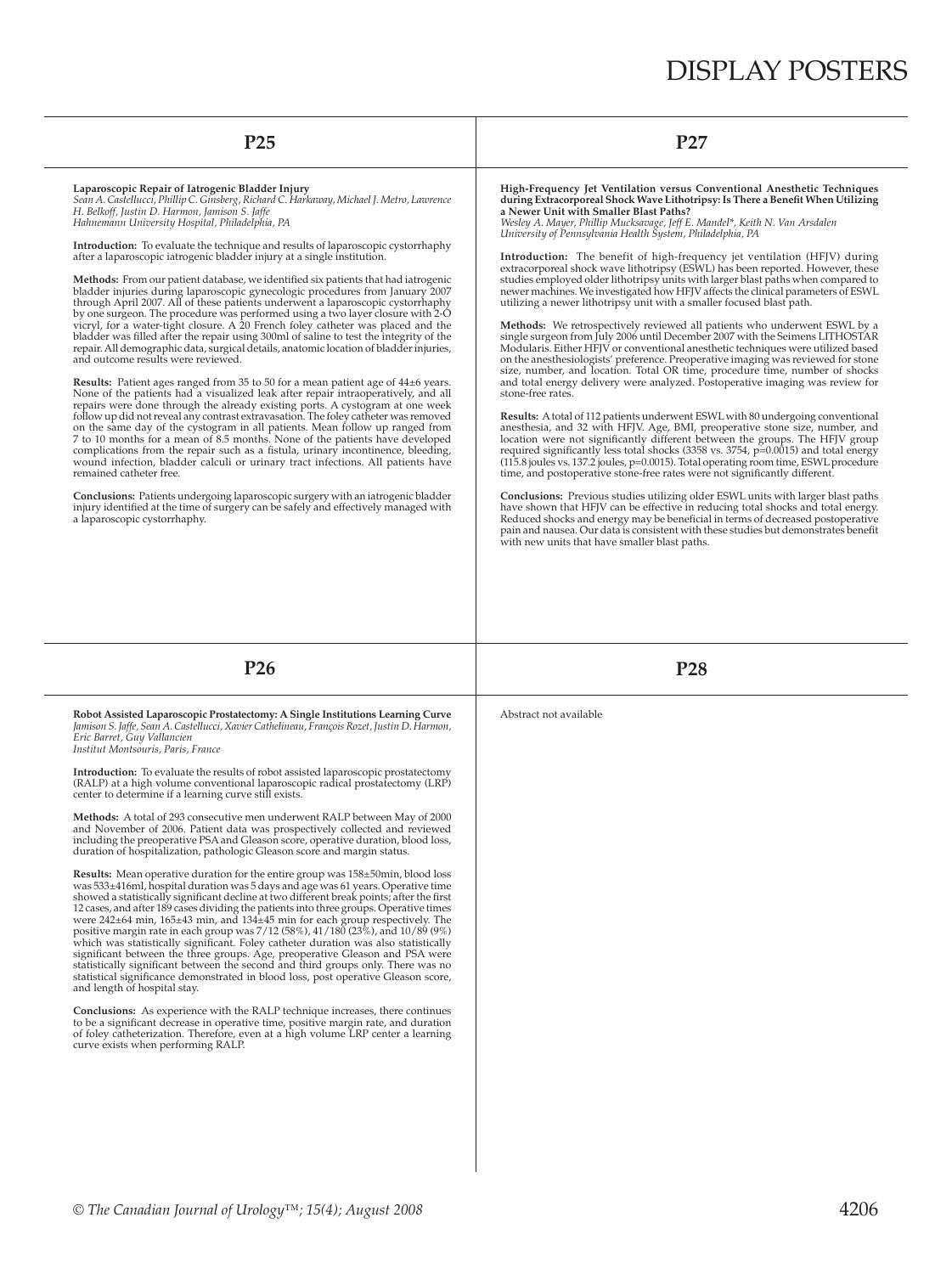**Female Sexual Dysfunction (FSD) in Patients with Painful Bladder Syndrome (PBS): Evaluation of the Use of Elmiron** 

*Stanley Zaslau, Elizabeth T Brown\*, Dale Riggs\*, Barbara J Jackson\*, Stanley J. Kandzari West Virginia University, Morgantown, WV*

**Introduction:** We have previously reported that patients with PBS receiving antidepressant medication exhibit significantly worse symptom scores employing the<br>Female Sexual Function Index (FSFI) than those taking other medication (ANOVA, p< 0.001). The authors report herein the data on 1300 subjects further indexed by the use of Elmiron and compare the degree of FSD associated with the disease.

**Methods:** Domain values were obtained by using the FSFI. This 19-item questionnaire evaluated FSD in the following six domains: desire, arousal,<br>lubrication, orgasm, satisfaction, and pain. The respondents were indexed first by<br>the use of anti-depressant medications and the absence of such m then further by the use of Elmiron.

**Results:** Respondents taking anti-depressant medication and Elmiron exhibited an overall FSFI of 12.12 + 6.05 when compared to those taking anti-depressant<br>medication alone 12.01 + 6.44 (NS). Those taking Elmiron alone reported an overall<br>FSFI of 13.32 + 6.47 compared to those denying the use of bo medication and Elmiron 13.18 + 6.12 (NS). The Table below further compares these data across the six domains measured by the FSFI.

| <b>FSFI</b>  | Antidepressants<br>Elmiron<br>$N = 223$ | Antidepressants<br>No Elmiron<br>$N = 242$ | Control<br>P | Control<br>Elmiron<br>$N = 260$ | No Elmiron<br>$N = 575$ |           |
|--------------|-----------------------------------------|--------------------------------------------|--------------|---------------------------------|-------------------------|-----------|
| Domains      | Mean+S.D.                               | Mean+S.D.                                  | value        | Mean+S.D.                       | Mean+S.D.               | Value     |
| Desire       | $2.19 + 0.99$                           | $2.24 + 1.12$                              | <b>NS</b>    | $2.54 + 1.21$                   | $2.39 + 1.16$           | <b>NS</b> |
| Arousal      | $2.68 + 1.61$                           | $2.61 + 1.67$                              | $_{\rm NS}$  | $2.94 + 1.65$                   | $2.89 + 1.65$           | <b>NS</b> |
| Lubrication  | $2.49 + 1.58$                           | $2.41 + 1.64$                              | $_{\rm NS}$  | $2.72 + 1.93$                   | $2.73 + 1.54$           | <b>NS</b> |
| Orgasm       | $2.66 + 1.90$                           | $2.58 + 2.03$                              | <b>NS</b>    | $2.84 + 1.95$                   | $2.93 + 1.94$           | <b>NS</b> |
| Satisfaction | $2.90 + 1.58$                           | $2.83 + 1.62$                              | <b>NS</b>    | $3.00 + 1.62$                   | $2.93 + 1.60$           | <b>NS</b> |
| Pain         | $1.86 + 1.41$                           | $1.92 + 1.62$                              | $_{\rm NS}$  | $2.13 + 1.58$                   | $2.22 + 1.62$           | <b>NS</b> |
| Overall FSFI | $12.12 + 6.05$                          | $12.01 + 6.44$                             | <b>NS</b>    | $13.32 + 6.47$                  | $13.18 + 6.12$          | <b>NS</b> |

**Conclusions:** Elmiron had no effect in the patients taking anti-depressant medication or the control subset of this data. Therefore, Elmiron is ineffective in reducing the degree of FSD in patients suffering from PBS, regardless of anti-depressant therapy use.

## **P30 P32**

### **Transurethral Needle Ablation of the Prostate for Men with Chronic Urinary Retention**

*Eric Lauer, Carl T. Reese, David Adams Penn State Milton S. Hershey Medical Center, Hershey, PA*

**Introduction:** While TURP is the gold standard for relief of urinary obstruction due to BPH, it cannot be offered to men who are poor surgical candidates. This is a retrospective review of 26 men with chronic urinary retention who underwent **TUNA** 

Methods: A retrospective chart review identified 29 patients who had undergone TUNA in our office from January 2004 through December 2006, three of whom were lost to follow-up. All of these patients were in chronic retention pre-operatively.<br>The primary outcome assessed was ability to void spontaneously after TUNA. A<br>secondary outcome was the effect of mean prostate size on a p of voiding spontaneously after TUNA.

**Results:** Urinary retention was relieved in 17 of 26 patients post operatively (65%). The mean prostate gland size was larger in patients whose retention resolved after<br>TUNA [mean=95.7 grams (SD=54.51] as compared to patients whose retention<br>did not resolve after TUNA [mean=77.7 grams (SD=64.2)]. This diffe not statistically significant [difference in means=18.0 grams; 95% CI (-37.0, 73.0);<br>p-value=0.50]. Of patients whose prostate measured greater than 100 grams, 83%<br>(5 of 6) were no longer in retention after TUNA, versus 62 whose prostate was less than 100 grams. At a median follow-up of 8.5 months<br>(25th percentile=3.6 months, 75th percentile=24.6 months), all of the patients whose<br>retention resolved after TUNA continued to void spontaneously

**Conclusions:** TUNA offers a minimally invasive, safe alternative to TURP for men in retention who are poor surgical canidates.

## **P29 P31**

**Outcomes Analysis of Open versus Robotic Radical Prostatectomy: A Single Surgeon Experience**

*Jonathan P. Jarow, Jeffrey Piacitelli\*, Bruce J. Trock\* Johns Hopkins University, Baltimore, MD*

**Introduction:** The current study presents functional outcomes of robotic prostatectomy compared to a contemporaneous group and historical group undergoing open surgery.

**Methods:** Three groups undergoing radical prostatectomy were followed for 1<br>year: A contemporaneous group of consecutive patients undergoing RRP New<br>(131) and RALP (129) as well as a historic group of patients undergoing (148). Pre- and postoperative clinical parameters were compared.

**Results:** There was no difference in all preoperative clinical and postoperative pathological parameters. Although the EBL was lower for the Robotic group, the<br>transfusion rate was the same for all three groups. The return of urinary continence<br>was best for the RRP New group; there was no difference be Robotic. The return of erectile function was best for the Robotic group; there was no difference between RRP Old and Robotic. The complication rates and biochemical failure rates were similar for all groups.

**Conclusions:** There are more similarities than differences between open and robotic prostatectomy in almost every outcome measure. Since the outcomes are more dependent on the skill of the surgeon rather than an inherent difference in the technique, the choice between the two should be predicated upon patient and physician preference.



### **Relative Survival after Surgical Treatment of Localized RCC A S.E.E.R. Analysis: Is Age Important?**

*Benjamin J. Scoll, Yu-Ning Wong, Brian L. Egleston, David A. Kunkle, Ismail R. Saad, Robert G. Uzzo Fox Chase Cancer Center, Philadelphia, PA*

**Introduction:** Recent data report that age may be a significant independent<br>prognostic variable following treatment for RCC. We analyzed data from the<br>Surveillance Epidemiology and End Results (SEER) database to calculate survival of patients surgically treated for localized RCC as related to tumor size and patient age at treatment.

**Methods:** The SEER database was used to create a cohort of patients treated surgically for localized, node negative RCC from 1988 to 1997. Patients were stratified and analyzed by age and tumor size. Three- and five-year relative survival rates were calculated using SEER-Stat software.

**Results:** Review of the SEER database identified 8578 patients as having undergone definitive surgery for pathologically localized RCC. Three- and five-year relative<br>survival rates are presented in the table. We did not identify scientifically meaningful<br>trends in 3- and 5-year relative survival across a cm) or large (>7 cm) tumors. However, a scientifically meaningful trend towards lower relative survival was demonstrated with increasing age in patients with medium size tumors (4-7 cm).

**Conclusions:** This data suggests that advanced age may be related to worse outcomes in patients with localized RCC tumors between 4 and 7 cm. The cause of this observation warrants further investigation.

|                | Age 40-49                                  | Age 50-59                                                          | Age 60-69 | Age 70-79 | Age 70-79 |
|----------------|--------------------------------------------|--------------------------------------------------------------------|-----------|-----------|-----------|
| $<$ 4 cm $(n)$ | 419                                        | 654                                                                | 853       | 718       | 718       |
| % 3-year RS    | 97.4                                       | 96.0                                                               | 96.5      | 97.8      | 97.8      |
| % 5-year RS    | 95.5                                       | 94.2                                                               | 94.2      | 96.6      | 96.6      |
| $4-7$ cm $(n)$ | 616                                        | 923                                                                | 1086      | 985       | 985       |
| % 3-year RS    | 97.6                                       | 96.0                                                               | 93.9*+    | $91.8*+$  | $91.8*+$  |
| % 5-year RS    | 95.5                                       | $91.2*+$                                                           | $90.3*++$ | $85.8*++$ | $85.8*++$ |
| $>7$ cm $(n)$  | 402                                        | 530                                                                | 524       | 411       | 411       |
| % 5-year RS    | 92.6                                       | 88.5                                                               | 91.0      | 90        | 90        |
| % 5-year RS    | 88.6                                       | 83.6†                                                              | 86.5      | 83.8      | 83.8      |
|                | $*$ p<0.05 for comparison with 30-39 group |                                                                    |           |           |           |
|                |                                            | $\dagger$ p<0.05, $\dagger$ p<0.01 for comparison with 40-49 group |           |           |           |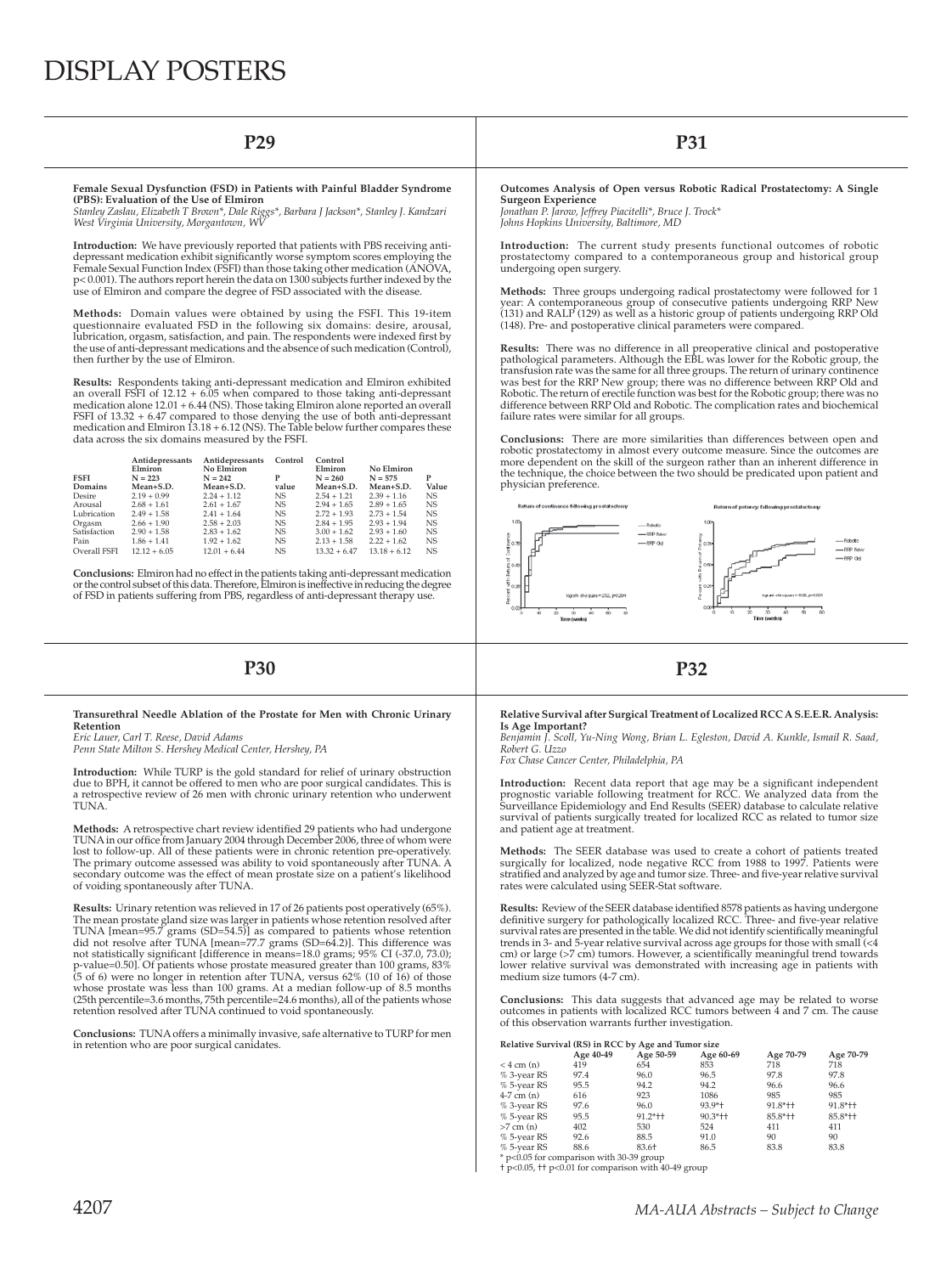Multimodal Analgesic Therapy with Pre-operative Pregabalin Reduces Opioid<br>Use in Patients Undergoing Robotic Prostatectomy<br>Jitesh V. Patel<sup>1</sup>, Costas D. Lallas<sup>1</sup>, Salvador F. Iloreta<sup>x1</sup>, Eugene Viscusi<sup>x2</sup>, Leonard G. Go

*2Department of Anesthesiology, Thomas Jefferson University Hospital, Philadelphia, PA*

**Introduction:** Minimally invasive surgical techniques have many benefits, including reduced post-operative pain. Despite this, the majority of patients require opioid analgesia, which can have significant side effects and toxicity. We<br>report the first urologic study using multimodal analgesia with pregabalin, a gabapentin derivative.

**Methods:** This retrospective IRB approved study included 52 patients undergoing robotic assisted laparoscopic radical prostatectomy (RALP). All patients received a standard post-operative analgesic regimen with intravenous ketorolac 15 mg every 6 hours with oxycodone 5 mg/ acetaminophen 325 mg, one to two tablets every 4 hours as needed for pain. Twenty-six patients received additional multimodal treatment with pregabalin 150 mg, acetaminophen 975 mg, and celecoxib 400 mg PO 2 hours prior to the start of the procedure and continued post-operatively.

**Results:** Patients in the multimodal treatment group had a significantly reduced intra-operative opioid requirement, as measured by mean morphine equivalent dose administered (38.4 mg vs. 49.1 mg, p <0.01). The mean post

were no operative or treatment complications in either group.

**Conclusions:** This retrospective review indicates that a multimodal analgesic approach with pregabalin decreases intra-operative and post-operative opioid use in patients undergoing RALP. A larger prospective study is necessary to fully<br>evaluate the benefits of a multimodal approach, including quality of pain control and opioid related side effects.

## **P33 P35**

**Racial Differences and Timing of Anastomotic Strictures following Radical Retropubic Prostatectomy** *Albert Ndzengue\** 

*Charing Cross Hospital, London, United Kingdom*

**Introduction:** Anastomotic stricture is a potential complication following radical prostatectomy. The incidence within different ethnic groups has not been studied. Endoscopic bladder neck incision or dilation is commonly used as the initial management of anastomotic strictures.

**Methods:** We retrospectively studied case notes of 718 patients who had radical prostatectomy between 1994 and 2007 by one urological surgeon. The incidence of anastomotic strictures and the time to clinical presentation in white, black and Asian men were recorded. Odd ratios and linear regression analysis were used to investigate potential differences.

**Results:** Anastomotic strictures were observed in 65 patients (9.05%). The incidence<br>of strictures in black patients was significantly higher (p=0.04) than in whites. There was no significant difference in the time to clinical presentation between all three ethnic groups. Whites developed strictures after 6 months, black after 6.83 months and Asians after 5.66 months in the absence of evidence of cancer recurrence (normal PSA). There was no difference in the numbers of endoscopic therapeutic procedures performed in each group (1.70 in whites versus 2 in blacks versus 1.66 in Asians).

**Conclusions:** Black patients are relatively prone to anastomotic strictures following<br>radical prostatectomy. The mechanism explaining this tendency could be similar<br>to that of cheloid scars commonly observed in that ethni

## **P34 P36**

### **Cryoablation of Renal Fossa Recurrence Following Radical Nephrectomy** *Kristina D. Suson, Michael Phelan*

*University of Maryland Medical Center, Baltimore, MD*

**Introduction:** Renal fossa recurrence of renal cell carcinoma (RCC) following radical nephrectomy historically requires open surgical resection. The failure rate is high (50%), and the procedure is associated with a high morbidity. Cryoablation of a solitary, local recurrence may provide a minimally invasive alternative to open resection. We describe our experience in treating two patients experiencing fossa recurrence with percutaneous cryoablation.

**Methods:** We retrospectively reviewed medical records of two patients with renal fossa recurrence of RCC treated with percutaneous cryoablation.

**Results:** Two patients developed remote local recurrence following radical nephrectomy and underwent percutaneous cryoablation with 17-gauge needles and two freeze-thaw cycles. A 69 y/o male with a history of bilateral nephrectomy for clear cell carcinoma developed a 3.2 cm recurrence 6 years after surgery. He received percutaneous cryoablation with four needles. After nine months, the mass showed continued enhancement, and he underwent a second treatment for biopsyproven clear cell carcinoma. Surveillance imaging for the past 18 months is free of residual disease. A 52 y/o male received percutaneous cryoablation with three needles for a 2.3 cm mass that recurred 17 months after radical nephrectomy for clear cell carcinoma. One year after cryoablation, he underwent surgical extirpation. He is currently receiving Sutent for metastatic disease. Both patients tolerated percutaneous cryoablation well and were discharged home within 24 hours.

**Conclusions:** Percutaneous cryoablation provides a minimally invasive intervention with low morbidity. However, the patient requires close follow-up and may require re-treatment.

**Practice Patterns in the Management of Stone Disease** *Ashley E. Ross1, Michael Lipkin\*2, Ojas Shah\*2, Brian R Matlaga1 1Johns Hopkins University School of Medicine, Baltimore, MD; 2New York University School of Medicine, New York, NY*

Introduction: In recent years, the field of endourology has witnessed great progression in endoscopic technology and surgical technique. We performed a<br>study to define the type of procedures performed for stone removal over a 1 year period in two academic, tertiary referral practices focused on the treatment of stone disease.

**Methods:** A multi-center, retrospective evaluation of all patients undergoing procedures for stone removal over a 1 year period was performed. Procedures were<br>categorized as shock wave lithotripsy (SWL), ureteroscopy, (URS), or percutaneous<br>nephrolithotomy (PNL). All procedures at each institution w single surgeon with a practice focused on the treatment of stone disease.

**Results:** From August 2006 to July 2007, a total of 369 procedures were performed for the purpose of stone removal. The procedure distribution was 28 SWL (7.5%),<br>256 URS (69.3%), 85 PNL (23.0%). Stone-free rates were comparable among the<br>endoscopic interventions (78.5% for URS and 91.7% for PNL) and sup (42.8%). Complications were comparable among all groups.

**Conclusions:** In these two tertiary referral practices focused on the treatment of stone disease, there is an increasing reliance on endourologic interventions; indeed, it is the minority of patients in these practices that undergo SWL. These data are hypothesis-generating, and it remains to be seen whether other urologic surgery practices are experiencing, or will experience, a similar paradigm shift towards a greater utilization of endourology and a more restricted utilization of SWL in the treatment of patients suffering from stone disease.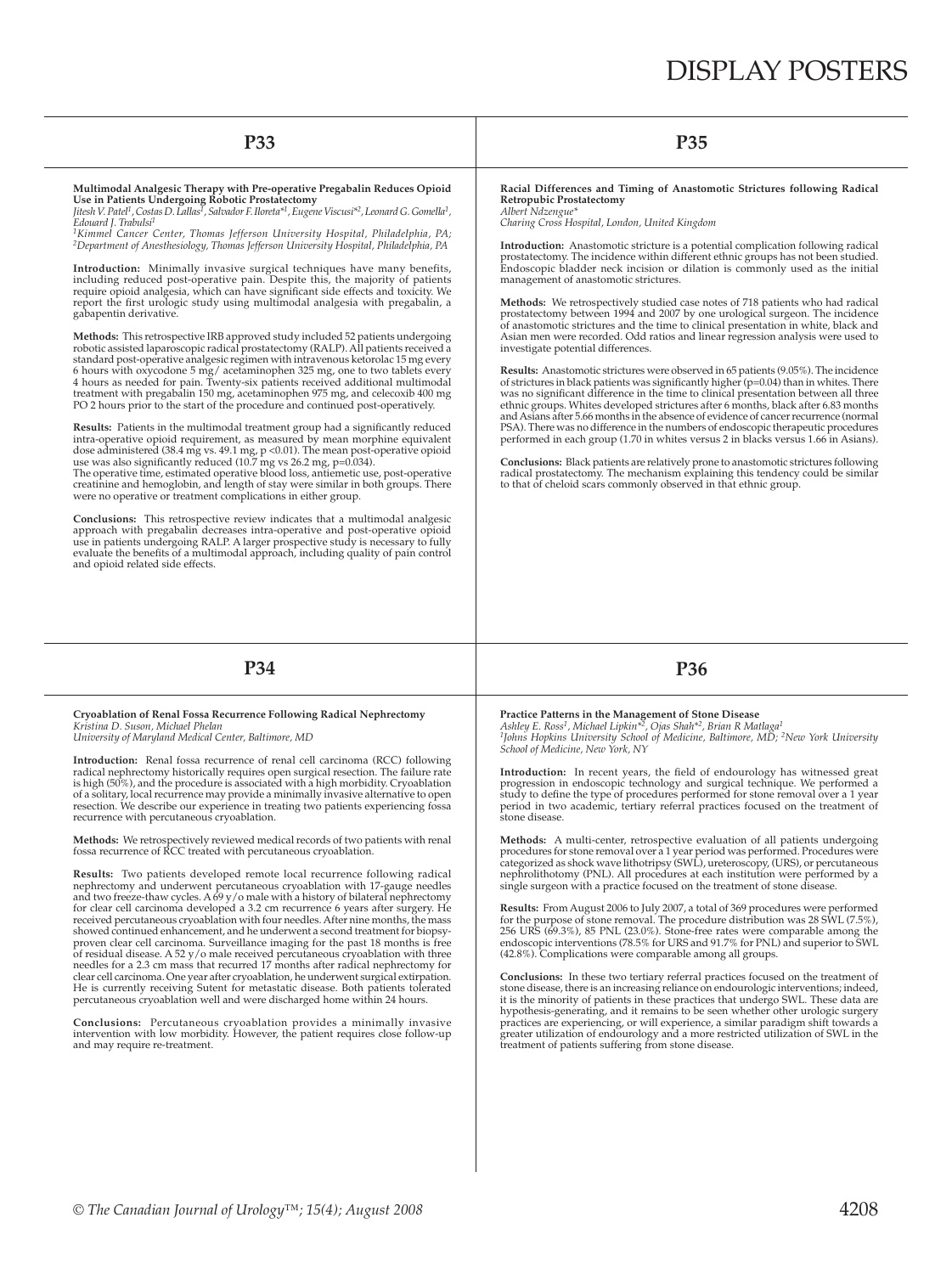| Angiography and Embolization for Traumatic Renal Injuries<br>John Mai, David Kunkle, Brett Lebed, Jack Mydlo<br>Temple University Hospital, Philadelphia, PA                                                                                                                                                                                                                                                                                                            | Expert Training with Standardized Operative Technique Helps Establish a<br>Successful Penile Prosthetics Program for Urologic Resident Education<br>Corey M. Johnson <sup>1</sup> , Ann Miller Wilson <sup>*1</sup> , Christopher P. Cost <sup>1</sup> , Baruch M. Grob <sup>1</sup> , Steven K.<br>Wilson <sup>*2</sup> , Adam P. Klausner <sup>1</sup>                                                                                                                      |  |  |  |
|-------------------------------------------------------------------------------------------------------------------------------------------------------------------------------------------------------------------------------------------------------------------------------------------------------------------------------------------------------------------------------------------------------------------------------------------------------------------------|-------------------------------------------------------------------------------------------------------------------------------------------------------------------------------------------------------------------------------------------------------------------------------------------------------------------------------------------------------------------------------------------------------------------------------------------------------------------------------|--|--|--|
| Introduction: Excellent rates of renal salvage have been reported for nonoperative<br>management of severe traumatic renal injuries. Small series have reported the use                                                                                                                                                                                                                                                                                                 | <sup>1</sup> Virginia Commonwealth University, Richmond, VA; <sup>2</sup> University of Arkansas, Little Rock, AR                                                                                                                                                                                                                                                                                                                                                             |  |  |  |
| of angiography in the evaluation of renal trauma; however no guidelines exist to<br>direct its use. We now report our use of angiography for acute traumatic renal<br>injuries and review the world literature.                                                                                                                                                                                                                                                         | Introduction: The purpose of this study was to evaluate the impact of yearly<br>training sessions from a recognized expert in the establishment of a successful<br>penile prosthetics program for urologic residency education.                                                                                                                                                                                                                                               |  |  |  |
| <b>Methods:</b> We analyzed the world literature and our urologic trauma database for<br>blunt/penetrating renal injuries evaluated by renal angiography from 1995-2005.                                                                                                                                                                                                                                                                                                | <b>Methods:</b> For the last four years, a recognized expert conducted annual operative<br>training sessions to teach standardized technique for penile prosthetics to resident<br>urologic surgeons. Each session consisted of 3 to 4 operative cases supervised directly                                                                                                                                                                                                    |  |  |  |
| Results: 17 patients underwent angiography for CT findings of traumatic renal laceration<br>associated with vascular extravasation (8), segmental infarct (6), or lack of ipsilateral<br>contrast enhancement (3). 7 patients underwent successful embolization of a main renal<br>artery (3) or segmental branch (4). Literature review revealed 225 instances of renal<br>vascular embolization after iatrogenic (26%) or traumatic (74%) injuries. Technical success | by the expert. We retrospectively reviewed all penile prosthetic operations before<br>$(1/2000 \text{ to } 7/2004 \text{ : } N=48)$ and after $(8/2004 \text{ to } 10/2008 \text{ : } N=59)$ implementation of<br>these sessions. Outcomes reviewed included patient characteristics, operative time,<br>estimated blood loss, proportion of inflatable vs. malleable implants, operations<br>per year, and explantation/revision rates. Data were analyzed using Student's T |  |  |  |
| was achieved in 86% and only 6% required surgical exploration. Only 55(24%) of these                                                                                                                                                                                                                                                                                                                                                                                    | or Fisher's exact tests.                                                                                                                                                                                                                                                                                                                                                                                                                                                      |  |  |  |

**Results:** Patient age and race did not differ pre- vs. post-training. Operative time decreased from 113.3 ± 5.4 (pre-training) to 99.3 ± 4.8 minutes (post-training)<br>(P=0.05). Estimated blood loss decreased from 95 ± 21.7mL to 58 ± 9.3mL, but<br>did not reach significance (P=0.09). Inflatable implants increase (56.3%- pre-training) to 48/59 (81.4%, post-training) (p<0.0001). Operations per<br>year increased from 10.9 (pre-training) to 18.6 (post-training) (p<0.05). Revision/<br>explantation occured in 8/48 patients (16.7%, pre-trainin training) (P<.05).

**Conclusions:** These data demonstrate that yearly sessions with a recognized expert can improve surgical outcomes, type and volume of implants, and can reduce explanation/revision rates. This represents an excellent model for improved training of urologic residents in penile prosthetics surgery.

## **P38 P40**

### **Congenital Infundibulopelvic Stenosis with Renal Impairment: Surgical Management** *Craig A Peters*

*University of Virginia, Charlottesville, VA*

**Introduction:** Infundibulopelvic stenosis (IPS) is a rare condition affecting development of the renal pelvis and infundibuli that can produce renal deterioration. There is no well-defi ned surgical management strategy. Based on 3 cases over 10 years, a novel surgical approach is described.

**Methods:** Three patients (4 renal units) with IPS and renal deterioration have been surgically managed. All presented with azotemia or loss of unilateral function demonstrated by renal scan. The initial patient was managed with medial infundibuloplasties and a uretero-calicostomy. Subsequent patients underwent lateral nephrotomies with multiple calico-calicostomies and medial ureterocalicostomy.

**Results:** Patient #1 underwent multiple infundibuloplasties and a ureterocalicostomy at age 16 presenting with proteinuria and azotemia following<br>nephrectomy at age 1 for MCDK. Her renal deterioration slowed, but she had<br>incomplete decompression of her upper pole. She has been stable for 10 yea Patient#2 was diagnosed incidentally at 17 years with severe right IPS and minimal<br>left. His split function deteriorated from 43 to 34 percent over 1 year. He had<br>satisfactory decompression and stabilization of renal funct up. Patient #3 presented at age 10 with proteinuria, azotemia and hematuria with<br>severe bilateral IPS. She underwent staged bilateral multiple calico-calicostomies<br>and uretero-calicostomy. Her creatinine has decreased and improved drainage.

**Conclusions:** IPS is a rare condition that may produce renal deterioration. When surgical correction is appropriate, lateral nephrotomies through the thinned renal<br>parenchyma with multiple calico-calicostomies and medial uretero-calicostomy<br>can produce satisfactory renal drainage and is well tolerated.

was achieved in 86% and only 6% required surgical exploration. Only 55(24%) of these were performed for acute injuries rather than delayed manifestations of renal trauma.

| Table1. Patients with renal vascular trauma undergoing angiography |           |                                                     |                    |         |  |  |  |  |
|--------------------------------------------------------------------|-----------|-----------------------------------------------------|--------------------|---------|--|--|--|--|
|                                                                    |           | All patients Angiography only Angiography +<br>only | renal embolization | P value |  |  |  |  |
| No. patients $(\%)$                                                | 17 (100%) | 10 (59%)                                            | 7(41%)             |         |  |  |  |  |
| Mean age, years                                                    | 35.1      | 31.2                                                | 41.7               | 0.22    |  |  |  |  |
| Mechanism: blunt/                                                  | 14/3      | 8/2                                                 | 6/1                | 1.0     |  |  |  |  |
| penetrating                                                        |           |                                                     |                    |         |  |  |  |  |
| No. hematuria (%)                                                  | 16 (94%)  | $9(90\%)$                                           | $7(100\%)$         | 1.0     |  |  |  |  |
| No. urine extravasation (%)                                        | 1(6%)     | $0(0\%)$                                            | 1(14%)             | 0.41    |  |  |  |  |
| Mean time to angio, minutes                                        | 195       | 199                                                 | 188                | 1.0     |  |  |  |  |
| Transfusion rate (%)                                               | 8 (47%)   | $3(30\%)$                                           | 5(71%)             | 0.15    |  |  |  |  |
| Post-angio transfusion rate (%)                                    | 4(24%)    | 2(20%)                                              | 2(29%)             | 1.0     |  |  |  |  |
| Mean discharge creatinine                                          | 0.9       | 1.0                                                 | 0.8                | 0.22    |  |  |  |  |

**Conclusions:** Angiography is important in the management of suspected renal vascular injuries. While published series of renal embolization describe excellent outcomes, few published cases involve renal trauma. We have performed angiography safely and effectively for renal lacerations with CT evidence of acute infarct, vascular contrast extravasation, or lack of ipsilateral renal contrast enhancement. Nonoperative management utilizing renal angiography should be considered in hemodynamically stable patients with renal vascular injuries.

Laparoscopic Retroperitoneal Lymph Node Dissection with Therapeutic Intent:<br>Perioperative Outcomes and Early Oncological Results<br>*Mohamad E. Allaf, Thomas J. Guzzo, Carolyn M. Senger\*, Mark L. Gonzalgo* 

*Johns Hopkins, Baltimore, MD*

**Introduction:** Laparoscopic retroperitoneal lymph node dissection (L-RPLND) is emerging as an alternative for the management of clinical stage I non-seminomatous<br>germ cell tumors (NSGCT). While initially performed for staging purposes,<br>L-RPLND has evolved into an operation with therapeutic inten the open approach. We present early perioperative and oncological outcomes.

**Methods:** Between December 2006 and April 2008, 11 men with clinical stage I NSGCT underwent L-RPLND using a modified template. A bilateral dissection was<br>performed if frozen section confirmed disease in the retroperitoneum. Perioperative<br>and postoperative records were reviewed.

**Results:** The mean age in this cohort was 33 years and 9 men had right sided tumors. The proportion of patients harboring a predominant embryonal component, teratoma, or having lymphovascular invasion in the primary tumor was 64%, 55%,<br>and 64% respectively. The mean blood loss, OR time, and length of stay was 125cc,<br>215 minutes, and 2 days. The mean number of lymph nodes retri 8 men found to have pN0 disease, 1 has recurred in the chest 8 months following surgery. Of the 2 patients with pN1 disease, neither has received chemotherapy and both are free of recurrence at 6months. The 1 patient with pN2 disease received chemotherapy 2 weeks postoperatively and is recurrence free at 10 months. There have been no retroperitoneal recurrences or complications.

**Conclusions:** L-RPLND with therapeutic intent is safe, and oncologically sound with short follow-up. Longer follow-up and larger cohorts are needed to confirm<br>its oncological durability.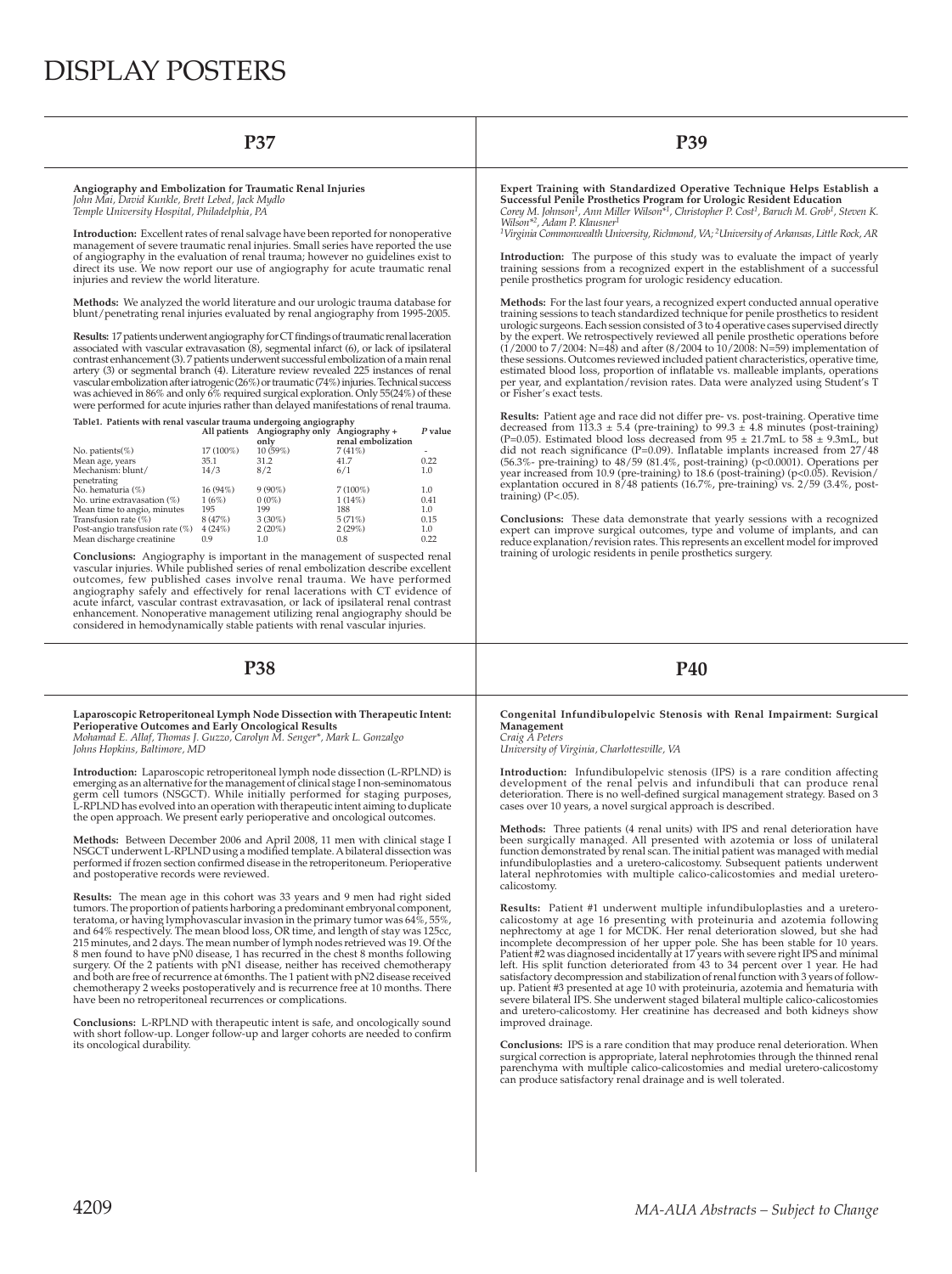| <b>P41</b>                                                                                                                                                                                                                                                                                                                                                                                                                                                                                                                                                                                                                                                                                                                                                                                                                                                                                                                                                                                                                                                                                                                                                                                                                                                                                                                                                                                                                                                                                                                                                                                                                                                                                            | <b>P43</b>                                                                                                                                                                                                                                                                                                                                                                                                                                                                                                                                                                                                                                                                                                                                                                                                                                                                                                                                                                                                                                                                                                                                                                                                                                                                                                                                                                                                                                                                                                                                                                                                                                                                                                                                                                                                                                                                                                                                                                                                                                                                                                                                                                                                                                                                                       |
|-------------------------------------------------------------------------------------------------------------------------------------------------------------------------------------------------------------------------------------------------------------------------------------------------------------------------------------------------------------------------------------------------------------------------------------------------------------------------------------------------------------------------------------------------------------------------------------------------------------------------------------------------------------------------------------------------------------------------------------------------------------------------------------------------------------------------------------------------------------------------------------------------------------------------------------------------------------------------------------------------------------------------------------------------------------------------------------------------------------------------------------------------------------------------------------------------------------------------------------------------------------------------------------------------------------------------------------------------------------------------------------------------------------------------------------------------------------------------------------------------------------------------------------------------------------------------------------------------------------------------------------------------------------------------------------------------------|--------------------------------------------------------------------------------------------------------------------------------------------------------------------------------------------------------------------------------------------------------------------------------------------------------------------------------------------------------------------------------------------------------------------------------------------------------------------------------------------------------------------------------------------------------------------------------------------------------------------------------------------------------------------------------------------------------------------------------------------------------------------------------------------------------------------------------------------------------------------------------------------------------------------------------------------------------------------------------------------------------------------------------------------------------------------------------------------------------------------------------------------------------------------------------------------------------------------------------------------------------------------------------------------------------------------------------------------------------------------------------------------------------------------------------------------------------------------------------------------------------------------------------------------------------------------------------------------------------------------------------------------------------------------------------------------------------------------------------------------------------------------------------------------------------------------------------------------------------------------------------------------------------------------------------------------------------------------------------------------------------------------------------------------------------------------------------------------------------------------------------------------------------------------------------------------------------------------------------------------------------------------------------------------------|
| Circumcision May Improve Premature Ejactulation in the Uncircumcised Male<br>Pedro Maria, Sean A. Castellucci, Phillip C. Ginsberg, Michael J. Metro, Richard C. Harkaway<br>Albert Einstein Medical Center, Philadelphia, PA<br>Introduction: Premature ejaculation is a condition that affects approximately<br>30% of adult males. This condition is underdiagnosed and undertreated. It is also<br>underreported due to the sensitive nature of the topic. There are multiple treatment<br>modalities for this problem with different levels of success. Because of the theory<br>that sensation is decreased after circumcision, we studied circumcision and its<br>effect on premature ejaculation.<br><b>Methods:</b> A phone survey was conducted with adult uncircumcised males who<br>have undergone recent circumcision. In layman's terms, we asked the patients<br>if circumcision have had any effect in their intravaginal ejaculatory latency time<br>(IELT).<br><b>Results:</b> A group of 40 males between the ages of 18 to 60 years, who have recently<br>undergone circumcision at a single institution, were asked if circumcision have had<br>any effect in their IELT. Of the 40 patients, 31 (78%) responded that there has been<br>an increase in their IELT compared to prior to circumcision, 8 (20%) responded<br>that they did not note any difference and one $(2\%)$ reported worsened IELT. Of<br>the 9 patients who complained of premature ejaculation prior to circumcision, all<br>9 (100%) noted improvement in their IELT.<br><b>Conclusions:</b> Circumcision in adult males may improve premature ejaculation in<br>uncircumcised males with this condition. | Durability Trial of Transurethral Radiofrequency Collagen Denaturation for<br>Treatment of Stress Urinary Incontinence: Efficacy Results at 12 Months<br>Denise M. Elser*1, Gretchen K. Mitchell*2<br><sup>1</sup> Illinois Urogynecology, LTD, Oak Lawn, IL; <sup>2</sup> Atlanta Urogynecology Associates, Alpharetta,<br>GА<br>Introduction and Objective: Nonsurgical, transurethral collagen denaturation, a<br>safe one-time treatment for stress urinary incontinence (SUI) due to bladder outlet<br>hypermobility, is performed in an office setting in $\approx 30$ minutes. This trial evaluates<br>long-term effectiveness.<br>Methods: An ongoing 3-year prospective study has evaluated patients at baseline,<br>3, 6, and 12 months. Study includes women with SUI for $\geq$ 12 months who failed<br>prior conservative treatment. Women with urge/mixed incontinence or prior<br>definitive treatment (surgery, bulking agents) were excluded. Women received a<br>local periurethral lidocaine injection and procedure was performed (see Appell et al.<br>Neurourol Urodyn 2006;25:331-335). Patients completed Incontinence Quality of Life<br>(I-QOL), Patient Global Impression of Improvement (PGI-I), and Urogenital Distress<br>Inventory (UDI-6) instruments, recorded daily SUI episodes, and underwent a<br>1-hour stress pad weight test. Twelve-month results are reported.<br>Results Obtained: Study enrolled 139 women (mean age, 47y; range 26-87y); 136<br>received treatment. Mean baseline number of leaks was $3.8/day$ ; mean I-QOL and<br>UDI-6 scores were 51.3 and 52.3. At 6 months, 119 patients were evaluated; $63.1\%$<br>had $\geq$ 50% leak reduction. Mean I-QOL and UDI-6 improvements were 16.4 and<br>17.3 points (both P<.0001). At 12 months, 73 patients were evaluated; 69% reported<br>$\geq$ 50% reduction in leaked volume (median reduction, 15.2g) on pad test (P<.0001).<br>Pad test revealed that 45% of women were dry (29%, no leaks; 16%, <1g leakage).<br>Mean change in I-QOL from baseline was 19.6 points ( $P = .0001$ ); 74% had improved<br>UDI-6 scores (mean improvement, 17.6 points; $P = .0001$ ).<br><b>Conclusions:</b> Nonsurgical collagen denaturation showed measurable durable<br>improvement at 12 months. |
| P <sub>42</sub>                                                                                                                                                                                                                                                                                                                                                                                                                                                                                                                                                                                                                                                                                                                                                                                                                                                                                                                                                                                                                                                                                                                                                                                                                                                                                                                                                                                                                                                                                                                                                                                                                                                                                       | <b>P44</b>                                                                                                                                                                                                                                                                                                                                                                                                                                                                                                                                                                                                                                                                                                                                                                                                                                                                                                                                                                                                                                                                                                                                                                                                                                                                                                                                                                                                                                                                                                                                                                                                                                                                                                                                                                                                                                                                                                                                                                                                                                                                                                                                                                                                                                                                                       |
| Comparative Analysis of Perioperative Outcomes in Patients Who Have<br>Undergone Both Open and Laparoscopic Renal/Adrenal Surgeries<br>Compton J. Benjamin, Mohammed A. Atalla, H. Brooks Hooper, Kevin B. Blumenthal,                                                                                                                                                                                                                                                                                                                                                                                                                                                                                                                                                                                                                                                                                                                                                                                                                                                                                                                                                                                                                                                                                                                                                                                                                                                                                                                                                                                                                                                                                | Double-Blind, Randomized, Parallel-Group Study to Define Electrocardiographic<br>Effects of Silodosin, a Uroselective-Adrenergic Antagonist<br>Herbert Lepor <sup>1</sup> , Gary Hoel <sup>2</sup> , Lawrence Hill <sup>2</sup> , Weining Volinn <sup>2</sup>                                                                                                                                                                                                                                                                                                                                                                                                                                                                                                                                                                                                                                                                                                                                                                                                                                                                                                                                                                                                                                                                                                                                                                                                                                                                                                                                                                                                                                                                                                                                                                                                                                                                                                                                                                                                                                                                                                                                                                                                                                    |

Undergone Both Open and Laparoscopic Renal/Adrenal Surgeries<br>Compton J. Benjamin, Mohammed A. Atalla, H. Brooks Hooper, Kevin B. Blumenthal,<br>W. Marston Linehan, Gennady Bratslavsky, Peter A. Pinto<br>Urologic Oncology Branch, *Bethesda, MD*

**Introduction:** Patients with hereditary renal and adrenal tumors often present with multiple, metachronous, bilateral masses. We, therefore, perform organsparing surgery whenever possible. In recent years we have progressed from open<br>to minimally invasive surgery. As a result, some patients have experienced both<br>open and laparoscopic renal and adrenal surgery, which allows to compare the perioperative outcomes of each approach.

**Methods:** Ten patients underwent both laparoscopic and open renal or adrenal surgery. Perioperative outcomes, including operative time, number of tumors removed, estimated blood loss (EBL), time to advancement of diet, hospital stay, postoperative narcotic use, and surgical complications were compared.

**Results:** Laparoscopic surgery showed a decreased number of tumors excised (2.38 vs. 4.89), increased operative time (460 vs. 318 mins), decreased EBL (550 vs. 1094 cc), and shorter hospital stay (2.38 vs. 7.78 days p = 0 173.5 mg morphine equivalents p < 0.01). Three complications were identified<br>in the open group (pleural effusion, rhabdomyolyis, and TIA) and one in the<br>laparoscopic group (ileus).

**Conclusions:** This patient cohort allows the comparison of open vs. laparoscopic surgery among individual patients. The shorter hospital stay, decreased narcotics use, and lower complication rate suggest that, if possible, laparoscopic renal and adrenal surgery is a good alternative for patients requiring multiple procedures. *1NYU School of Medicine, New York City, NY; 2Watson Laboratories, Salt Lake City, UT*

**Introduction:** This double-blind, randomized, parallel-group study compared the QTc effects of therapeutic and supratherapeutic doses of silodosin versus those of<br>placebo and a positive control (moxifloxacin).

**Methods:** Healthy men (N = 186; 18-45 y) were randomized to receive silodosin<br>(8 or 24 mg) or placebo for 5 days, or moxifloxacin (400 mg) once on day 5. ECGs<br>were obtained with a Mortara Instrument H12 Plus continuous 12 recorder. Five ECGs were extracted within a 1-3 min window at baseline (day -1)<br>and on day 5 at -0.25, 1, 1.5, 2, 3, 4, 6, 8, 10, and 23.5 hr from dosing. Time-matched<br>and time-averaged ECG parameters were analyzed with AN laboratory blinded to treatment.)

**Results:** Time-matched analysis for placebo-corrected change from baseline in QTcI at day 5 revealed no upper limits >10 ms (noninferiority bound). (Figure) Placebo-<br>corrected QTcI mean changes from baseline for clinical and supratherapeutic<br>doses of silodosin were -1.7 and 1.4 ms, respectively; placebo moxifloxacin 4.0 ms. Outlier analysis, morphologic review, and pharmacokinetic-<br>pharmacodynamic modeling showed no meaningful effects. No statistically<br>significant correlation was observed for maximum plasma concentration change for silodosin or metabolites.

**Conclusions:** In this thorough ECG study, silodosin had no meaningful effects on heart rate, PR and QRS interval duration, or cardiac repolarization.

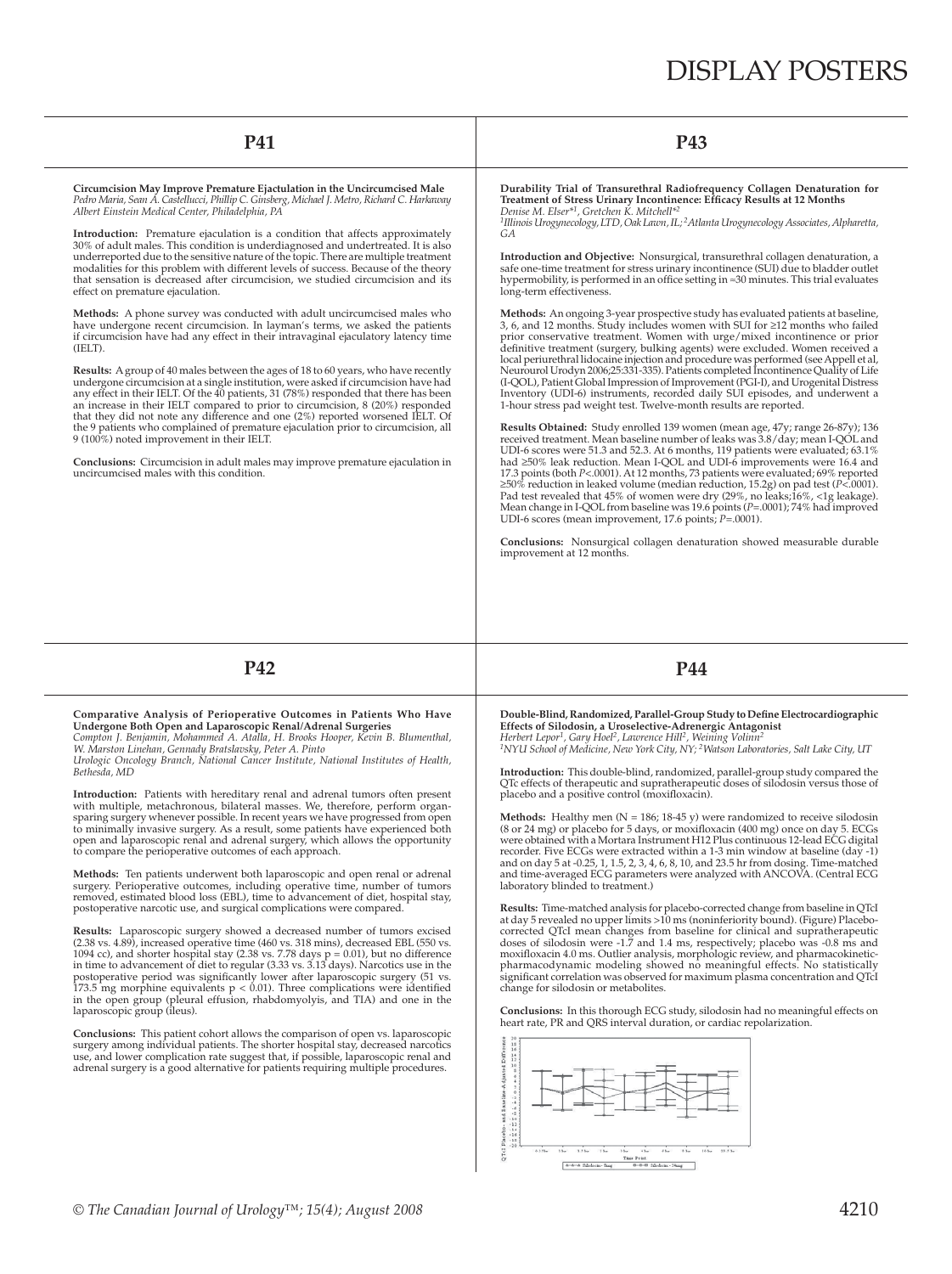| <b>P45</b>                                                                                                                                                                                   |                                                                                                                                                                                                                                                                                                                                                                                                                                                                                                                                                                                  |                                                                                                                                                                                                                                                                                                                                                                                                                                                                                                                                      |                           |                   |                               |                           |               |                                           | <b>P47</b>                              |                                                                                                                                                                                                                                                                                                                                                     |                               |                                                                                                                                                                                                                                                                                                                                                            |  |  |  |  |
|----------------------------------------------------------------------------------------------------------------------------------------------------------------------------------------------|----------------------------------------------------------------------------------------------------------------------------------------------------------------------------------------------------------------------------------------------------------------------------------------------------------------------------------------------------------------------------------------------------------------------------------------------------------------------------------------------------------------------------------------------------------------------------------|--------------------------------------------------------------------------------------------------------------------------------------------------------------------------------------------------------------------------------------------------------------------------------------------------------------------------------------------------------------------------------------------------------------------------------------------------------------------------------------------------------------------------------------|---------------------------|-------------------|-------------------------------|---------------------------|---------------|-------------------------------------------|-----------------------------------------|-----------------------------------------------------------------------------------------------------------------------------------------------------------------------------------------------------------------------------------------------------------------------------------------------------------------------------------------------------|-------------------------------|------------------------------------------------------------------------------------------------------------------------------------------------------------------------------------------------------------------------------------------------------------------------------------------------------------------------------------------------------------|--|--|--|--|
|                                                                                                                                                                                              | Pharmacodynamic Interaction of the Highly Uroselective-Blocker Silodosin with<br>the Phosphodiesterase-5 (PDE-5) Inhibitors Sildenafil and Tadalafil<br>Dennis N. Morrison <sup>1</sup> , Gary Hoel <sup>2</sup> , Lawrence Hill <sup>2</sup> , Weining Volinn <sup>2</sup><br><sup>1</sup> Bio-Kinetic Clinical Applications, Inc., Springfield, MO; <sup>2</sup> Watson Laboratories, Salt<br>Lake City, UT                                                                                                                                                                    |                                                                                                                                                                                                                                                                                                                                                                                                                                                                                                                                      |                           |                   |                               |                           |               |                                           |                                         | Is there Correlation of Nerve Sparing Status and Return to Ba<br>Function after Robotic Assisted Laparoscopic Radical Prostatec<br>Tristan Berry, John Malcolm, Christopher Tepera, David Staneck, E<br>Raymond Lance, Michael Fabrizio, Robert Given<br>Eastern Virginia Medical School, Norfolk, VA                                               |                               |                                                                                                                                                                                                                                                                                                                                                            |  |  |  |  |
| Introduction: This placebo-controlled, open-label, crossover study was conducted<br>to evaluate the safety and orthostatic effects of coadministration of silodosin and<br>PDE-5 inhibitors. |                                                                                                                                                                                                                                                                                                                                                                                                                                                                                                                                                                                  |                                                                                                                                                                                                                                                                                                                                                                                                                                                                                                                                      |                           |                   |                               |                           |               |                                           |                                         | <b>Introduction:</b> Incontinence is a vital quality of life (QoL) co<br>undergoing radical prostatectomy. Using validated QoL instrumer<br>determine if urinary function was affected by nerve sparing status a                                                                                                                                    |                               |                                                                                                                                                                                                                                                                                                                                                            |  |  |  |  |
|                                                                                                                                                                                              |                                                                                                                                                                                                                                                                                                                                                                                                                                                                                                                                                                                  |                                                                                                                                                                                                                                                                                                                                                                                                                                                                                                                                      |                           |                   |                               |                           |               |                                           |                                         |                                                                                                                                                                                                                                                                                                                                                     |                               | and how this correlated with modalities of prostate cancer surgery<br>institution: retropubic (RRP), laparoscopic (LRP) or robotic-assiste                                                                                                                                                                                                                 |  |  |  |  |
|                                                                                                                                                                                              | Methods: Twenty-two 45- to78-year-old healthy men received 8 mg silodosin for<br>21 days; on days 7, 14, and 21, subjects received in random sequence a single dose<br>of 100 mg sildenafil, 20 mg tadalafil, or placebo. Supine (baseline) and standing<br>orthostatic measurements were performed 0 hr (predose) to 12 hr after single-<br>dose treatment. A positive orthostatic test was defined as a decrease in systolic (or<br>diastolic) blood pressure by $>30$ (or $>20$ ) mm Hg, increased heart rate ( $>20$ bpm),<br>or orthostatic symptoms on change of position. |                                                                                                                                                                                                                                                                                                                                                                                                                                                                                                                                      |                           |                   |                               |                           |               |                                           | baseline score as a successful outcome. | <b>Methods:</b> Percent of baseline urinary function score (PBUF) was<br>dividing follow-up urinary function score by baseline urinary<br>Patients with scores <30 at baseline (n=10) were excluded. PBUF<br>across categories of nerve-sparing surgery at 3, 6, 12, 18, 24, 30,<br>Survival analysis was conducted classifying a follow-up achieve |                               |                                                                                                                                                                                                                                                                                                                                                            |  |  |  |  |
|                                                                                                                                                                                              |                                                                                                                                                                                                                                                                                                                                                                                                                                                                                                                                                                                  | <b>Results:</b> Mean changes from baseline in 1 min-standing orthostatic tests were<br>similar for all treatment groups (Table). The cumulative number of positive<br>orthostatic tests was similar for all treatments in 16 subjects <65 years (sildenafil,<br>52; tadalafil, 55; placebo, 49) and in 6 subjects $\geq 65$ years (sildenafil, 12; tadalafil,<br>11; placebo, 9). No treatment-related adverse events of symptomatic orthostasis or<br>dizziness were reported. No serious adverse events occurred during the study. |                           |                   |                               |                           |               |                                           |                                         |                                                                                                                                                                                                                                                                                                                                                     |                               | <b>Results:</b> Overall 628 patients were available for analysis. Table<br>significance of nerve sparing status across groups (BNS, UNS and<br>months post-operatively. Univariate analysis demonstrated a sign<br>returning to 75% of baseline urinary function in the BNS group. Mult<br>showed no correlation between nerve sparing, type of surgery an |  |  |  |  |
|                                                                                                                                                                                              |                                                                                                                                                                                                                                                                                                                                                                                                                                                                                                                                                                                  | <b>Conclusions:</b> Concomitant use of silodosin and maximum doses of sildenafil or<br>tadalafil in healthy men caused no clinically important changes in blood pressure,<br>heart rate, or orthostatic symptoms.                                                                                                                                                                                                                                                                                                                    |                           |                   |                               |                           |               |                                           |                                         |                                                                                                                                                                                                                                                                                                                                                     |                               | Conclusion: Percent return of baseline urinary function is n<br>affected by nerve-sparing after radical prostatectomy. Age greater tl<br>correlates with return to baseline urinary function. RALRP der                                                                                                                                                    |  |  |  |  |
|                                                                                                                                                                                              |                                                                                                                                                                                                                                                                                                                                                                                                                                                                                                                                                                                  | Mean Changes From Baseline (CFB) in 1 Min-Standing BP/HR After Administration of PDE-5 Inhibitors                                                                                                                                                                                                                                                                                                                                                                                                                                    |                           |                   |                               |                           |               |                                           |                                         |                                                                                                                                                                                                                                                                                                                                                     |                               | statistically significant trends of returning to baseline urinary                                                                                                                                                                                                                                                                                          |  |  |  |  |
|                                                                                                                                                                                              |                                                                                                                                                                                                                                                                                                                                                                                                                                                                                                                                                                                  | Systolic BP,<br>CFB (mm Hg),                                                                                                                                                                                                                                                                                                                                                                                                                                                                                                         |                           |                   | Diastolic BP<br>CFB, (mm Hg), |                           |               | Heart rate<br>CFB (bpm),                  |                                         |                                                                                                                                                                                                                                                                                                                                                     | compared to other modalities. |                                                                                                                                                                                                                                                                                                                                                            |  |  |  |  |
|                                                                                                                                                                                              | Time                                                                                                                                                                                                                                                                                                                                                                                                                                                                                                                                                                             | $N = 22$                                                                                                                                                                                                                                                                                                                                                                                                                                                                                                                             | Sil (100mg Tad (20 mg Pbo |                   | $N = 22$                      | Sil (100mg Tad (20 mg Pbo |               | $N = 22$<br>Sil (100mg Tad (20mg Pbo      |                                         |                                                                                                                                                                                                                                                                                                                                                     | Table 1:                      |                                                                                                                                                                                                                                                                                                                                                            |  |  |  |  |
|                                                                                                                                                                                              |                                                                                                                                                                                                                                                                                                                                                                                                                                                                                                                                                                                  | Postdose sildenafil tadalafil) (placebo) sildenafil) tadalafil)                                                                                                                                                                                                                                                                                                                                                                                                                                                                      |                           |                   |                               |                           |               | (placebo) sildenafil tadalafil) (placebo) |                                         |                                                                                                                                                                                                                                                                                                                                                     | Univariate                    | HR (95% confidence interval)                                                                                                                                                                                                                                                                                                                               |  |  |  |  |
|                                                                                                                                                                                              | Predose -2.8                                                                                                                                                                                                                                                                                                                                                                                                                                                                                                                                                                     |                                                                                                                                                                                                                                                                                                                                                                                                                                                                                                                                      | $-3.0$                    | $-5.8$            | 0.0                           | 0.7                       | 0.4           | 13.0                                      | 11.2                                    | 12.1                                                                                                                                                                                                                                                                                                                                                | Type of Nerve-sparing Surgery |                                                                                                                                                                                                                                                                                                                                                            |  |  |  |  |
|                                                                                                                                                                                              | 1 hr                                                                                                                                                                                                                                                                                                                                                                                                                                                                                                                                                                             | $-1.7$                                                                                                                                                                                                                                                                                                                                                                                                                                                                                                                               | $-1.7$                    | $-5.0$            | $-0.6$                        | 0.1                       | $-0.3$        | 14.8                                      | 13.7                                    | 12.7                                                                                                                                                                                                                                                                                                                                                | Non-nerve sparing             | <b>REF</b>                                                                                                                                                                                                                                                                                                                                                 |  |  |  |  |
|                                                                                                                                                                                              | 2 hr                                                                                                                                                                                                                                                                                                                                                                                                                                                                                                                                                                             | $-2.0$                                                                                                                                                                                                                                                                                                                                                                                                                                                                                                                               | $-5.0$                    | $-7.2$            | $0.5\,$                       | $-1.9$<br>$-1.3$          | $-2.6$<br>1.7 | 13.8                                      | 13.0                                    | 11.9                                                                                                                                                                                                                                                                                                                                                | Unilateral                    | 0.89(0.68, 1.16)                                                                                                                                                                                                                                                                                                                                           |  |  |  |  |
|                                                                                                                                                                                              | 3 hr                                                                                                                                                                                                                                                                                                                                                                                                                                                                                                                                                                             | $-4.1$                                                                                                                                                                                                                                                                                                                                                                                                                                                                                                                               | $-3.6$<br>$-10.2$         | $-4.0$            | 2.3<br>$-1.6$                 | $-5.2$                    | 0.0           | 14.0                                      | 14.2<br>12.7                            | 12.7<br>13.9                                                                                                                                                                                                                                                                                                                                        | Bilateral                     | $1.21 (1.01, 1.46)^*$                                                                                                                                                                                                                                                                                                                                      |  |  |  |  |
|                                                                                                                                                                                              | 4 hr<br>6 hr                                                                                                                                                                                                                                                                                                                                                                                                                                                                                                                                                                     | $-4.8$<br>$-5.0$                                                                                                                                                                                                                                                                                                                                                                                                                                                                                                                     | $-9.9$                    | $-5.6$<br>$-10.7$ | $0.6\,$                       | $-3.8$                    | $-2.5$        | 15.6<br>8.7                               | 9.0                                     | 11.9                                                                                                                                                                                                                                                                                                                                                | Age Category                  |                                                                                                                                                                                                                                                                                                                                                            |  |  |  |  |
|                                                                                                                                                                                              | 8 hr                                                                                                                                                                                                                                                                                                                                                                                                                                                                                                                                                                             | $-4.1$                                                                                                                                                                                                                                                                                                                                                                                                                                                                                                                               | $-3.7$                    | $-0.7$            | 1.2                           | 1.4                       | 3.0           | 15.4                                      | 13.4                                    | 11.5                                                                                                                                                                                                                                                                                                                                                | < 55                          | <b>REF</b>                                                                                                                                                                                                                                                                                                                                                 |  |  |  |  |
|                                                                                                                                                                                              | 12 <sub>hr</sub>                                                                                                                                                                                                                                                                                                                                                                                                                                                                                                                                                                 | $-1.6$                                                                                                                                                                                                                                                                                                                                                                                                                                                                                                                               | $-1.7$                    | $-1.3$            | 1.1                           | $-0.5$                    | 0.9           | 12.0                                      | 12.3                                    | 12.1                                                                                                                                                                                                                                                                                                                                                | 55-64                         | $0.82$ $(0.67, 0.99)^*$                                                                                                                                                                                                                                                                                                                                    |  |  |  |  |
|                                                                                                                                                                                              |                                                                                                                                                                                                                                                                                                                                                                                                                                                                                                                                                                                  |                                                                                                                                                                                                                                                                                                                                                                                                                                                                                                                                      |                           |                   |                               |                           |               |                                           |                                         |                                                                                                                                                                                                                                                                                                                                                     | $64+$                         | $0.68$ $(0.53, 0.87)^*$                                                                                                                                                                                                                                                                                                                                    |  |  |  |  |
|                                                                                                                                                                                              |                                                                                                                                                                                                                                                                                                                                                                                                                                                                                                                                                                                  |                                                                                                                                                                                                                                                                                                                                                                                                                                                                                                                                      |                           |                   |                               |                           |               |                                           |                                         |                                                                                                                                                                                                                                                                                                                                                     | Race                          |                                                                                                                                                                                                                                                                                                                                                            |  |  |  |  |
|                                                                                                                                                                                              |                                                                                                                                                                                                                                                                                                                                                                                                                                                                                                                                                                                  |                                                                                                                                                                                                                                                                                                                                                                                                                                                                                                                                      |                           |                   |                               |                           |               |                                           |                                         |                                                                                                                                                                                                                                                                                                                                                     | White                         | REF                                                                                                                                                                                                                                                                                                                                                        |  |  |  |  |
|                                                                                                                                                                                              |                                                                                                                                                                                                                                                                                                                                                                                                                                                                                                                                                                                  |                                                                                                                                                                                                                                                                                                                                                                                                                                                                                                                                      |                           |                   |                               |                           |               |                                           |                                         |                                                                                                                                                                                                                                                                                                                                                     | $P1_{2,2}1$                   | 0.96(0.71, 1.06)                                                                                                                                                                                                                                                                                                                                           |  |  |  |  |

### **P46**

Robotic Assisted Radical Prostatectomy For Locally Advanced Prostate Cancer:<br>The Incidence and Clinical Features of Positive Surgical Margins<br>Jonathan J Hwang, Jonah Murdock, John H Lynch, Reza Ghasemian, Mohan Verghese<br>Ge

**Introduction:** Although robotic assisted radical prostatectomy (RAP) has gain great popularity, its therapeutic role in locally advanced prostate cancer is less clear. We evaluated the incidence and clinical features of positive surgical margins in this cohort.

**Methods:** Between August 2003 and October 2007, 456 patients with clinically localized prostate cancer underwent a RAP, of which 55 patients had pathologically confirmed locally advanced prostate cancer (stage T3 or T4). The clinical features<br>of these patients were subsequently evaluated in the context of the RAP learning curve.

**Results:** The mean age of men was 60 ± 7 years with mean PSA level of 6.3 ± 1.9 ng/ml. 30 patients (55%) had a palpable nodule on DRE. The median Gleason score was 3+4 with 11 men (20%) having Gleason grade 5. The overall margin<br>positive rate was 60%, of which 23 and 10 patients having uni-focal and multi-<br>focal positive margins, respectively. When further stratified by RAP the margin positive rate was 67% (24/36 men) in the first 200 cases, and 47% (9/19<br>men) in the latter cases. The most common site of positive surgical margins was<br>the posterior-lateral surface (67%), followed by the apex ( elevated PSA (above 0.2 ng/ml) at 3 months follow-up.

**Conclusions:** In our series, up to 2 out of 3 men with locally advanced prostate cancer had positive surgical margins. More studies are needed before RAP is routinely offered to patients with high risk prostate cancer such as high Gleason score and abnormal DRE.

**Is a Seline Urinary Function after Robotic Assisted Laparoscopic Radical Prostatectomy?** *Tristan Berry, John Malcolm, Christopher Tepera, David Staneck, Bethany Barone\*,* 

**Incern** for men nts we sought to at prostatectomy and how this correlated with modalities of prostate cancer surgery practiced at our institution: retropubic (RRP), laparoscopic (LRP) or robotic-assisted (RALRP).

is calculated by function score was compared and 36 months. ment of 75% of

1 demonstrates significance controls according to the NNS) only at 3 nificant trend of rivariate analysis noon<br>d PBUF.

**Conclusion:** Percent return of baseline urinary function is not significantly<br>affected by nerve-sparing after radical prostatectomy. Age greater than 64 inversely monstrates nonfunction when

| Table 1:                        |                            |
|---------------------------------|----------------------------|
| Univariate                      | HR (95% confidence interva |
| Type of Nerve-sparing Surgery   |                            |
| Non-nerve sparing               | REF                        |
| Unilateral                      | 0.89(0.68, 1.16)           |
| Bilateral                       | $1.21(1.01, 1.46)^*$       |
| Age Category                    |                            |
| < 55                            | <b>REF</b>                 |
| 55-64                           | $0.82$ $(0.67, 0.99)$ *    |
| $64+$                           | $0.68$ $(0.53, 0.87)^*$    |
| Race                            |                            |
| White                           | <b>REF</b>                 |
| Black                           | 0.86(0.71, 1.06)           |
| Other                           | 1.55(0.74, 3.05)           |
| Clinical Stage                  |                            |
| $\leq$ T1c                      | REF                        |
| T <sub>2a</sub>                 | 1.02(0.81, 1.28)           |
| $T2h+$                          | 1.06(0.76, 1.48)           |
| Gleason Score                   |                            |
| <7                              | <b>REF</b>                 |
| $8+$                            | 0.72(0.51, 1.01)           |
| Type of Surgery                 |                            |
| DaVinci Laparoscopic            | REF                        |
| Laparoscopic                    | 0.86(0.70, 1.06)           |
| Open                            | $0.74(0.59, 0.92)$ *       |
| <b>Baseline Sexual Function</b> |                            |
| <75                             | <b>REF</b>                 |
| $76+$                           | 1.05(0.88, 1.24)           |
| Multivariate                    |                            |
| Type of Nerve-sparing Surgery   |                            |
| Non-nerve sparing               | REF                        |
| Unilateral                      | 0.82(0.62, 1.08)           |
| Bilateral                       | 1.06(0.87, 1.30)           |
| Age Category                    |                            |
| $<$ 55                          | REF                        |
| 55-64                           | 0.83(0.68, 1.01)           |
| $64+$                           | $0.69(0.54, 0.90)$ *       |
| Type of Surgery                 |                            |
| DaVinci Laparoscopic            | <b>REF</b>                 |
| Laparoscopic                    | $0.78(0.62, 0.98)^*$       |
| Open                            | 0.87(0.71, 1.07)           |
| $*p<0.05$                       |                            |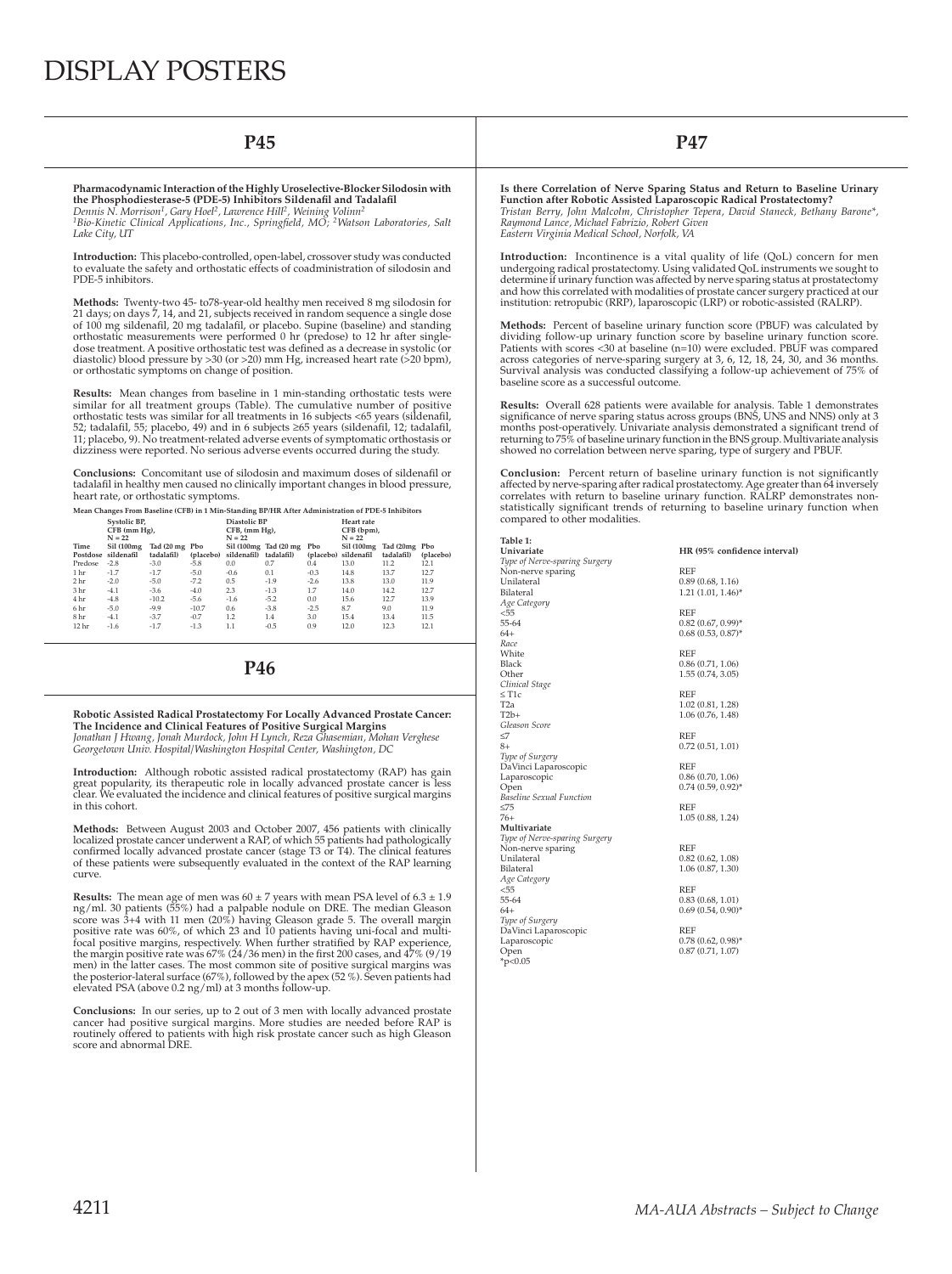| Il 18 Binding Protein is Produced by Prostate Cancer Cells and its Levels in Urine<br>and Serum Correlate with Tumor Status<br>Kazutoshi Fujita*, Charles M. Ewing, Alan W. Partin, William B. Isaacs, Christian P.<br>Pavlovich<br>Johns Hopkins University, Baltimore, MD | Prostate Cancer Treated with Cryoablation Therapy: A Three Year Review of<br><b>Results</b><br>James C. Nederostek, Bethany Barone*, Robert W. Given<br>Eastern Virginia Medical School, Norfolk, VA |  |  |
|-----------------------------------------------------------------------------------------------------------------------------------------------------------------------------------------------------------------------------------------------------------------------------|------------------------------------------------------------------------------------------------------------------------------------------------------------------------------------------------------|--|--|
|                                                                                                                                                                                                                                                                             | Introduction: Since the early 1990's cryosurgery has been used for the management                                                                                                                    |  |  |

**Introduction:** Cytokines may play a role in the initiation and progression of<br>prostate cancer. We applied a cytokine antibody array to prostatic fluids, and<br>found interleukin 18 binding protein (IL18Bp), which is secreted cells and is a potent inhibitor of interleukin 18, to be significantly upregulated in<br>cases with large volume disease. We sought to further characterize the association<br>of IL18Bp with prostate cancer and determine its pres urine samples.

Methods: Prostatic fluids from 40 fresh radical prostatectomy specimens were analyzed by human cytokine antibody array. IL18Bp expression was also examined in cell lines, and assessed by ELISA in post-DRE urine and serum samples. IL18Bp expression in the prostate tissues was immunohistochemically examined.

**Results:** IL18Bp was significantly elevated in prostatic fluid from patients with<br>large vs. small volume prostate cancer in their radical prostatectomy specimens by ELISA (p=0.0158). IL18Bp was expressed and secreted from DU 145 and PC-3,<br>but not from LNCaP and CWR-22, by interferon-É; stimulation cooperatively with<br>TNF-Éø, interferon-Éø and interferon É¿. Immunohistochemical stain the positive staining of IL18Bp in prostate cancer cells in the radical prostatectomy specimens. Significant differences in post-DRE urinary IL18Bp levels (normalized<br>by total protein) were found between cases with and without cancer on biopsy (p=0.0181). IL18Bp levels in serum correlated with Gleason score (p=0.0289).

Conclusions: Our finding of elevated IL18Bp secretion from prostate cancer cells suggests an attempt by cancer to escape immune surveillance. IL18Bp may be interesting to study further as a marker of aggressive prostate cancer.

**Introduction:** Since the early 1990's, cryosurgery has been used for the management<br>of localized prostate cancer with reasonable cancer control rates. Current<br>cryoablative technology involves third-generation instruments cryosurgery at a single institution using the Cryocare CS device to determine biochemical disease-free recurrence rates with short-term follow-up.

**Methods:** From 2003 to 2007, we retrospectively analyzed the data from 156 patients treated by cyroablation for the primary treatment of T1 to T3 prostate cancer. Our focus was on determining overall biochemical disease-free recurrence survival and how it might be affected with pre-treatment hormone therapy.

**Results:** The median follow-up for our study was 20 months, with 88% of patients nadiring < 0.5. Using a nadir plus 2 ng/dL definition, Kaplan-Meier analysis<br>demonstrated a biochemical disease-free survival rate of 93% and 81% for 1 year and 3 year groups respectively. When comparing the survival difference with neoadjuvant hormone therapy versus no hormone therapy, the rate was 90.5% and 95.2%<br>at 1 year, and 87.2% and 77.8% at 3 years respectively, which was not statistically<br>significant. The majority of complications were minor wit

**Conclusions:** Our results are comparable to other series with regard to short-term<br>cancer control. Neo-adjuvant hormone therapy was not statistically significant with<br>overall survival. The complication rate was low using technology. This further justifies the use of cryosurgery for the management of localized prostate cancer.

### **Defects in Muscarinic Receptor Cell Signaling in a Bladder Urothelial Cancer Cell Line**

*Brian T. Tully, Jared R. Berkowitz, Yan Sun\*, Mingkai Li\*, Toby C. Chai University of Maryland School of Medicine, Baltimore, MD*

**Introduction:** Bladder urothelial cells (BUC) have been shown to be involved in bladder signaling. BUC can release and respond to various putative neurotransmitters. Based on data from keratinocytes, another epithelial cell type, non-neuronal acetylcholine is critical to keratinocyte growth and differentiation. This study explores the muscarinic receptor signaling in a bladder cancer cell line **182**.

Methods: J82 cells were purchased from ATCC and normal human BUC were<br>cultured from cystoscopic biopsies. Using PCR, cells were analyzed for the<br>presence of m1-m5 transcripts. Cells were stimulated with carbachol (100 µM), cholinergic agonist. Changes in intracellular calcium [Ca2+]i levels were measured using fura-2 ratiometric microfl uorimetry. m3 plasmid transfection of J82 cells was performed.

**Results:** J82 cells expressed neither m2 nor m3 transcripts whereas normal BUC expressed both. Consistently, all J82 cells failed to respond to carbachol (0/64 cells). 47% of normal BUC (8/17 cells) responded to carbachol. m3-transfected cells had a positive m3 band on PCR. m3-transfected J82 cells responded to carbachol, but at a rate of 8% (17/212 cells).

**Conclusions:** This is the first description of muscarinic signaling in bladder cancer<br>cells. Cancer cells expressed neither m2 nor m3 transcripts. Normal BUC expressed both these transcripts. J82 cells had no response to carbachol as measured by changes<br>in [Ca2+] i whereas a large proportion of normal BUC responded. We could partially<br>reverse the defect in J82 muscarinic signaling phenot and differentiation is unknown and will be explored further.

Abstract not available

**2 4**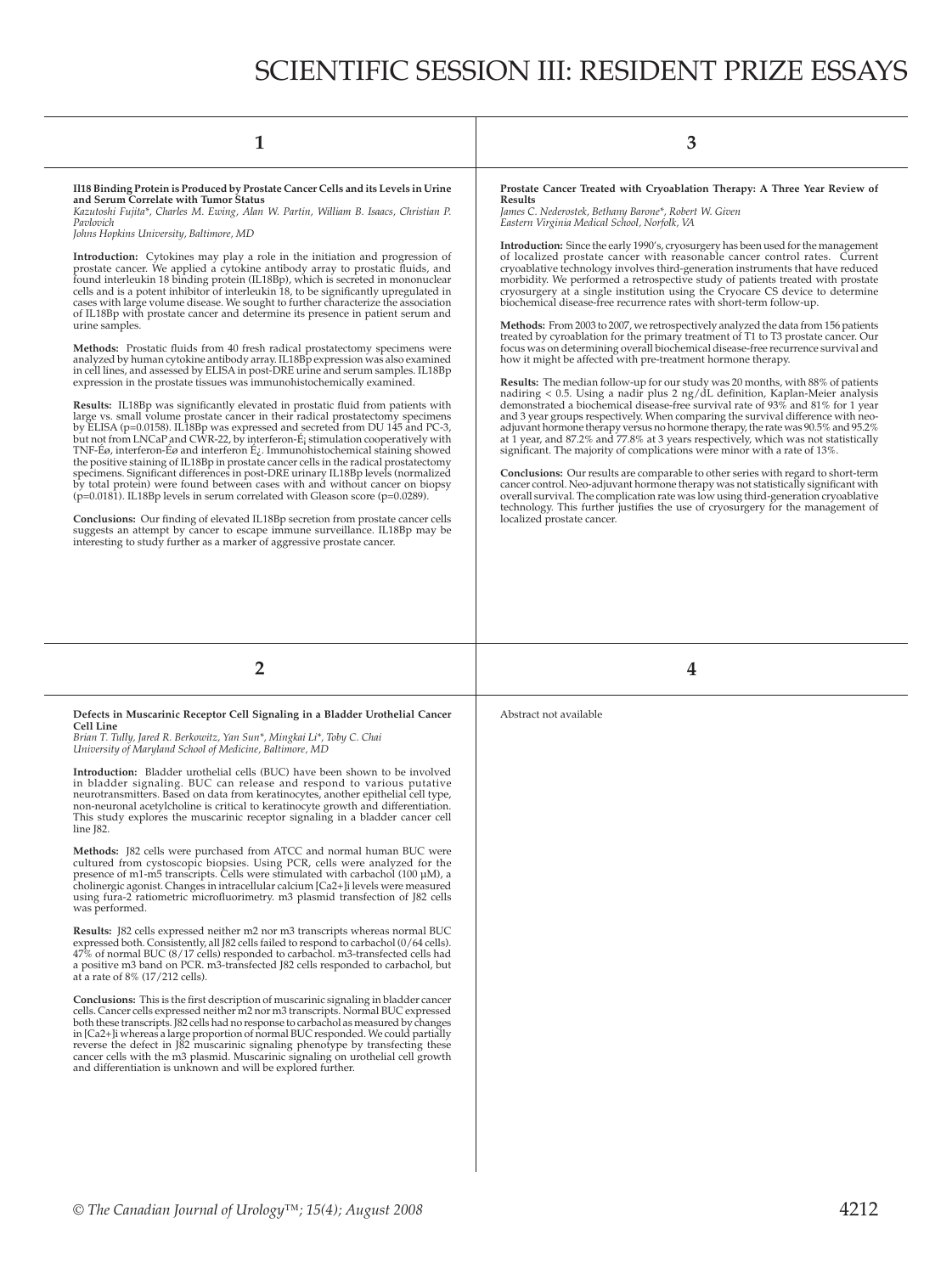# SCIENTIFIC SESSION III: RESIDENT PRIZE ESSAYS

| 5                                                                                                                                                                                                                                                                                                                                                                                                                                                                                                                                                                                                                                                                                                                                                                                                                                                                                                                                                                                                                                                           | 7                                                                                                                                                                                                                                                                                                                                                                                                                                                                                                                                                                                                                                                                                                                                                                                                                                                                                                                                                                                                                 |  |  |  |
|-------------------------------------------------------------------------------------------------------------------------------------------------------------------------------------------------------------------------------------------------------------------------------------------------------------------------------------------------------------------------------------------------------------------------------------------------------------------------------------------------------------------------------------------------------------------------------------------------------------------------------------------------------------------------------------------------------------------------------------------------------------------------------------------------------------------------------------------------------------------------------------------------------------------------------------------------------------------------------------------------------------------------------------------------------------|-------------------------------------------------------------------------------------------------------------------------------------------------------------------------------------------------------------------------------------------------------------------------------------------------------------------------------------------------------------------------------------------------------------------------------------------------------------------------------------------------------------------------------------------------------------------------------------------------------------------------------------------------------------------------------------------------------------------------------------------------------------------------------------------------------------------------------------------------------------------------------------------------------------------------------------------------------------------------------------------------------------------|--|--|--|
| Immunotherapy of Superficial Bladder Carcinoma with Intravesical Chitosan/il-<br>12 is Superior to BCG Treatment in a Mouse Bladder Cancer Model<br>Compton J. Benjamin, Jr.*, David A. Zaharoff*, Benjamin Hoffman*, H. Brooks Hooper*,<br>Kiranpreet K. Khurana*, Kenneth W Hance*, Connie J. Rogers*, Jeffrey Schlom*, John W.                                                                                                                                                                                                                                                                                                                                                                                                                                                                                                                                                                                                                                                                                                                           | Competing Causes of Death in Patients with Kidney Cancer<br>David J. Kaplan*, David A. Kunkle*, Brian L. Egleston, Yu-Ning Wong, Ismael Saad,<br>Robert G. Uzzo<br>Fox Chase Cancer Center, Philadelphia, PA                                                                                                                                                                                                                                                                                                                                                                                                                                                                                                                                                                                                                                                                                                                                                                                                      |  |  |  |
| Greiner*, Peter A. Pinto<br>National Institutes of Health, Bethesda, MD                                                                                                                                                                                                                                                                                                                                                                                                                                                                                                                                                                                                                                                                                                                                                                                                                                                                                                                                                                                     | <b>Introduction:</b> Incidental detection of small renal masses (SRM) has led to an                                                                                                                                                                                                                                                                                                                                                                                                                                                                                                                                                                                                                                                                                                                                                                                                                                                                                                                               |  |  |  |
| <b>Introduction:</b> The failure to complete intravesical BCG treatment for bladder cancer<br>is likely due to its side effects. IL-12, an inflammatory cytokine produced in high<br>levels in bladders of BCG treated patients, complexed to a viscous chitosan solution<br>may offer similar effectiveness with decreased adverse effects.                                                                                                                                                                                                                                                                                                                                                                                                                                                                                                                                                                                                                                                                                                                | increased incidence of Renal Cell Carcinoma (RCC). Development of metastases<br>is uncommon in trials of active surveillance for SRMs. Although stage migration<br>has been well documented, there has not been a significant improvement in cancer-<br>specific or overall survival for patients with RCC.                                                                                                                                                                                                                                                                                                                                                                                                                                                                                                                                                                                                                                                                                                       |  |  |  |
| <b>Methods:</b> Mice bearing luciferase transfected non-immunogenic orthotopic bladder<br>tumors (MB49.Luc) were treated intravesically with PBS, IL-12 alone, chitosan<br>alone, or chitosan/IL-12 after tumor instillation and monitored for luciferase<br>activity. Chitosan/IL-12 was also compared to BCG in mice bearing orthotopic<br>MB49.Luc bladder tumors.                                                                                                                                                                                                                                                                                                                                                                                                                                                                                                                                                                                                                                                                                       | <b>Methods:</b> Mortality and survival rates in the United States were determined<br>from 2003 National Vital Statistics Reports. Patients were stratified into 5 age<br>categories. Mortality was classified as RCC, non-RCC cancers, and non-cancer<br>causes. Additionally Survival, Epidemiology, and End Results (SEER) database<br>was queried for observed, expected, and relative 5-year survival in patients with<br>localized RCC.                                                                                                                                                                                                                                                                                                                                                                                                                                                                                                                                                                      |  |  |  |
| <b>Results:</b> At day 40, three of 5 mice treated with IL-12 alone were tumor-free, while<br>100% of mice treated with chitosan/IL-12 were tumor free. All control mice died<br>within 35 days. Serum assays of mice treated with intravesical chitosan/IL12 also<br>demonstrated higher serum levels of IL-12 and IFN-E <sub>j</sub> 24 hours after administration,<br>compared to IL-12 alone, implying that chitosan facilitated greater local delivery<br>of IL-12. Furthermore, all eight of the tumor-free mice rejected tumor rechallenge.<br>Histological analysis of bladders from chitosan/IL-12 treated mice revealed no gross<br>pathology. The median survival of mice treated with BCG was no different than that<br>of control mice. However, chitosan/IL-12 treatment completely eradicated tumors<br>in 55% of mice suggesting that chitosan/IL-12 is superior to BCG in the treatment<br>of orthotopic MB49 tumors. Moreover, none of the chitosan/IL-12 mice showed<br>any overt symptoms of toxicity when treated with chitosan/IL-12. | Results: 5-year mortality data for 2,448,288 deaths were analyzed. Nearly 25%<br>of the US population $>75$ and $55\% >85$ will die of other causes within 5 years. In<br>people >75 years old, the risk of death from RCC represents a very small percentage<br>of mortality. Also, patients treated surgically for localized kidney cancer have a<br>5-year relative survival $\geq 90\%$ across all ages compared to 48% or less in patients<br>treated without surgery.<br><b>Conclusions:</b> Mortality from RCC represents a small fraction of all causes of death.<br>Five-year mortality from competing causes increases with age. Also, patients treated<br>surgically for localized kidney cancer have significantly better relative survival<br>compared to patients treated without surgery across all ages. Active surveillance<br>of SRMs may be appropriate for selected elderly and co-morbid patients when<br>their risk of mortality from competing causes supercedes their likelihood of death |  |  |  |
| 6                                                                                                                                                                                                                                                                                                                                                                                                                                                                                                                                                                                                                                                                                                                                                                                                                                                                                                                                                                                                                                                           | 8                                                                                                                                                                                                                                                                                                                                                                                                                                                                                                                                                                                                                                                                                                                                                                                                                                                                                                                                                                                                                 |  |  |  |
|                                                                                                                                                                                                                                                                                                                                                                                                                                                                                                                                                                                                                                                                                                                                                                                                                                                                                                                                                                                                                                                             |                                                                                                                                                                                                                                                                                                                                                                                                                                                                                                                                                                                                                                                                                                                                                                                                                                                                                                                                                                                                                   |  |  |  |
| Racial Differences of Estimated Tumor Volume and the Effect on PSA-free<br>survival among European Americans and African-Americans<br>Benjamin M. Brucker, Meredith Bergey*, Matthew Resnick, Seema Sonnad*, Alan J. Wein,                                                                                                                                                                                                                                                                                                                                                                                                                                                                                                                                                                                                                                                                                                                                                                                                                                  | Tumor Volume is a Predictor of Biochemical Recurrence in Patients with Positive                                                                                                                                                                                                                                                                                                                                                                                                                                                                                                                                                                                                                                                                                                                                                                                                                                                                                                                                   |  |  |  |
| Keith Van Arsdalen, S. Bruce Malkowicz<br>University of Pennsylvania, Philadelphia, PA<br><b>Introduction:</b> Larger estimated tumor volume (TV) in radical prostatectomy (RP)                                                                                                                                                                                                                                                                                                                                                                                                                                                                                                                                                                                                                                                                                                                                                                                                                                                                             | Surgical Margins Following Radical Retropubic Prostatectomy: A Case for<br>Immediate Adjuvant Therapy?<br>Matthew J. Resnick, Daniel Canter, Benjamin M. Brucker, Meredith R. Bergey*, Seema<br>Sonnad*, Alan J. Wein, S. Bruce Malkowicz<br>University of Pennsylvania School of Medicine, Philadelphia, PA                                                                                                                                                                                                                                                                                                                                                                                                                                                                                                                                                                                                                                                                                                      |  |  |  |
| specimens has been suggested as a risk factor predicting shorter PSA-Free survival<br>(PSAFS). Recent work has suggested African-American (AA) men exhibit larger TV<br>than European American (EA) men. We examined a prospectively maintained RP<br>database from 1991 to 2005 to determine if differences in TV between races would<br>account for racial disparities in PSAFS.                                                                                                                                                                                                                                                                                                                                                                                                                                                                                                                                                                                                                                                                          | Introduction: Patients with positive surgical margins at radical prostatectomy<br>outcomes. We aimed to determine the relationship between tumor volume and<br>the risk of biochemical failure in patients with positive surgical margins at radical<br>prostatectomy.                                                                                                                                                                                                                                                                                                                                                                                                                                                                                                                                                                                                                                                                                                                                            |  |  |  |
| <b>Methods:</b> There were 2,163 patient evaluated. 1,877 patients were classified as EA<br>and 286 patients as AA. A TV cutoff of >10% was used. Chi-square, univariate and<br>multivariate regression analysis were utilized.                                                                                                                                                                                                                                                                                                                                                                                                                                                                                                                                                                                                                                                                                                                                                                                                                             | <b>Methods:</b> We reviewed our database of 2407 patients who underwent radical<br>prostatectomy and isolated 474 total patients (19.7%) with positive surgical<br>margins, $103$ of which $(4.3\%)$ were found to have pT2 disease, the remainder of                                                                                                                                                                                                                                                                                                                                                                                                                                                                                                                                                                                                                                                                                                                                                             |  |  |  |
| <b>Results:</b> 39% of EA and 49% of AA had $TV>10\%$ (p=0.004). The percentage of<br>patients with $TV > 10\%$ increase with increasing BMI. The percentages were 35%,<br>41% and 45% in underweight/normal, overweight and obese patients respectively                                                                                                                                                                                                                                                                                                                                                                                                                                                                                                                                                                                                                                                                                                                                                                                                    | which found to have pT3 disease. Kaplan-Meier, log-rank, and multivariate logistic<br>regression analyses were undertaken to assess the relationship between tumor<br>volume and survival.                                                                                                                                                                                                                                                                                                                                                                                                                                                                                                                                                                                                                                                                                                                                                                                                                        |  |  |  |
| $(p=0.005)$ . Mean follow-up was 49.38 months. TV remained a risk factor when<br>controlling for age, psa, Gleason score, prostate volume, race, and BMI (HR=2.18)<br>95%CI 1.63-2.90, p<0.001). TV was a significant risk factor in the subset of EA,<br>but not in AA (HR=2.13, 95%CI 1.55-2.92 p<0.001 and HR=2.16, 95%CI 0.99-4.72<br>p=0.054 respectively).                                                                                                                                                                                                                                                                                                                                                                                                                                                                                                                                                                                                                                                                                            | <b>Results:</b> Increasing tumor volume, when stratified by quartiles, was directly<br>associated with increasing risk of biochemical failure in those patients with positive<br>surgical margins ( $p=0.005$ ). The risk of biochemical recurrence at 5- and 10-years was<br>directly related to increasing tumor volume, as presented in Table 1. tumor volume,<br>when incorporated into a multivariable model, strongly trended toward significance                                                                                                                                                                                                                                                                                                                                                                                                                                                                                                                                                           |  |  |  |
| <b>Conclusions:</b> Larger TVs were seen in AA men. TV >10% had a negative impact<br>on PSAFS when controlling for race and BMI. When EA men were analyses<br>independently this effect remained, but only neared significance in AA men. The<br>impact of tumor volume should be considered in future studies comparing AA<br>to EA patients.                                                                                                                                                                                                                                                                                                                                                                                                                                                                                                                                                                                                                                                                                                              | in the prediction of biochemical failure $(HR=1.41, 95\%CI 0.96, 2.06, p=0.076)$ .<br><b>Conclusions:</b> Tumor volume at radical prostatectomy is a predictor of biochemical<br>failure in patients with positive surgical margins. Coupled with other pre- and<br>postoperative parameters, tumor volume may serve to further discriminate those<br>who serve to benefit from immediate adjuvant therapy.                                                                                                                                                                                                                                                                                                                                                                                                                                                                                                                                                                                                       |  |  |  |
|                                                                                                                                                                                                                                                                                                                                                                                                                                                                                                                                                                                                                                                                                                                                                                                                                                                                                                                                                                                                                                                             | represent a heterogeneous group with a wide range of post-prostectomy<br>Recurrence-Free Survival Stratified by Estimated Tumor Volum e                                                                                                                                                                                                                                                                                                                                                                                                                                                                                                                                                                                                                                                                                                                                                                                                                                                                           |  |  |  |
|                                                                                                                                                                                                                                                                                                                                                                                                                                                                                                                                                                                                                                                                                                                                                                                                                                                                                                                                                                                                                                                             | 10 Year Survival<br>5 Year Survival<br>Overall<br>51.4%<br>63.6%                                                                                                                                                                                                                                                                                                                                                                                                                                                                                                                                                                                                                                                                                                                                                                                                                                                                                                                                                  |  |  |  |
|                                                                                                                                                                                                                                                                                                                                                                                                                                                                                                                                                                                                                                                                                                                                                                                                                                                                                                                                                                                                                                                             | <2% Tumor Volume<br>83.1%<br>83.1%<br>2-10% Tumor Volume<br>70.4%<br>51.4%<br>11-25% Tumor Volume<br>67.4%<br>62.3%                                                                                                                                                                                                                                                                                                                                                                                                                                                                                                                                                                                                                                                                                                                                                                                                                                                                                               |  |  |  |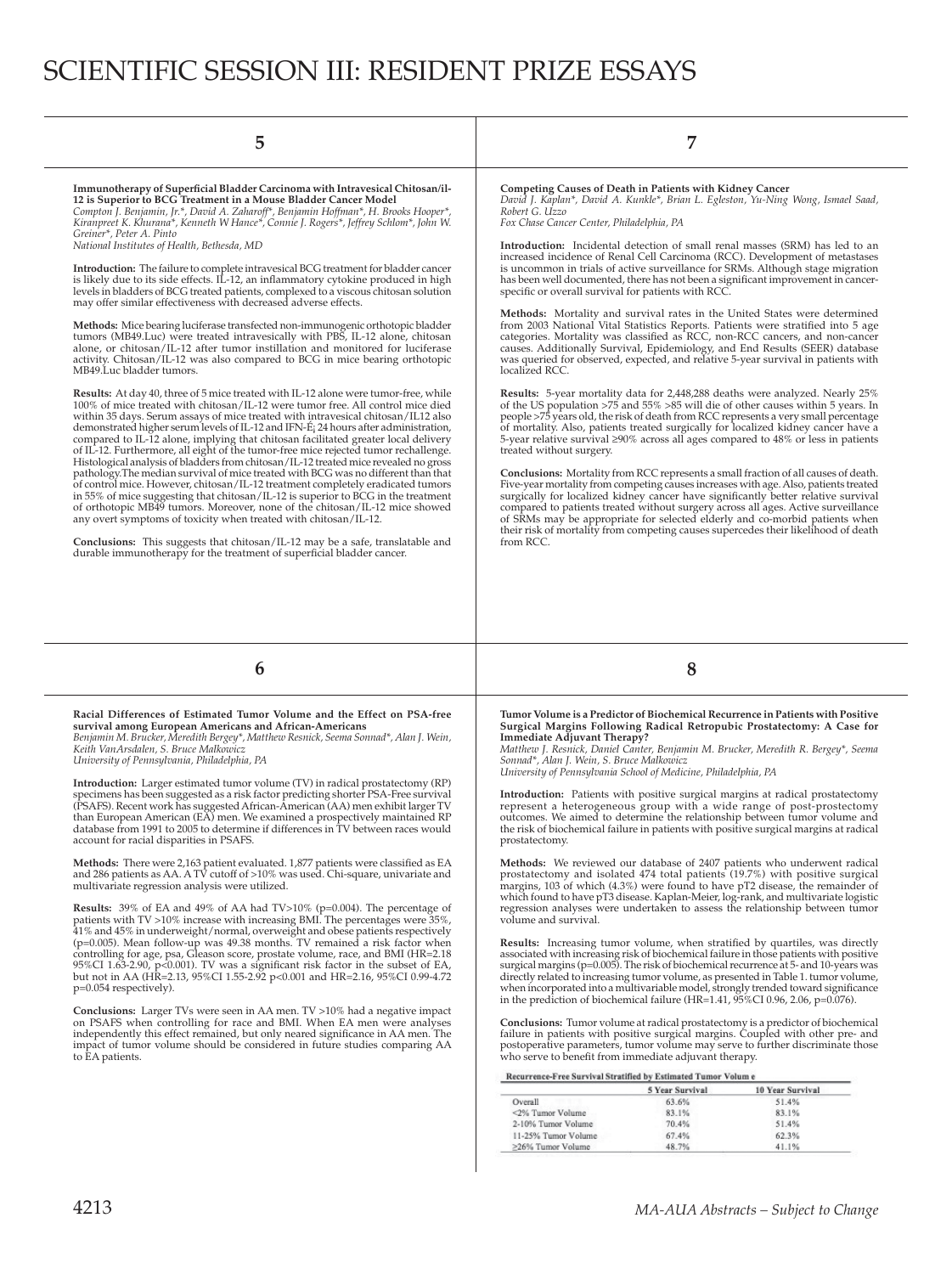# SCIENTIFIC SESSION III: RESIDENT PRIZE ESSAYS

| 11                                                                                                                                                                                                                                                                                                                                                                                                                                                                                                                                                                                                                                                                                                                                                                                                                                                                                                                                                                                                                                                                                                                                                                                                                                                                                                                                                                                                                                                                                                                                                                                                                                                                                                                                                                                                                                                                                                                                                                |
|-------------------------------------------------------------------------------------------------------------------------------------------------------------------------------------------------------------------------------------------------------------------------------------------------------------------------------------------------------------------------------------------------------------------------------------------------------------------------------------------------------------------------------------------------------------------------------------------------------------------------------------------------------------------------------------------------------------------------------------------------------------------------------------------------------------------------------------------------------------------------------------------------------------------------------------------------------------------------------------------------------------------------------------------------------------------------------------------------------------------------------------------------------------------------------------------------------------------------------------------------------------------------------------------------------------------------------------------------------------------------------------------------------------------------------------------------------------------------------------------------------------------------------------------------------------------------------------------------------------------------------------------------------------------------------------------------------------------------------------------------------------------------------------------------------------------------------------------------------------------------------------------------------------------------------------------------------------------|
| Abstract not available                                                                                                                                                                                                                                                                                                                                                                                                                                                                                                                                                                                                                                                                                                                                                                                                                                                                                                                                                                                                                                                                                                                                                                                                                                                                                                                                                                                                                                                                                                                                                                                                                                                                                                                                                                                                                                                                                                                                            |
| 12                                                                                                                                                                                                                                                                                                                                                                                                                                                                                                                                                                                                                                                                                                                                                                                                                                                                                                                                                                                                                                                                                                                                                                                                                                                                                                                                                                                                                                                                                                                                                                                                                                                                                                                                                                                                                                                                                                                                                                |
| Ultrasound-guided Renal Cryoablation: Outcomes for Open, Laparoscopic, and<br>Percutaneous Approaches<br>Alyssa Park*, Brant Fulmer, John Danella, Daniel B. Rukstalis<br>Geisinger Medical Center, Danville, PA<br>Introduction: Ultrasound imaging supports the minimally invasive approach to<br>renal cryoablation with few comparative studies available for determining the<br>optimal approach.<br>Methods: We examined data from a consecutive series of 231 patients treated<br>between 1996 and 2007. Thirty-three, 158, and 40 patients underwent open (ORC),<br>laparoscopic (LRC), and percutaneous renal cryoablation (PRC), respectively.<br><b>Results:</b> With a median follow-up of 62 months there were no treatment failures in<br>the ORC group. Average length of stay (LOS) was 3.18 days. Only 1 (3%) required<br>transfusion.<br>A total of 158 LRC's in 148 patients, with a median follow-up of 13.3 months and<br>1.55 days LOS demonstrated a 6.8% retreatment rate. Six patients (3.8%) developed<br>perioperative bleeding; $3(1\%)$ required transfusion. Other postoperative events<br>were pneumothorax and colonic injury each in 1 patient $(0.6\%)$ .<br>Median follow-up for PRC was 19.65 months. Average LOS was 23 hours. One<br>patient (2.5%) developed a delayed splenic hemorrhage requiring intervention.<br>One patient (2.5%) with a solitary kidney developed anuria requiring stenting.<br>3/40 (7.5%) required a repeat procedure.<br>Cancer-specific survival rates were 100% in the ORC group, 98% in the LRC group,<br>and 97.5% in the PRC group. Overall survival rates were 90.9%, 94.5%, and 95%,<br>respectively.<br><b>Conclusions:</b> Ultrasound guided renal cryoablation may be performed with an<br>open, laparoscopic or percutaneous approach with a low risk of transfusion or<br>renal injury. The more minimally invasive procedures are associated with a risk<br>of disease persistence. |
|                                                                                                                                                                                                                                                                                                                                                                                                                                                                                                                                                                                                                                                                                                                                                                                                                                                                                                                                                                                                                                                                                                                                                                                                                                                                                                                                                                                                                                                                                                                                                                                                                                                                                                                                                                                                                                                                                                                                                                   |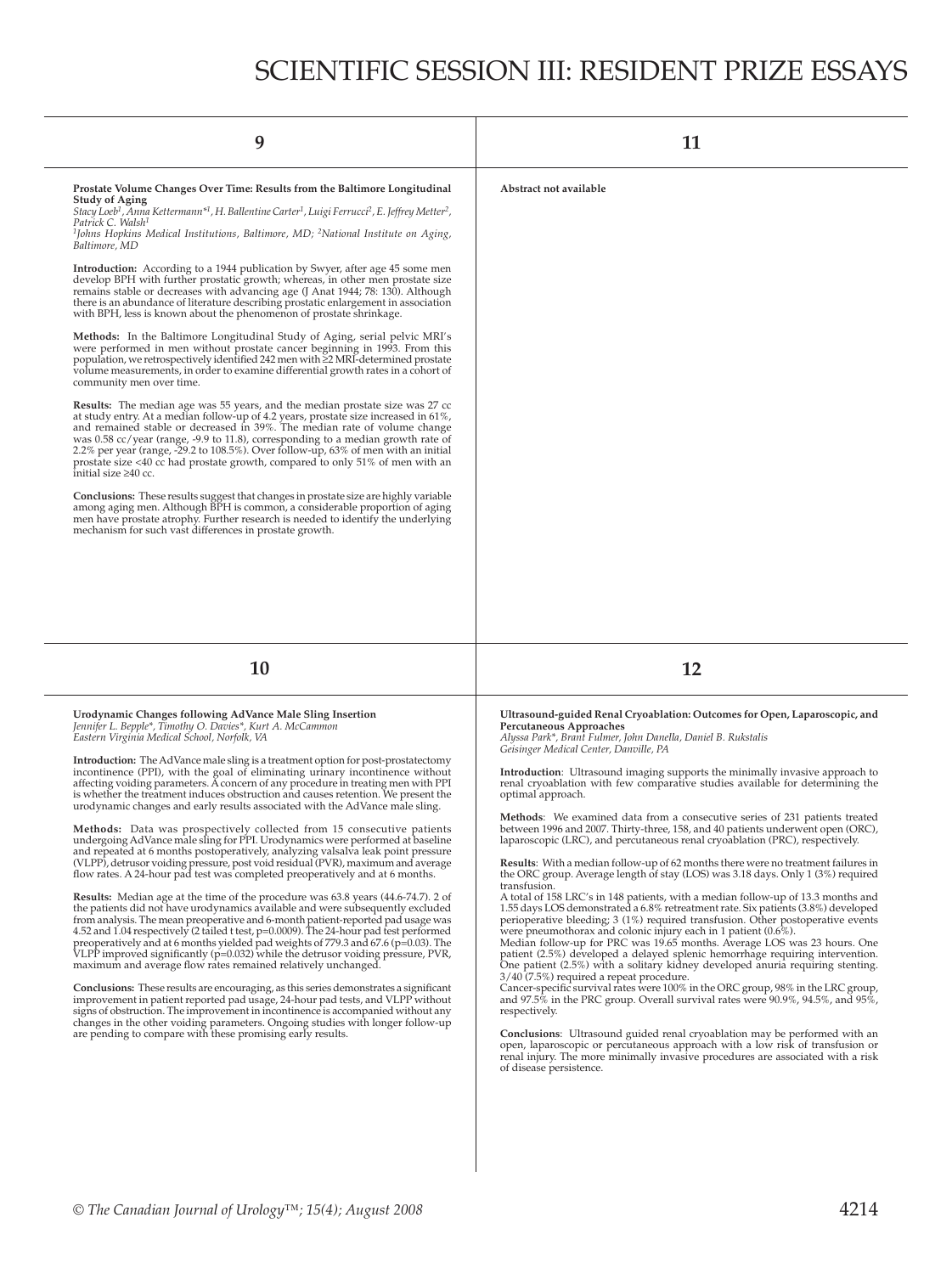# SCIENTIFIC SESSION IV

| 13                                                                                                                                                                                                                                                                                                                                                                                                                                                                                                                                                                                                                                                                                                                                                                                                                                                                                                                                                                                                                                                                                                                                                                                                                                                                                                                                                                                                                                                                                                                                                                                                                                                                 |                                                                                                                                                                                                                                                                                                                                                                                                                                                                                                                                                                                                                                                                                                                                                                                                                                                                                                                                                                                                                                                                                                                                                                                                                                                                                                                                                                                                                                                                                                                                                                                                                                                                                                                                                                                                                                                                                                                                                                                                   | 15                                                                                     |                                                                           |                                                                   |
|--------------------------------------------------------------------------------------------------------------------------------------------------------------------------------------------------------------------------------------------------------------------------------------------------------------------------------------------------------------------------------------------------------------------------------------------------------------------------------------------------------------------------------------------------------------------------------------------------------------------------------------------------------------------------------------------------------------------------------------------------------------------------------------------------------------------------------------------------------------------------------------------------------------------------------------------------------------------------------------------------------------------------------------------------------------------------------------------------------------------------------------------------------------------------------------------------------------------------------------------------------------------------------------------------------------------------------------------------------------------------------------------------------------------------------------------------------------------------------------------------------------------------------------------------------------------------------------------------------------------------------------------------------------------|---------------------------------------------------------------------------------------------------------------------------------------------------------------------------------------------------------------------------------------------------------------------------------------------------------------------------------------------------------------------------------------------------------------------------------------------------------------------------------------------------------------------------------------------------------------------------------------------------------------------------------------------------------------------------------------------------------------------------------------------------------------------------------------------------------------------------------------------------------------------------------------------------------------------------------------------------------------------------------------------------------------------------------------------------------------------------------------------------------------------------------------------------------------------------------------------------------------------------------------------------------------------------------------------------------------------------------------------------------------------------------------------------------------------------------------------------------------------------------------------------------------------------------------------------------------------------------------------------------------------------------------------------------------------------------------------------------------------------------------------------------------------------------------------------------------------------------------------------------------------------------------------------------------------------------------------------------------------------------------------------|----------------------------------------------------------------------------------------|---------------------------------------------------------------------------|-------------------------------------------------------------------|
| Ureteral Frozen Section at the Time of Radical Cystectomy: Is it Always Neces-<br>sary?<br>Keith Kowalczyk, Mohan Verghese, Reza Ghasemian, Jonathan Hwang<br>Georgetown Univ. Hospital/Washington Hospital Center, Washington, DC<br><b>Introduction:</b> Ureteral margins are commonly sent for frozen section during cys-<br>tectomy, but the clinical utility remain controversial. We reviewed our experience<br>with intraoperative frozen section analysis of distal ureters in radical cystectomy<br>series.<br>Methods: Clinicopathological data was collected into a multidisciplinary database<br>for 257 consecutive patients who underwent radical cystectomy for clinically local-<br>ized bladder cancer from January 2000. All had ureteral margins sent for frozen<br>section analysis (per section). Frozen section results were compared with final<br>pathological findings and clinical outcomes.<br><b>Results:</b> A total of 514 ureteral units were examined intraoperatively, and 32<br>(6.2%) had positive frozen sections, ranging from atypia to urothelial carcinoma.<br>Of these, 15 had positive margins on permanent section, for a positive predictive<br>value of 46.9%. On multivariate analysis, both high local T stage (T3 or T4) and<br>the presence of diffuse CIS were the independent predictors of positive frozen<br>section examination. Of the patients with abnormal frozen section findings, there<br>was one case of upper tract recurrence at a mean follow-up of 38 months (range 4<br>to 74 months). The total cost savings for limiting frozen section on select basis in<br>this cohort would've been, 600. | Trospium Chloride Once-Daily Extended Release (XR) is Effective and Well<br>Tolerated in Elderly Patients (aged ≥75 years) with Overactive Bladder (OAB)<br>Roger R. Dmochowski <sup>1</sup> , Peter K. Sand <sup>2</sup> , Eric S. Rovner <sup>3</sup> , Bobby W. Sandage, Jr <sup>4</sup> , Mark D.<br>Harnett <sup>4</sup> , Pamela Ellsworth <sup>5</sup><br><sup>1</sup> Vanderbilt University School of Medicine, Nashville, TN ; <sup>2</sup> Northwestern University Feinberg<br>School of Medicine, Nashville, TN; <sup>3</sup> Medical University of South Carolina, Charleston, SC;<br><sup>4</sup> Indevus Pharmaceuticals, Inc., Lexington, MA; <sup>5</sup> Brown University, Providence, RI<br><b>Introduction:</b> Specific properties of trospium chloride once-daily 60mg XR, including<br>low propensity to cross the blood-brain barrier, minimal cytochrome P450 metabolism,<br>and low adverse event (AE) incidence, may be beneficial in elderly patients.<br>Materials and Methods: Pooled data were analyzed for patients >75 years from two<br>randomized, double-blind studies of OAB patients receiving trospium XR 60mg or<br>placebo once daily for 12 weeks.<br>Results: Of 1165 patients randomized, 143 were >75 years (85 trospium XR, 58 placebo;<br>mean 79 years [maximum 90 years], ~75% female). At week 12, trospium XR produced<br>greater improvements from baseline than placebo in voiding diary parameters (Table<br>1), OAB Patient Global Assessment, and QOL. Incidence of dry mouth (10.6% vs.<br>$10.8\%$ ) and constipation (10.6% vs. 8.1%) was similar for patients >75 and <75 years,<br>respectively. Among placebo treated patients >75 years, prevalence of dry mouth and<br>constipation was 3.4% and 0%, respectively. CNS-related AEs were not observed with<br>trospium XR. All other AE incidence rates were similar between patients >75 and<br><75 years. Efficacy and tolerability persisted among patients receiving open-label |                                                                                        |                                                                           |                                                                   |
| Conclusion: Routine use of intraoperative frozen section analysis of the distal<br>ureteral margins during radical cystectomy appears to be of questionable value<br>for an organ confined disease. By limiting ureteral frozen sections to select cases<br>such as the presence of diffuse CIS and high local cancer stage, the potential cost<br>savings could be significant.                                                                                                                                                                                                                                                                                                                                                                                                                                                                                                                                                                                                                                                                                                                                                                                                                                                                                                                                                                                                                                                                                                                                                                                                                                                                                   | Table 1. Changes in selected efficacy parameters from baseline to 12 weeks in patients treated<br>with trospium XR or placebo<br>Parameter<br>Average daily toilet voids (mean)<br>Average daily urge urinary incontinence<br>(UUI) episodes (mean)<br>Percent change in weekly UUI<br>episodes (median)<br>Average daily urge frequency (mean)<br>Average urgency severity associated<br>with toilet voids (mean)<br>Daily volume/toilet void (mL; mean)<br>Conclusions: In the elderly, who experience OAB with high prevalence, trospium                                                                                                                                                                                                                                                                                                                                                                                                                                                                                                                                                                                                                                                                                                                                                                                                                                                                                                                                                                                                                                                                                                                                                                                                                                                                                                                                                                                                                                                       | Trospium XR<br>$-2.15$<br>$-1.77$<br>$-69.9$<br>$-2.53$<br>$-0.28$<br>$+30.73$<br>3/T1 | Placebo<br>$-0.37$<br>$-0.54$<br>$-25.0$<br>$-0.61$<br>$-0.20$<br>$+3.10$ | p-value<br>< 0.001<br>< 0.01<br>< 0.05<br>< 0.01<br>0.3<br>< 0.01 |

**Conclusions:** In the elderly, who experience OAB with high prevalence, trospium XR was effective and well tolerated. Trospium XR's unique chemical and metabolic properties may contribute to improved tolerability when compared to other OAB medications (specifically considering the lack of CNS effects).

## **14 16**

### The Benefit and Tolerability of Adjuvant Chemotherapy for Advanced Bladder **Cancer**

*David Y. T. Chen1, Ismail R. Saad1, Teodoro A. Schellato2, Rosalia Viterbo1, Richard E. Greenberg1, Robert G Uzzo1 1 Fox Chase Cancer Center, Philadelphia, PA; 2 Albert Einstein Medical Center, Philadelphia, PA*

**Introduction:** Surgery by radical cystectomy (RC) with lymph node (LN) dissection is standard therapy for muscle invasive bladder cancer (BC). Neoadjuvant chemotherapy followed by surgery improves survival over surgery alone. We

**Methods:** We retrospectively reviewed records of 150 consecutive patients who underwent RC at our institution for invasive BC. We examined clinical parameters, pathologic findings, use of chemotherapy, and patient outcomes

aimed to examine the impact and tolerability of adjuvant chemotherapy (AC), whose benefit has been assumed but poorly defined.

**Results:** Surgical results revealed significant clinical understaging: 63% of patients<br>were upstaged; 83 patients (55%) were pathologically >T2 and 39 patients (26%) had positive LN metastases. Pathologic tumor stage, LN stage, total positive LN number and LN density were signifi cantly correlated with outcome. Median follow-up was 13.6 months. AC was recommended to 58 patients, of whom 17 (29%) declined. 41 patients proceeded with AC, of which 27 (66%) completed the course. AC related mortality was 2% (1/41). In total, only 47% (27/58) of high-risk patients recommended for AC received full treatment; completion of AC appears to improve overall survival. (Figure)

**Conclusions:** AC shows a survival benefit for advanced BC, although most patients<br>do not receive the full treatment. BC patients who do not complete AC have worse outcomes. Consideration should be made for neoadjuvant chemotherapy given the rate of pathologic upstaging and moderate AC completion rate.



### **Characterization of Urinary Incontinence in Patients with Normal Pressure Hydrocephalus (NPH)**

*Adam P. Klausner, Clinton W. Collins, Sonia Bahlani\*, Blake G. Moore\*, Anthony Marmarou\*, Harold F. Young\*, Luke G. Wolfe\*, Harry P. Koo Virginia Commonwealth University Health System, Richmond, VA*

**Introduction:** NPH is a chronic neurologic condition affecting geriatric patients.<br>It is characterized by cognitive impairment, gait disturbances, and incontinence.<br>Currently, it is not possible to predict improvement in symptoms (LUTS) after ventriculo-peritoneal (VP) shunting. The purpose of this investigation was to characterize the type, severity, and quality-of-life impact of urinary incontinence in patients with NPH.

**Methods:** Patients with NPH evaluated in a specialized neurosurgery clinic were administered validated surveys to assess for incontinence (ICIq-UI short form: scored 0-21), overactive bladder (ICIq-OAB, 4 questions, each scored 0-4)<br>quality-of-life impact from lower urinary tract symptoms (ICIq-LUTSqol, scored<br>0-10), and the AUA symptom index bother score (scored 0-6). Dat a means ± SEM.

**Results:** Seventy-two patients with NPH completed all 4 surveys of which 35/72 (48.6%) were unshunted and 37/72 (51.4%) had been treated with VP shunts. ICIq-<br>UI short form score was 9.42 ± 2.32. ICIq-OAB daytime frequency score was 0.82 ±<br>1.04, nighttime frequency score was 1.75 ± 1.13, urinary urge 1.08, and urinary incontinence score was 1.57 ± 1.02. Quality-of-life related to LUTS (ICIq-LUTSqol score) was 3.7 ± 1.73 and AUA-SI bother score was 3.39 ± 1.02.

**Conclusions:** This is the first study to establish the type, severity, and quality-of-life<br>impact of LUTS related to NPH using validate survey instruments. With further<br>research, it may be possible to identify factors tha VP shunting.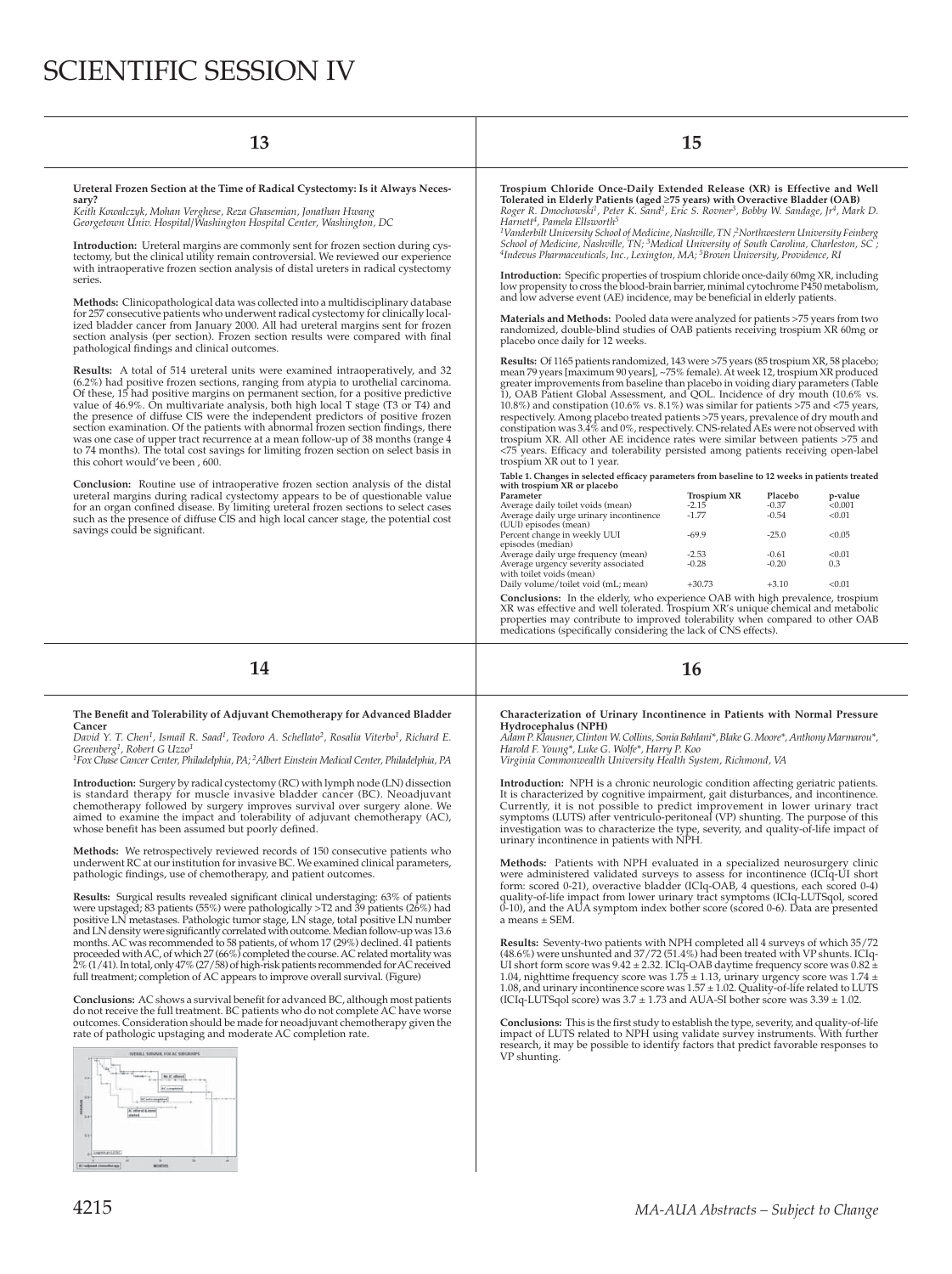| 17                                                                                                                                                                                                                                                                                                                                                                                                                                                                                                                                                                                                                                                                                                                                                                                                                                                                                                                                                                                                                                                                                                                                                                                                                                                                                                                                                                                                                                                                                                                                                                                                                                                                                                                                                                                                                     | 19                                                                                                                                                                                                                                                                                                                                                                                                                                                                                                                                                                                                                                                                                                                                                                                                                                                                                                                                                                                                                                                                                                                                                                                                                                                                                                                                                                                                                                                                                                                                                                                                                                                                                                                                                                                                                                                                                                                                                                                                                                                                                                                                                                                                                    |  |  |
|------------------------------------------------------------------------------------------------------------------------------------------------------------------------------------------------------------------------------------------------------------------------------------------------------------------------------------------------------------------------------------------------------------------------------------------------------------------------------------------------------------------------------------------------------------------------------------------------------------------------------------------------------------------------------------------------------------------------------------------------------------------------------------------------------------------------------------------------------------------------------------------------------------------------------------------------------------------------------------------------------------------------------------------------------------------------------------------------------------------------------------------------------------------------------------------------------------------------------------------------------------------------------------------------------------------------------------------------------------------------------------------------------------------------------------------------------------------------------------------------------------------------------------------------------------------------------------------------------------------------------------------------------------------------------------------------------------------------------------------------------------------------------------------------------------------------|-----------------------------------------------------------------------------------------------------------------------------------------------------------------------------------------------------------------------------------------------------------------------------------------------------------------------------------------------------------------------------------------------------------------------------------------------------------------------------------------------------------------------------------------------------------------------------------------------------------------------------------------------------------------------------------------------------------------------------------------------------------------------------------------------------------------------------------------------------------------------------------------------------------------------------------------------------------------------------------------------------------------------------------------------------------------------------------------------------------------------------------------------------------------------------------------------------------------------------------------------------------------------------------------------------------------------------------------------------------------------------------------------------------------------------------------------------------------------------------------------------------------------------------------------------------------------------------------------------------------------------------------------------------------------------------------------------------------------------------------------------------------------------------------------------------------------------------------------------------------------------------------------------------------------------------------------------------------------------------------------------------------------------------------------------------------------------------------------------------------------------------------------------------------------------------------------------------------------|--|--|
| Clinical Outcomes of Polypropylene Vaginal Mesh Repair for Pelvic Organ<br>Prolapse<br>Jennifer Miles-Thomas, E. James Wright<br>Johns Hopkins University, Baltimore, MD<br><b>Introduction:</b> To assess the anatomic and functional outcomes and morbidity of<br>polypropylene vaginal mesh repair using the Prolift (Gynecare) system.<br>Methods: Forty-four patients had transvaginal pelvic organ prolapse repair by a<br>single surgeon using the Prolift system between 5/2005 and 2/2008. Outcomes and<br>complications were evaluated using the POP-Q and subjective assessment through<br>retrospective chart review.<br><b>Results:</b> Forty-four patients underwent pelvic organ prolapse repair with the Prolift<br>polypropylene mesh system between May 2005 and February 2008. The mean age<br>was 63.8 years (range 40-84) at the time of repair. Mean follow-up was 22 weeks<br>(range 1-77). Patients presented with Stage 2, 3, and 4 prolapse using POP-Q staging,<br>38.6%, 54.5% and 6.8% of the time, respectively. Hysterectomy was not performed<br>as part of the repair irrespective of the degree of uterovaginal descent. All patients<br>had restoration of pelvic support to stage 0 or 1 in all compartments post-operatively<br>and at subsequent follow-up. To date, there have been no recurrences beyond stage<br>2. Eighty-six percent of patients were discharged from the hospital within 23 hours.<br>Mesh exposure through the vaginal epithelium occurred in 3 of 44 patients (6.8%)<br>patients while dyspareunia occurred in 1 (2.3%).<br><b>Conclusions:</b> Polypropylene mesh offers a durable method of repair for pelvic<br>organ prolapse as assessed in the near term. The procedure is minimally invasive<br>with acceptable functional and anatomic outcomes. | Surgical Complications Following Robotic Prostatectomy: Lessons Learned<br>During the Initial 500 Cases<br>Douglas E. Sutherland, Compton J. Benjamin*, Song Hau Tran*, Jason D. Engel, Harold<br>A. Frazier, II<br>George Washington University, Washington, DC<br><b>Introduction:</b> We determined the incidence of surgical complications resulting<br>from robotic prostatectomy (RAP) during the initiation phase of a new robotics<br>program.<br><b>Methods:</b> The first 500 patients undergoing RAP performed by two surgeons (HAF,<br>JDE) without formal laparoscopic or robotic surgical training were reviewed for<br>evidence of a complication during or after the surgery. The Clavien classification<br>system, a standardized and validated scale for complication reporting, was applied<br>to all complications. The complication rate was determined per 100 patients treated,<br>and statistical significance was determined with the chi-square test.<br><b>Results:</b> A total of 59 patients (11.9%) experienced a total of 82 complications.<br>Fifty patients experienced a single complication and 9 patients experienced >2<br>complications. Two patients were converted to an open procedure. A total of 6<br>patients required a blood transfusion (1.2%). The average hospital stay was 1.3 days<br>and 9.4% required either a return visit to the emergency department or readmission.<br>Sixty five percent of complications were grade I or II, and 22% were grade III. Only<br>2 grade IV complications occurred, and there were no deaths. The complications<br>rate decreased with experience ( $p = 0.048$ ).<br><b>Conclusions:</b> Complications following RAP are most commonly minor, requiring<br>expectant or medical intervention only, even during the initiation of a RAP program.<br>The complication rate improved throughout the study period, but stabilized<br>significantly after 200 procedures in this cohort.<br>Complication rate with experience (per 100 patients treated).<br>Patients treated<br>Number of patients with a complication<br>p value<br>$1 - 100$<br>-17<br>101-200<br>14<br>201-300<br>11<br>301-400<br>10<br>401-500<br>7<br>0.048 |  |  |
|                                                                                                                                                                                                                                                                                                                                                                                                                                                                                                                                                                                                                                                                                                                                                                                                                                                                                                                                                                                                                                                                                                                                                                                                                                                                                                                                                                                                                                                                                                                                                                                                                                                                                                                                                                                                                        |                                                                                                                                                                                                                                                                                                                                                                                                                                                                                                                                                                                                                                                                                                                                                                                                                                                                                                                                                                                                                                                                                                                                                                                                                                                                                                                                                                                                                                                                                                                                                                                                                                                                                                                                                                                                                                                                                                                                                                                                                                                                                                                                                                                                                       |  |  |
| 18                                                                                                                                                                                                                                                                                                                                                                                                                                                                                                                                                                                                                                                                                                                                                                                                                                                                                                                                                                                                                                                                                                                                                                                                                                                                                                                                                                                                                                                                                                                                                                                                                                                                                                                                                                                                                     | 20                                                                                                                                                                                                                                                                                                                                                                                                                                                                                                                                                                                                                                                                                                                                                                                                                                                                                                                                                                                                                                                                                                                                                                                                                                                                                                                                                                                                                                                                                                                                                                                                                                                                                                                                                                                                                                                                                                                                                                                                                                                                                                                                                                                                                    |  |  |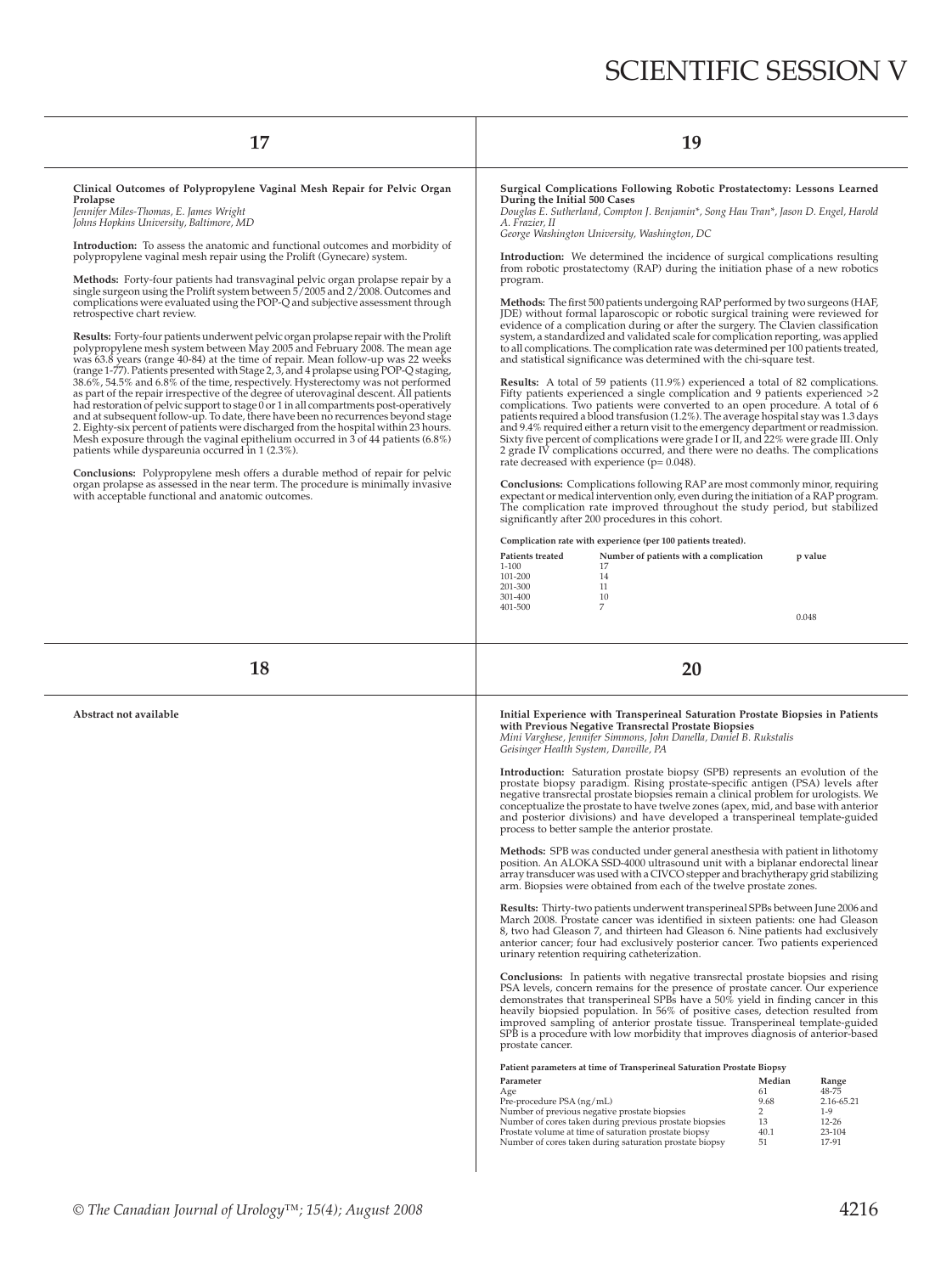# SCIENTIFIC SESSION VI

Prostate Cancer Detection with Contrast-Enhanced Ultrasound Using a Flash<br>Replenishment Imaging Technique - MicroFlow Imaging<br>Jitesh V. Patel<sup>1</sup>, Ethan J. Halpern<sup>2</sup>, James R. Johannes<sup>1</sup>, Flemming Forsberg<sup>2</sup>, Leonard G.<br>

*2Department of Radiology, Thomas Jefferson University Hospital, Philadelphia, PA*

**Introduction:** Sonographic detection of prostate cancer is limited with conventional gray scale and Doppler imaging. In order to improve the detection of prostate cancer by needle guided biopsy, we evaluated the MicroFlow Imaging (MFI) of prostatic vascularity during infusion of an ultrasound contrast agent.

**Methods:** Eighty one patients referred for prostate biopsy were evaluated by<br>transrectal US using the microbubble agent Definity in a prospective IRB approved<br>study. MFI is a flash-replenishment technique that uses high p to destroy bubbles, followed by low power pulses to depict vascular architecture.<br>Up to 6 targeted biopsies (TB) were obtained from areas of abnormal vascular<br>enhancement, followed by a systematic 12 core biopsy (SB).

**Results:** A positive biopsy for cancer was found in 43% of subjects. Positive biopsies were obtained in 96/972 (9.9%) SB and 60/295 (20.3%) TB (OR=3.4, p<0.001). Two patients with cancer were identified only by TB, 19 by both, and 14 only by SB<br>(p=0.0027). Among 33 patients detected by SB, 19 patients with a positive targeted<br>core demonstrated an average of 3.8 positive systematic core who were missed by TB demonstrated an average of 1.4 positive systematic cores<br>(p=0.004). Mean SB core involvement was 31.2% among patients with a positive<br>targeted core, compared with 11.6% among patients who were missed with a positive TB (p=0.07).

Conclusion: TB of the prostate based upon MFI efficiently detects high volume prostate cancer which is most likely to be clinically significant.

## **21 23**

**Perioperative Complications of Radical Prostatectomy**

*Wilmer B. Roberts, Kenneth Tseng\*, Christian Pavlovich, David Chan, Li-Ming Su, Patrick C. Walsh, Misop Han Johns Hopkins, Baltimore, MD*

I**ntroduction:** Since the development of anatomic radical retropubic prostatectomy (RRP), the<br>morbidity and mortality associated with radical prostatectomy has drastically decreased. Minimally<br>invasive approaches to radica becoming more popular with the hope of minimizing perioperative morbidity and facilitating faster recovery. We compared perioperative complications of contemporary RRP and LRP - with and without robotic assistance - performed by multiple surgeons in a high-volume tertiary care center.

**Methods:** Departmental morbidity and mortality records between 1997 and 2007 were reviewed,<br>and all complications of RRP and LRP in our institution were categorized. LRP was then stratified by year to account for progression in surgical skill along the learning curve.

| <b>Results:</b>                                                   | <b>RRP</b> | <b>LRP</b> | <b>LRP</b> |
|-------------------------------------------------------------------|------------|------------|------------|
|                                                                   | 1997-2007  | 2001-2004  | 2005-2007  |
| Total # cases                                                     | 10183      | 416        | 863        |
| <b>Complication Type</b>                                          | $\%$       | %          | %          |
| Technical/Surgical Injury (eg: ureteral, obturator nerve, rectal) | 0.40       | 1.68       | 0.70       |
| Surgical-site Related (eg: wound infection, abscess)              | 0.45       | 1.44       | 0.46       |
| Infection (eg: UTI, C.diff colitis)                               | 0.07       | -----      | 0.12       |
| Bleeding                                                          | :0.34      | 0.72       | 0.23       |
| Requiring hemodynamic monitoring+transfusions                     | 0.19       | 0.48       | ----       |
| Requiring reexploration                                           | 0.16       | 0.24       | 0.23       |
| Thromboembolic (DVT/PE)                                           | 0.55       | 0.72       | 0.58       |
| Cardio-/Cerebrovascular                                           | 0.08       | 0.24       | -----      |
| Bowel related (eg: ileus, SBO)                                    | 0.66       | 1.20       | 0.81       |
| Medical (eg: Pneumonia, ARF, AMS, immunologic)                    | 0.57       | 0.24       | 0.81       |
| Positional (eg: shoulder injury, compartment syndr)               | 0.05       | -----      | -----      |
| Foley dislodgement                                                | 0.06       | 0.24       | 0.12       |
| Aborted procedure                                                 | 0.06       | ----       | 0.12       |
| open conversion                                                   |            | 1.44       | -----      |
| Reexploration (not due to bleeding)                               | 0.16       | 0.96       | 0.23       |
| Anesthesia-related                                                | 0.08       | 0.24       | 0.35       |
| Misc                                                              | 0.21       | 0.96       | 0.23       |
| <b>Total Morbidity</b>                                            | 3.89%      | 10.32%     | 4.98%      |
| Mortality                                                         | 0.03%      | -----      | 0.12%      |
|                                                                   |            |            |            |

With improvement in surgical skill and technique, the rate of complicated bleeding requiring hemodynamic monitoring and serial transfusion is lower in LRP (0.23%) than RRP (0.34%). However,<br>there is a non-significant (all p-values derived between RRP (1997-2007) and LRP (2005-2007) > 0.1)<br>increased risk of anesthe

**Conclusions:** Perioperative complications of RRP and LRP are rare at a high-volume, tertiary referral center. Although the differences in most categories did not appear significant, complications<br>were more common in the LRP group than the RRP group. The rate of technical complications of<br>LRP, however, is rapidly a

**22 24**

### **Incidence and Antibiotic Resistance Patterns in Urosepsis Following Prostate Biopsy: A Review of 3,000 Cases**

*Hooman Hajian\*1, Ryan F. Paterson2*

*1Penn State University, Hershey, PA; 2University of British Columbia, Vancouver, BC, Canada*

Introduction: It is common practice to require a negative urine culture and to administer a short prophylactic course of an oral fluoroquinolone prior to performing a trans-rectal ultrasound (TRUS) prostate biopsy. Despite these measures, infections ranging from prostatitis to urosepsis are among the most common complications.

**Methods:** We retrospectively analyzed all cases of TRUS prostate biopsies<br>performed between 2001 and 2006 at the 3 main hospitals within our healthcare<br>system. All subsequent hospitalizations within one month of the biops reviewed.

**Results:** A total of 3,000 biopsies were reviewed, and 26 cases of urosepsis requiring hospitalization were identified (incidence 0.87%). Median age at time of<br>biopsy was 64.3 years. Sepsis started within 0 to 9 days following biopsy, leading<br>to hospitalization for 1 to 21 days. 24 cases had receiv using Ciprofloxacin with (2) or without (22) other agents. E. Coli was the most<br>common pathogen (85.7%). Cultures were negative in five cases, two of which<br>had received combination prophylaxis. Ciprofloxacin resistance was 89.5% of cultures.

**Conclusions:** Considering the high rate of Ciprofloxacin resistance in the community and in our series, it may be more appropriate to use other antibiotics prophylactically. Despite our best efforts, we cannot exclude the possibility that some cases may not have been captured in our data. This may account for the observed incidence being lower than expected. Another possibility may be the success of Ciprofl oxacin in preventing less virulent cases of sepsis, leaving us to observe only the most virulent cases.

**Management of Rectal Injury During Radical Prostatectomy** *Wilmer B. Roberts, Kenneth Tseng\*, Patrick C. Walsh, Misop Han Johns Hopkins, Baltimore, MD*

**Introduction:** We desired to critically evaluate the contemporary incidence and management of rectal injury (RI) during radical prostatectomy (RP).

Methods: RIs during RP were identified from departmental Morbidity and Mortality records. Electronic patient records were reviewed to evaluate the subsequent management and outcomes.

**Results:** From 1/1997-8/2007, 11,452 men underwent RP: 10,183 men by the radical retropubic approach (RRP), 1,269 by the laparoscopic approach (LRP) with or without robotic assist. RI occurred in 18 men - 12 in RRPs (0.12%) and 6 in LRPs (0.47%). Sixteen RIs were recognized intraoperatively and primarily repaired in 2 or 3 layers without a diverting colostomy. A pedicle of omentum was used as an<br>interposing layer in 4 cases. Despite primary repair without interposed omentum<br>and a diverting colostomy, 2 patients developed a rectourethral the fistula closed with prolonged catheterization (9 weeks). In the other (LRP), the<br>fistula persisted, and a transrectal advancement flap was required.<br>Two RIs (1 RRP, 1 LRP) were unrecognized at the time of RP but presen

4 days. Despite conservative management, the rectourethral fistulas persisted in both men requiring subsequent repair via transrectal advancement flap.

**Conclusions:** In intraoperatively recognized RI, primary repair without diverting<br>colostomy prevented subsequent rectourethral fistula formation in 87.5%. RI<br>discovered postoperatively should be primarily repaired with om and a diverting colostomy. Without primary repair, the rectourethral fistula most likely will persist, requiring delayed surgical repair.